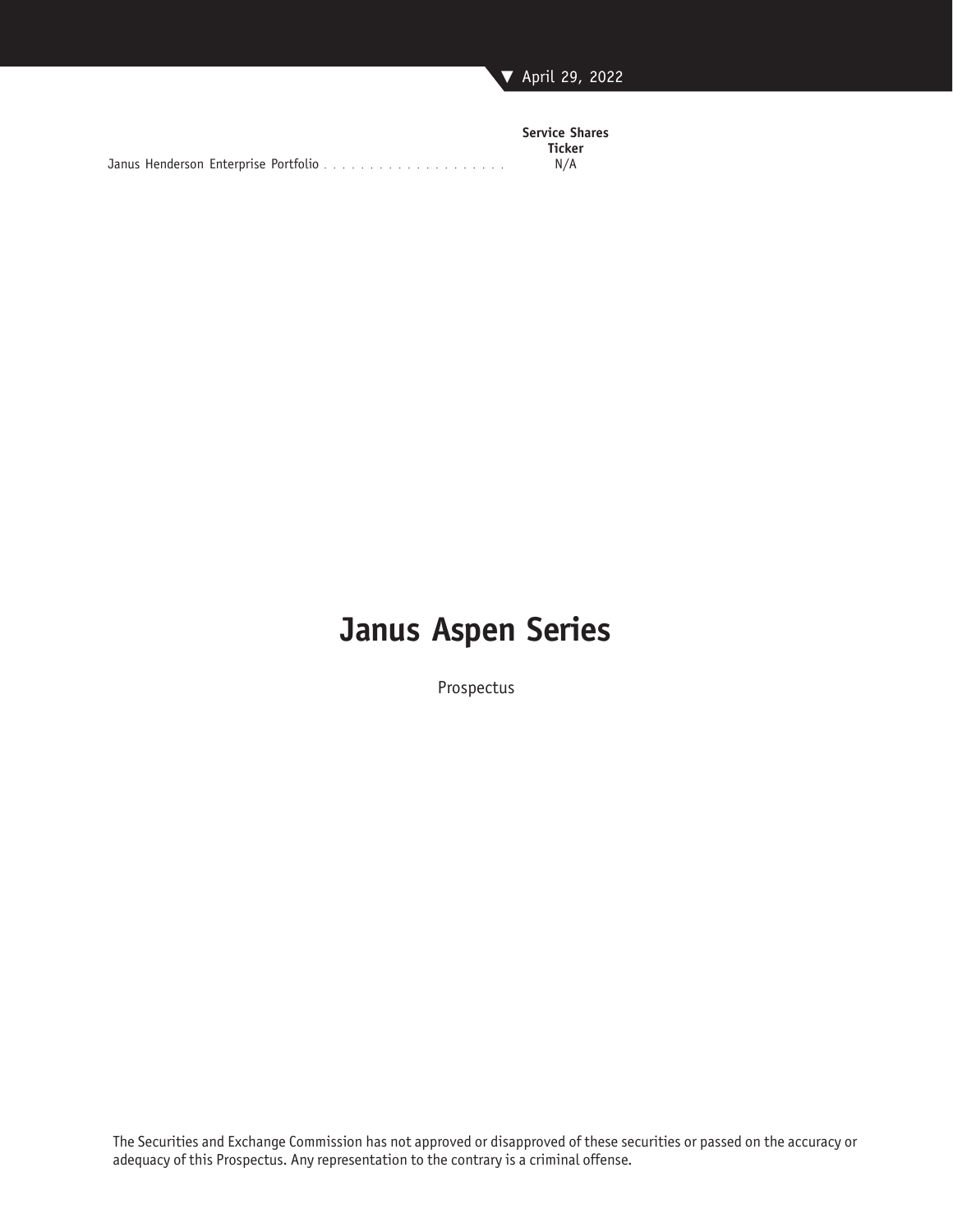## Janus Henderson **INVESTORS**

This Prospectus describes Janus Henderson Enterprise Portfolio (the "Portfolio"), a series of Janus Aspen Series (the "Trust"). Janus Henderson Investors US LLC (*formerly* Janus Capital Management LLC) (the "Adviser") serves as investment adviser to the Portfolio. The Portfolio currently offers two classes of shares. The Service Shares (the "Shares") are offered by this Prospectus in connection with investment in and payments under variable annuity contracts and variable life insurance contracts (collectively, "variable insurance contracts"), as well as certain qualified retirement plans.

This Prospectus contains information that a prospective purchaser of a variable insurance contract or plan participant should consider in conjunction with the accompanying separate account prospectus of the specific insurance company product before allocating purchase payments or premiums to the Portfolio. Each variable insurance contract involves fees and expenses that are not described in this Prospectus. Refer to the accompanying contract prospectus for information regarding contract fees and expenses and any restrictions on purchases or allocations.

For the purpose of this Prospectus, any reference to the "Janus Henderson funds" is inclusive of all series of the Trust, collectively, unless otherwise noted in this Prospectus.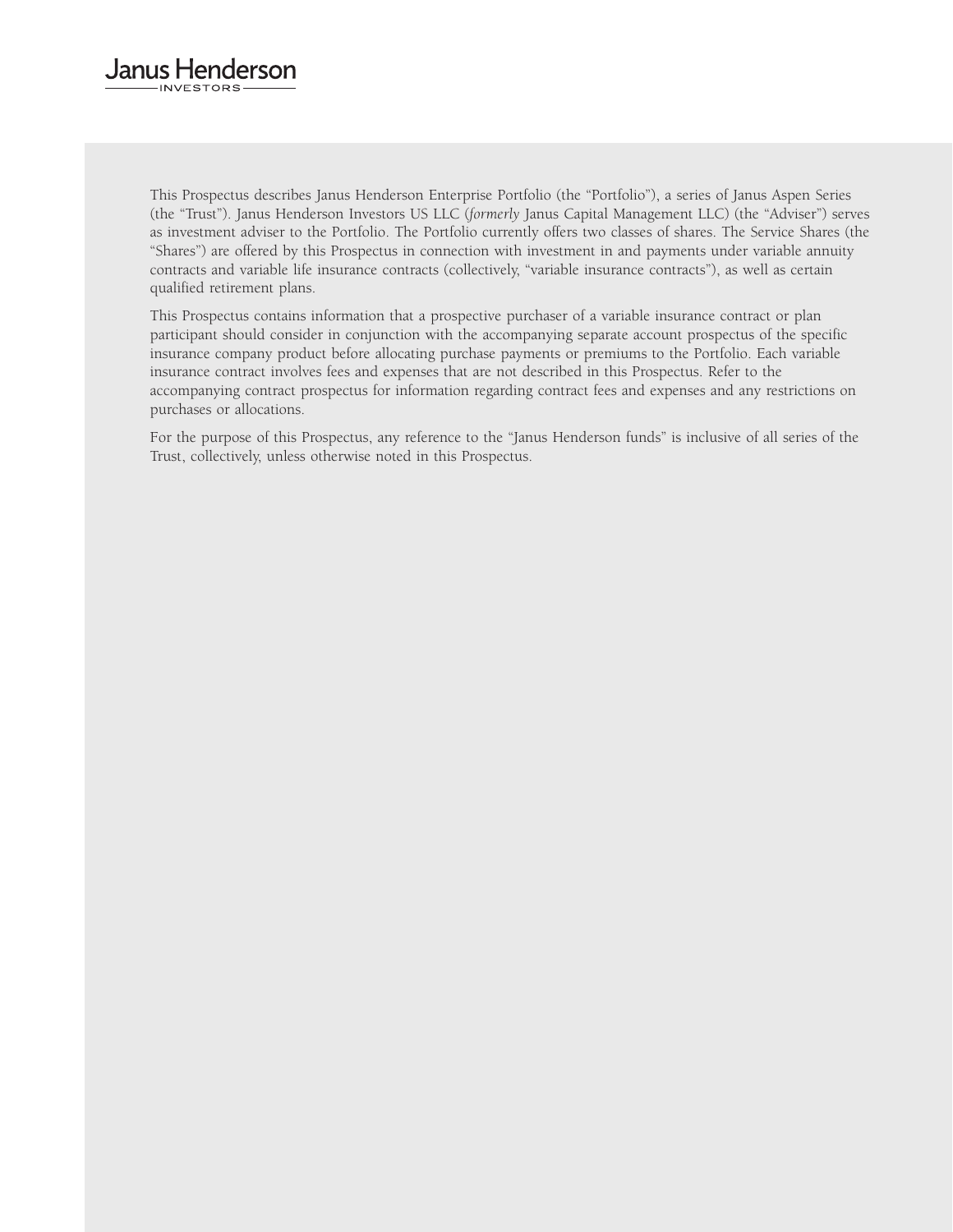| PORTFOLIO SUMMARY                          | $\mathcal{L}$        |
|--------------------------------------------|----------------------|
| ADDITIONAL INFORMATION ABOUT THE PORTFOLIO | 6<br>6<br>10         |
| MANAGEMENT OF THE PORTFOLIO                | 17<br>17<br>18       |
|                                            | 19                   |
|                                            | 20                   |
| SHAREHOLDER'S GUIDE                        | 22<br>24<br>25<br>27 |
|                                            | 28                   |
|                                            | 29                   |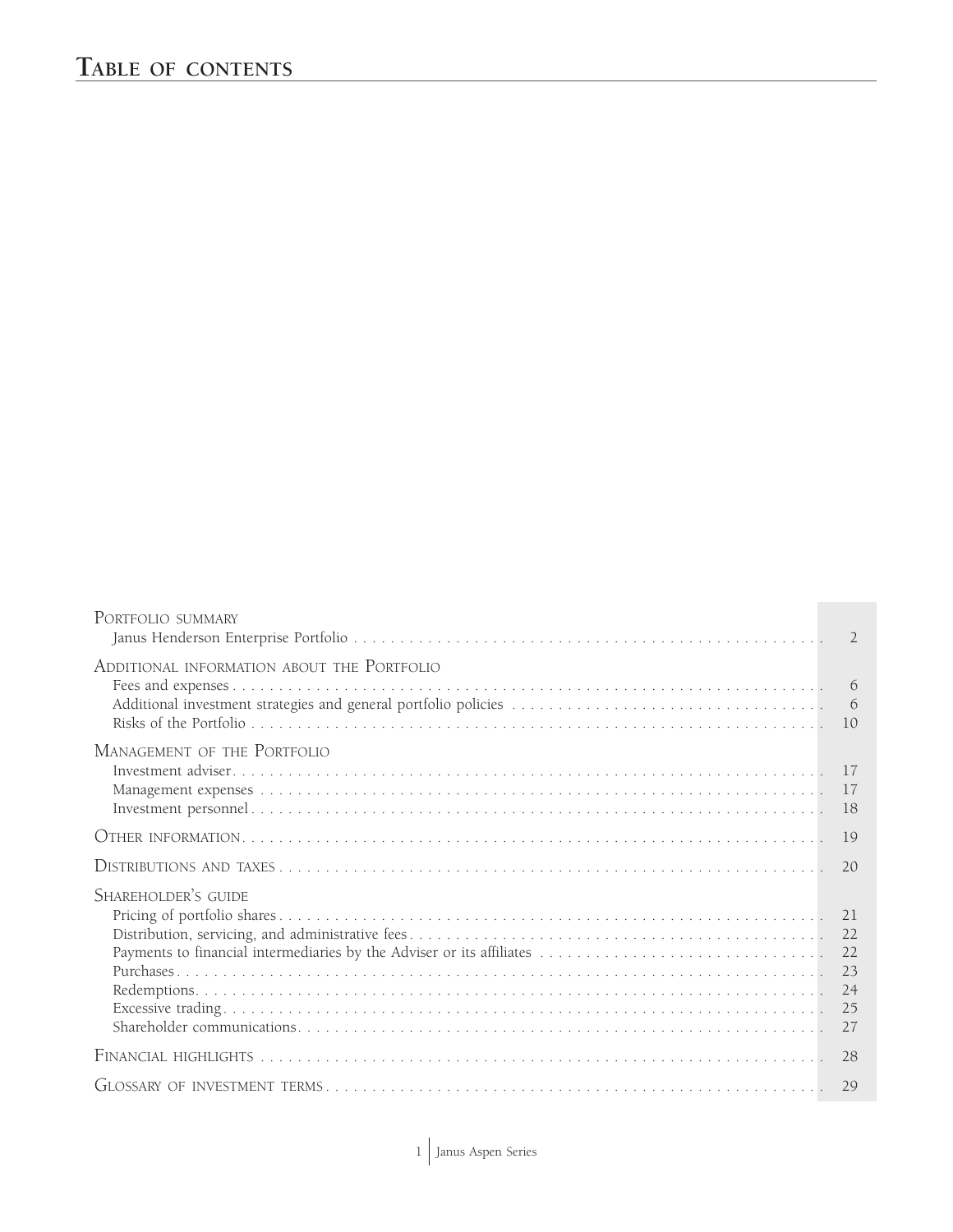## **PORTFOLIO SUMMARY**

# **Janus Henderson Enterprise Portfolio**<br>Ticker: N/A Service Shares

Service Shares

## **INVESTMENT OBJECTIVE**

**Janus Henderson Enterprise Portfolio ("Enterprise Portfolio")** seeks long-term growth of capital.

## **FEES AND EXPENSES OF THE PORTFOLIO**

This table describes the fees and expenses that you may pay if you buy and hold Shares of the Portfolio. **Owners of variable insurance contracts that invest in the Shares should refer to the variable insurance contract prospectus for a description of fees and expenses, as the following table and examples do not reflect deductions at the separate account level or contract level for any charges that may be incurred under a contract. Inclusion of these charges would increase the fees and expenses described below.**

#### **ANNUAL FUND OPERATING EXPENSES**

(expenses that you pay each year as a percentage of the value of your investment)

| Management Fees                      | 0.64% |
|--------------------------------------|-------|
| Distribution/Service (12b-1) Fees    | 0.25% |
| Other Expenses                       | 0.07% |
| Total Annual Fund Operating Expenses | 0.96% |

## **EXAMPLE:**

The Example is intended to help you compare the cost of investing in the Portfolio with the cost of investing in other mutual funds. The Example assumes that you invest \$10,000 in the Portfolio for the time periods indicated, reinvest all dividends and distributions, and then redeem all of your Shares at the end of each period. The Example also assumes that your investment has a 5% return each year and that the Portfolio's operating expenses remain the same. Although your actual costs may be higher or lower, based on these assumptions your costs would be:

|                |  | 1 Year 3 Years 5 Years 10 Years |  |
|----------------|--|---------------------------------|--|
| Service Shares |  | \$98 \$306 \$531 \$1,178        |  |

**Portfolio Turnover:** The Portfolio pays transaction costs, such as commissions, when it buys and sells securities (or "turns over" its portfolio). A higher portfolio turnover rate may indicate higher transaction costs. These costs, which are not reflected in annual fund operating expenses or in the Example, affect the Portfolio's performance. During the most recent fiscal year, the Portfolio's turnover rate was 17% of the average value of its portfolio.

## **PRINCIPAL INVESTMENT STRATEGIES**

The Portfolio pursues its investment objective by investing primarily in common stocks selected for their growth potential, and normally invests at least 50% of its equity assets in medium-sized companies. Medium-sized companies are those whose market capitalization falls within the range of companies in the Russell Midcap® Growth Index. Market capitalization is a commonly used measure of the size and value of a company. The market capitalizations within the index will vary, but as of December 31, 2021, they ranged from approximately \$181 million to \$55.8 billion. The Portfolio may also invest in foreign securities, which may include investments in emerging markets. In addition, the Portfolio's investments may include securities of real estate-related companies, including real estate investment trusts.

The portfolio managers apply a "bottom-up" approach in choosing investments. In other words, the portfolio managers look at companies one at a time to determine if a company is an attractive investment opportunity and if it is consistent with the Portfolio's investment policies. Attributes considered in the process of securities selection may include sustainable growth, return on invested capital, attractive valuation, strength of management, and competitive positioning.

The Portfolio may lend portfolio securities on a short-term or long-term basis to certain qualified broker-dealers and institutions, in an amount equal to up to one-third of its total assets as determined at the time of the loan origination.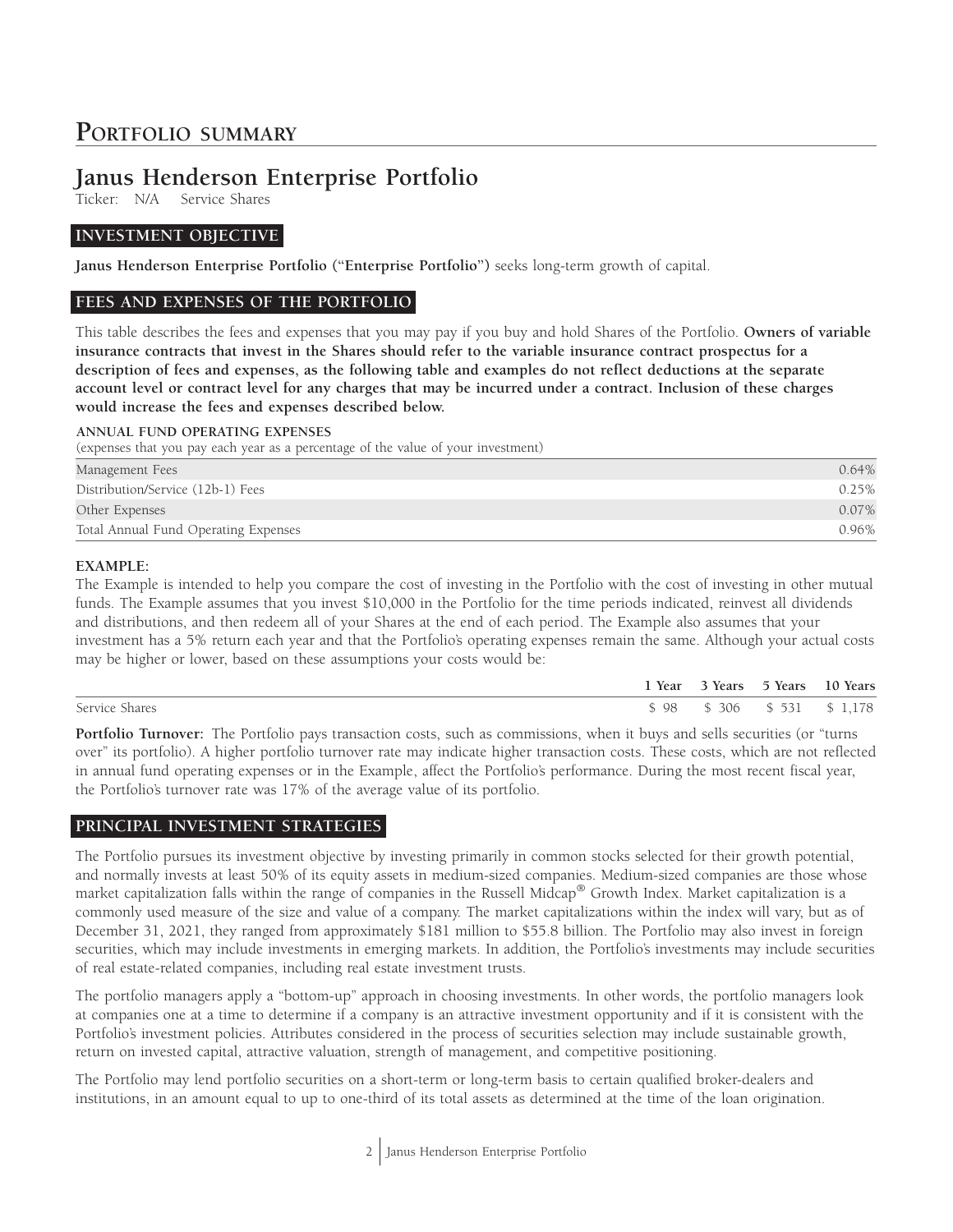#### **PRINCIPAL INVESTMENT RISKS**

The biggest risk is that the Portfolio's returns will vary, and you could lose money. The Portfolio is designed for long-term investors seeking an equity portfolio, including common stocks. Common stocks tend to be more volatile than many other investment choices. The principal risks associated with investing in the Portfolio are set forth below.

*Market Risk.* The market value of the Portfolio's investments, and therefore the value of the Portfolio's shares, may decrease if the value of an individual company or security, or multiple companies or securities, decreases or if the portfolio managers' belief about an investment's intrinsic worth is incorrect. Further, regardless of how well individual companies or securities perform, the value of the Portfolio's holdings could also decrease if there are deteriorating economic or market conditions. It is important to understand that the value of your investment may fall, sometimes sharply, in response to changes in the market, and you could lose money. Market risk may affect a single issuer, industry, economic sector, or the market as a whole. Market risk may be magnified if certain social, political, economic, and other conditions and events (such as terrorism, conflicts, including related sanctions, social unrest, natural disasters, epidemics and pandemics, including COVID-19) adversely interrupt the global economy and financial markets.

*Mid-Sized Companies Risk.* Investments in securities issued by mid-sized companies may involve greater risks than are customarily associated with larger, more established companies. Securities issued by mid-sized companies tend to be more volatile than securities issued by larger or more established companies and may underperform as compared to the securities of larger or more established companies.

*Growth Securities Risk.* Securities of companies perceived to be "growth" companies may be more volatile than other stocks and may involve special risks. If the portfolio managers' perception of a company's growth potential is not realized, the securities purchased may not perform as expected, reducing the Portfolio's returns. In addition, because different types of stocks tend to shift in and out of favor depending on market and economic conditions, "growth" stocks may perform differently from the market as a whole and other types of securities.

*Portfolio Management Risk.* The Portfolio is an actively managed investment portfolio and is therefore subject to the risk that the investment strategies employed for the Portfolio may fail to produce the intended results. The Portfolio may underperform its benchmark index or other mutual funds with similar investment objectives.

*Industry and Sector Risk.* Although the Portfolio does not concentrate its investments in specific industries or sectors, it may have a significant portion of its assets invested in securities of companies conducting similar business, or business within the same economic sector. Companies in the same industry or economic sector may be similarly affected by economic or market events, making the Portfolio more vulnerable to unfavorable developments than funds that invest more broadly. As the Portfolio's holdings become more concentrated, the Portfolio is less able to spread risk and potentially reduce the risk of loss and volatility. In addition, the Portfolio may be overweight or underweight in certain industries or sectors relative to its benchmark index, which may cause the Portfolio's performance to be more or less sensitive to developments affecting those sectors.

*Foreign Exposure Risk.* Foreign markets, including emerging markets, can be more volatile than the U.S. market. As a result, the Portfolio's returns and net asset value may be affected by fluctuations in currency exchange rates or political or economic conditions in a particular country. In some foreign markets, there may not be protection against failure by other parties to complete transactions. It may not be possible for the Portfolio to repatriate capital, dividends, interest, and other income from a particular country or governmental entity. In addition, a market swing in one or more countries or regions where the Portfolio has invested a significant amount of its assets may have a greater effect on the Portfolio's performance than it would in a more geographically diversified portfolio. The Portfolio's investments in emerging market countries, if any, may involve risks greater than, or in addition to, the risks of investing in more developed countries.

*REIT Risk.* Real estate investment trusts ("REITs") are subject to certain risks inherent in the direct ownership of real estate, including without limitation, a possible lack of mortgage funds and associated interest rate risks, overbuilding, property vacancies, increases in property taxes and operating expenses, changes in zoning laws, losses due to environmental damages and changes in neighborhood values and appeal to purchasers. In addition, a REIT could fail to qualify for tax-free passthrough of its income under the Internal Revenue Code of 1986, as amended, or fail to maintain its exemption from registration under the Investment Company Act of 1940, as amended, which could produce adverse economic consequences for the REIT and its investors, including the Portfolio.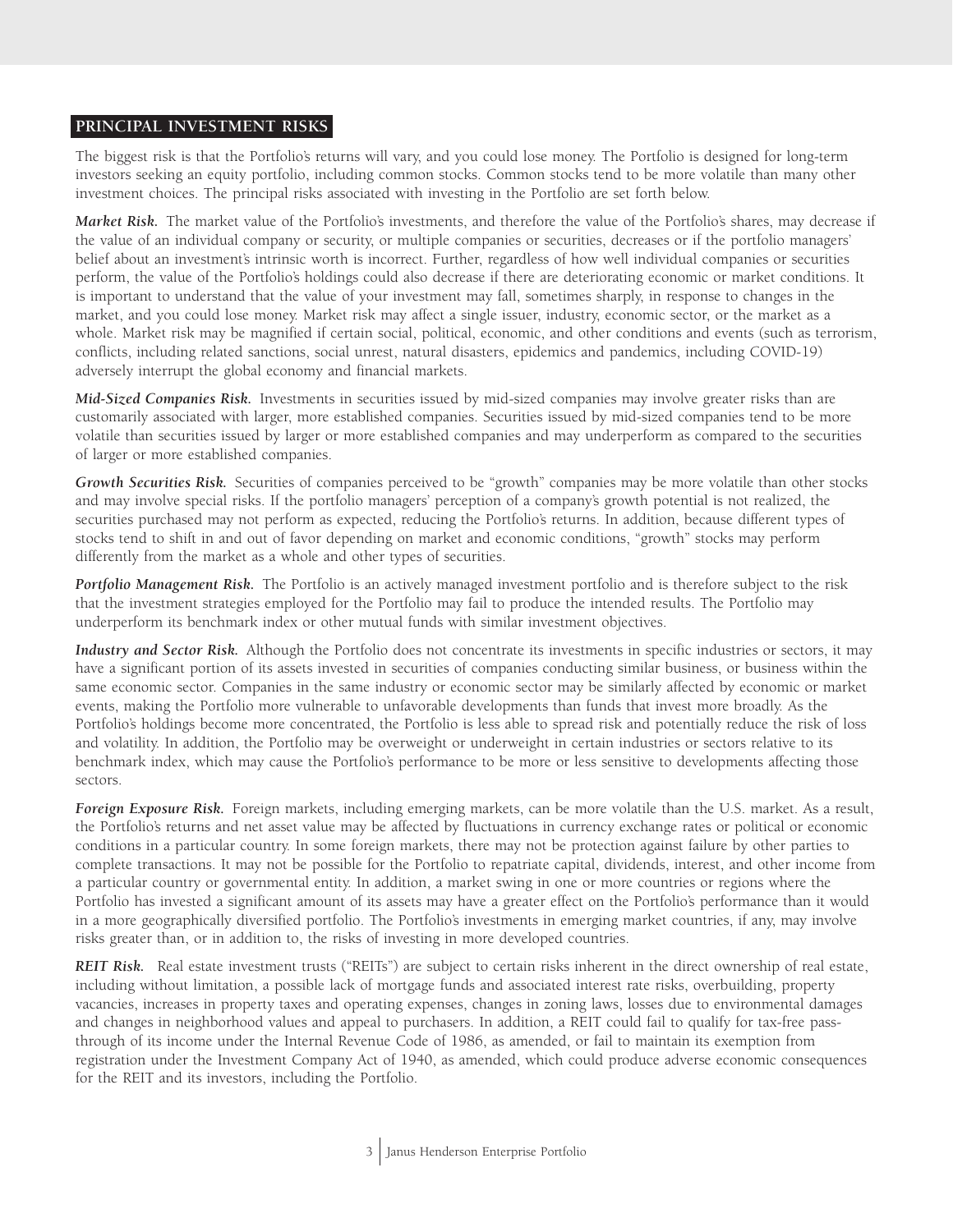*Securities Lending Risk.* There is the risk that when portfolio securities are lent, the securities may not be returned on a timely basis, and the Portfolio may experience delays and costs in recovering the security or gaining access to the collateral provided to the Portfolio to collateralize the loan. If the Portfolio is unable to recover a security on loan, the Portfolio may use the collateral to purchase replacement securities in the market. There is a risk that the value of the collateral could decrease below the cost of the replacement security by the time the replacement investment is made, resulting in a loss to the Portfolio.

*An investment in the Portfolio is not a bank deposit and is not insured or guaranteed by the Federal Deposit Insurance Corporation or any other government agency.*

## **PERFORMANCE INFORMATION**

The following information provides some indication of the risks of investing in the Portfolio by showing how the Portfolio's performance has varied over time. The Portfolio's Service Shares commenced operations on December 31, 1999. The returns shown for the Service Shares for periods prior to December 31, 1999 reflect the historical performance of a different class of shares (the Institutional Shares), restated based on the Service Shares' estimated fees and expenses (ignoring any fee and expense limitations). The bar chart depicts the change in performance from year to year during the periods indicated, but does not include charges or expenses attributable to any insurance product, which would lower the performance illustrated. The Portfolio does not impose any sales or other charges that would affect total return computations. Total return figures include the effect of the Portfolio's expenses. The table compares the average annual returns for the Service Shares of the Portfolio for the periods indicated to a broad-based securities market index. All figures assume reinvestment of dividends and distributions.

*The Portfolio's past performance does not necessarily indicate how it will perform in the future. Updated performance information is available at janushenderson.com/VITperformance or by calling 1-877-335-2687.*



The Portfolio's primary benchmark index is the Russell Midcap Growth Index. The index is described below.

• The Russell Midcap Growth Index measures the performance of those Russell Midcap companies with higher price-to-book ratios and higher forecasted growth values. The stocks are also members of the Russell 1000® Growth Index.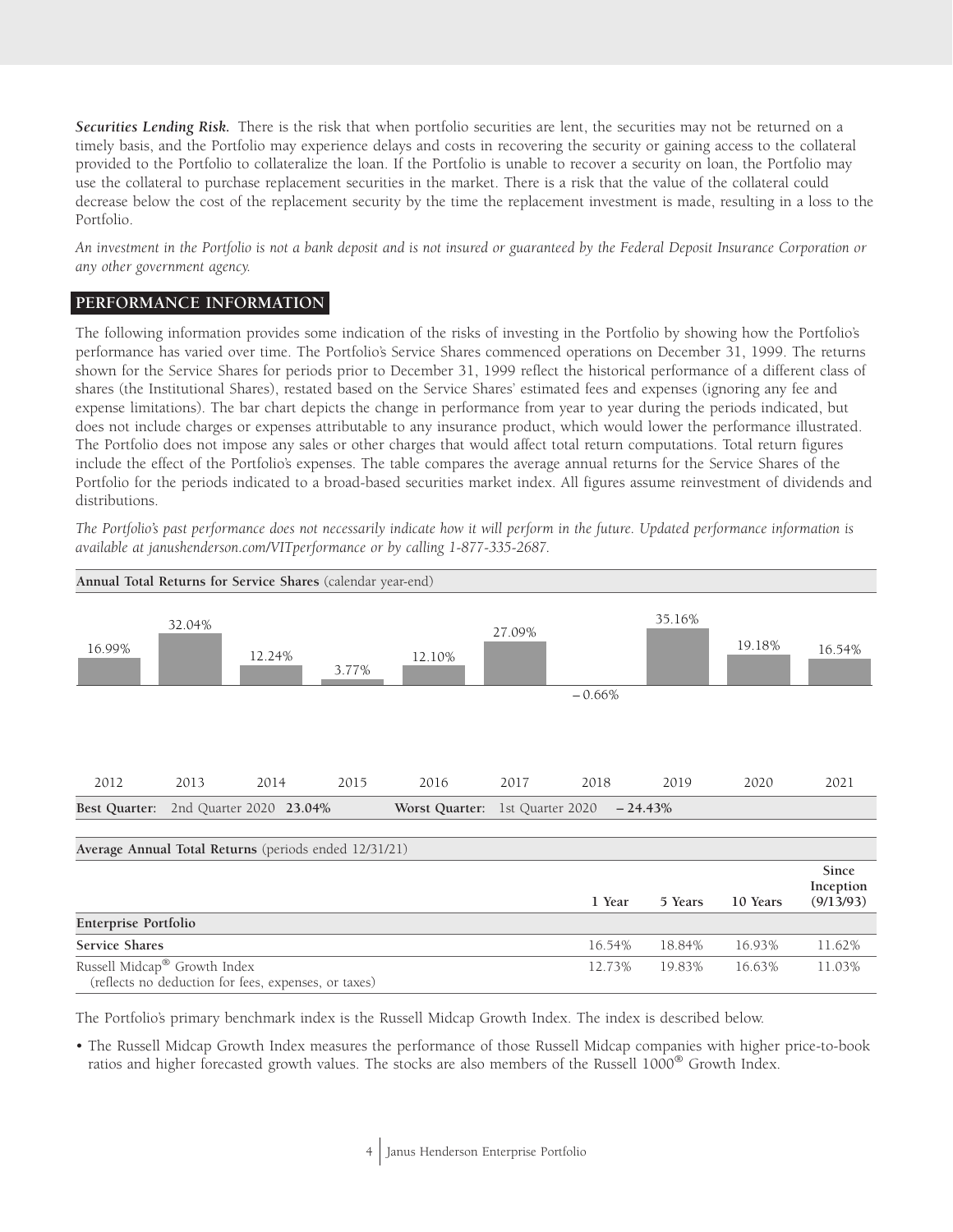### **MANAGEMENT**

**Investment Adviser:** Janus Henderson Investors US LLC

**Portfolio Managers: Brian Demain**, CFA, is Executive Vice President and Co-Portfolio Manager of the Portfolio, which he has managed or co-managed since November 2007. **Cody Wheaton**, CFA, is Executive Vice President and Co-Portfolio Manager of the Portfolio, which he has co-managed since July 2016.

## **PURCHASE AND SALE OF PORTFOLIO SHARES**

Purchases of Shares may be made only by the separate accounts of insurance companies for the purpose of funding variable insurance contracts or by certain qualified retirement plans. Redemptions, like purchases, may be effected only through the separate accounts of participating insurance companies or through qualified retirement plans. Requests are duly processed at the NAV next calculated after your order is received in good order by the Portfolio or its agents. Refer to the appropriate separate account prospectus or plan documents for details.

## **TAX INFORMATION**

Because Shares of the Portfolio may be purchased only through variable insurance contracts and certain qualified retirement plans, it is anticipated that any income dividends or net capital gains distributions made by the Portfolio will be exempt from current federal income taxation if left to accumulate within the variable insurance contract or qualified retirement plan. The federal income tax status of your investment depends on the features of your qualified retirement plan or variable insurance contract.

## **PAYMENTS TO INSURERS, BROKER-DEALERS, AND OTHER FINANCIAL INTERMEDIARIES**

Portfolio shares are generally available only through an insurer's variable contracts, or through certain employer or other retirement plans (Retirement Products). Retirement Products are generally purchased through a broker-dealer or other financial intermediary. The Portfolio or its distributor (or its affiliates) may make payments to the insurer and/or its related companies for distribution and/or other services; some of the payments may go to broker-dealers and other financial intermediaries. These payments may create a conflict of interest for an intermediary, or be a factor in the insurer's decision to include the Portfolio as an underlying investment option in a variable contract. Ask your financial advisor, visit your intermediary's website, or consult your insurance contract prospectus for more information.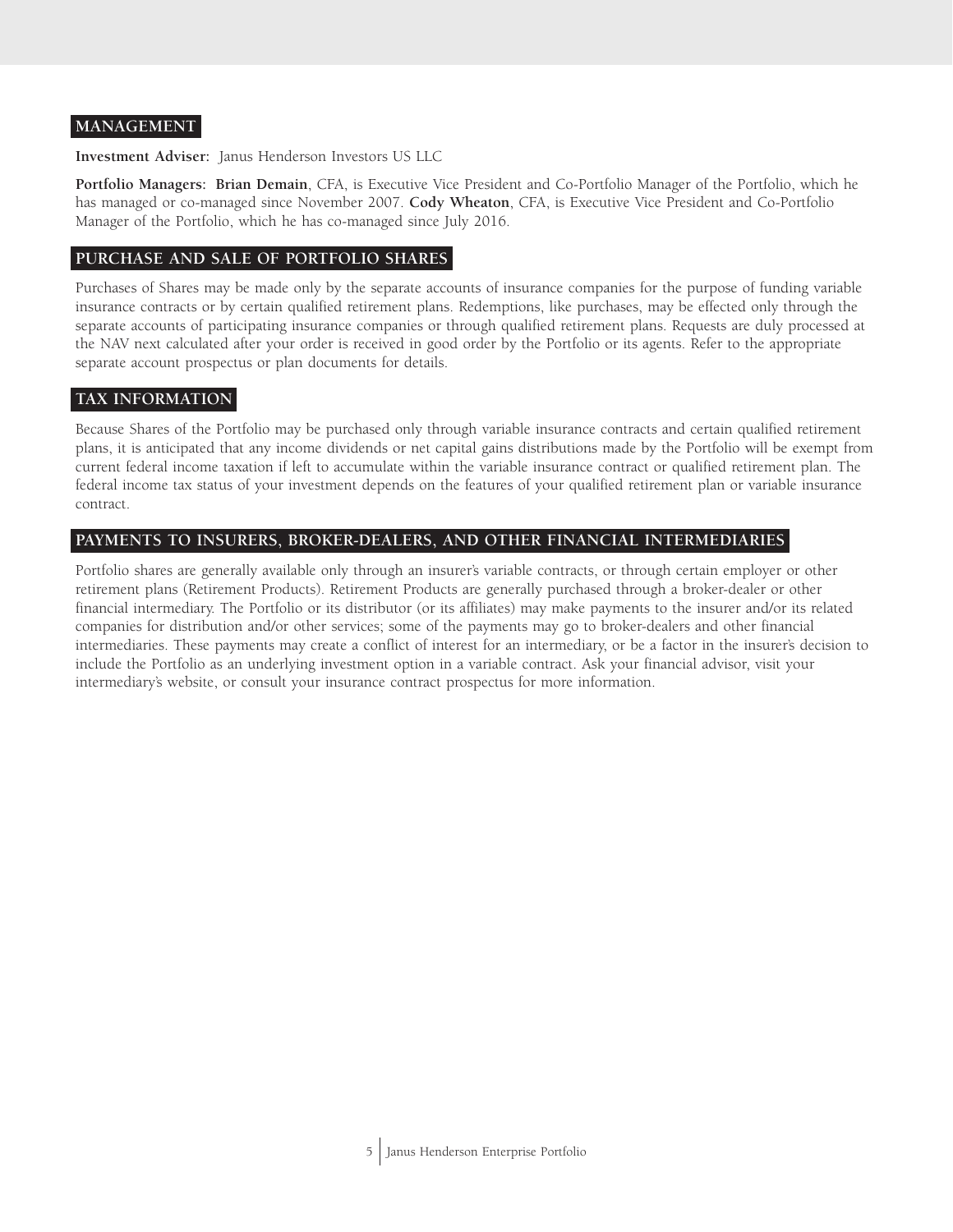## **FEES AND EXPENSES**

**Please refer to the following important information when reviewing the "Fees and Expenses of the Portfolio" table in the Portfolio Summary of the Prospectus.** The fees and expenses shown were determined based on average net assets as of the fiscal year ended December 31, 2021.

- "Annual Fund Operating Expenses" are paid out of the Portfolio's assets and include fees for portfolio management and administrative services, including recordkeeping, subaccounting, and other shareholder services. You do not pay these fees directly but, as the Example in the Portfolio Summary shows, these costs are borne indirectly by all shareholders.
- The "Management Fee" is the investment advisory fee rate paid by the Portfolio to the Adviser. Refer to "Management Expenses" in this Prospectus for additional information with further description in the Statement of Additional Information ("SAI").
- "Distribution/Service (12b-1) Fees." Because 12b-1 fees are charged as an ongoing fee, over time the fee will increase the cost of your investment and may cost you more than paying other types of sales charges.
- "Other Expenses"
	- **°** include an administrative services fee of 0.05% of the average daily net assets to compensate insurance companies or other financial intermediaries for services provided to contract owners and plan participants.
	- **°** include acquired fund fees and expenses, which are indirect expenses the Portfolio may incur as a result of investing in shares of an underlying fund, to the extent such expenses are less than 0.01%. "Acquired Fund" refers to any underlying fund (including, but not limited to, exchange-traded funds) in which a portfolio invests or has invested during the period. To the extent that the Portfolio invests in Acquired Funds, the Portfolio's "Total Annual Fund Operating Expenses" may not correlate to the "Ratio of gross expenses to average net assets" presented in the Financial Highlights table because that ratio includes only the direct operating expenses incurred by the Portfolio, not the indirect costs of investing in Acquired Funds. Such amounts are less than 0.01%.
	- **°** may include reimbursement to Janus Henderson Services US LLC (the "Transfer Agent"), the Portfolio's transfer agent, of its out-of-pocket costs for serving as transfer agent and providing servicing to shareholders, including servicing provided by third parties.
	- **°** may include any other transfer agent fees and expenses, custodian fees and expenses, legal and auditing fees, printing and mailing costs of sending reports and other information to existing shareholders, and Independent Trustees' fees and expenses.
- All expenses in the Portfolio's "Fees and Expenses of the Portfolio" table are shown without the effect of expense offset arrangements. Pursuant to such arrangements, credits realized as a result of uninvested cash balances are used to reduce custodian and transfer agent expenses.

## **ADDITIONAL INVESTMENT STRATEGIES AND GENERAL PORTFOLIO POLICIES**

The Portfolio's Board of Trustees ("Trustees") may change the Portfolio's investment objective or non-fundamental principal investment strategies without a shareholder vote. The Portfolio will notify you in writing at least 60 days before making any such change it considers material. If there is a material change to the Portfolio's investment objective or principal investment strategies, you should consider whether the Portfolio remains an appropriate investment for you. There is no guarantee that the Portfolio will achieve its investment objective.

Unless otherwise stated, the following section provides additional information about the investment strategies and general policies that are summarized in the Portfolio Summary section, including the types of securities the Portfolio may invest in when pursuing its investment objective. This section also describes investment strategies and policies that the Portfolio may use to a lesser extent. These non-principal investment strategies and policies may become more important in the future since the Portfolio's composition can change over time. Except for the Portfolio's policies with respect to illiquid investments and borrowing, the percentage limitations included in these policies and elsewhere in this Prospectus and/or the SAI normally apply only at the time of purchase of a security. So, for example, if the Portfolio exceeds a limit, other than illiquid investments and borrowing, as a result of market fluctuations or the sale of other securities, it will not be required to dispose of any securities. The "Glossary of Investment Terms" includes descriptions of investment terms used throughout the Prospectus.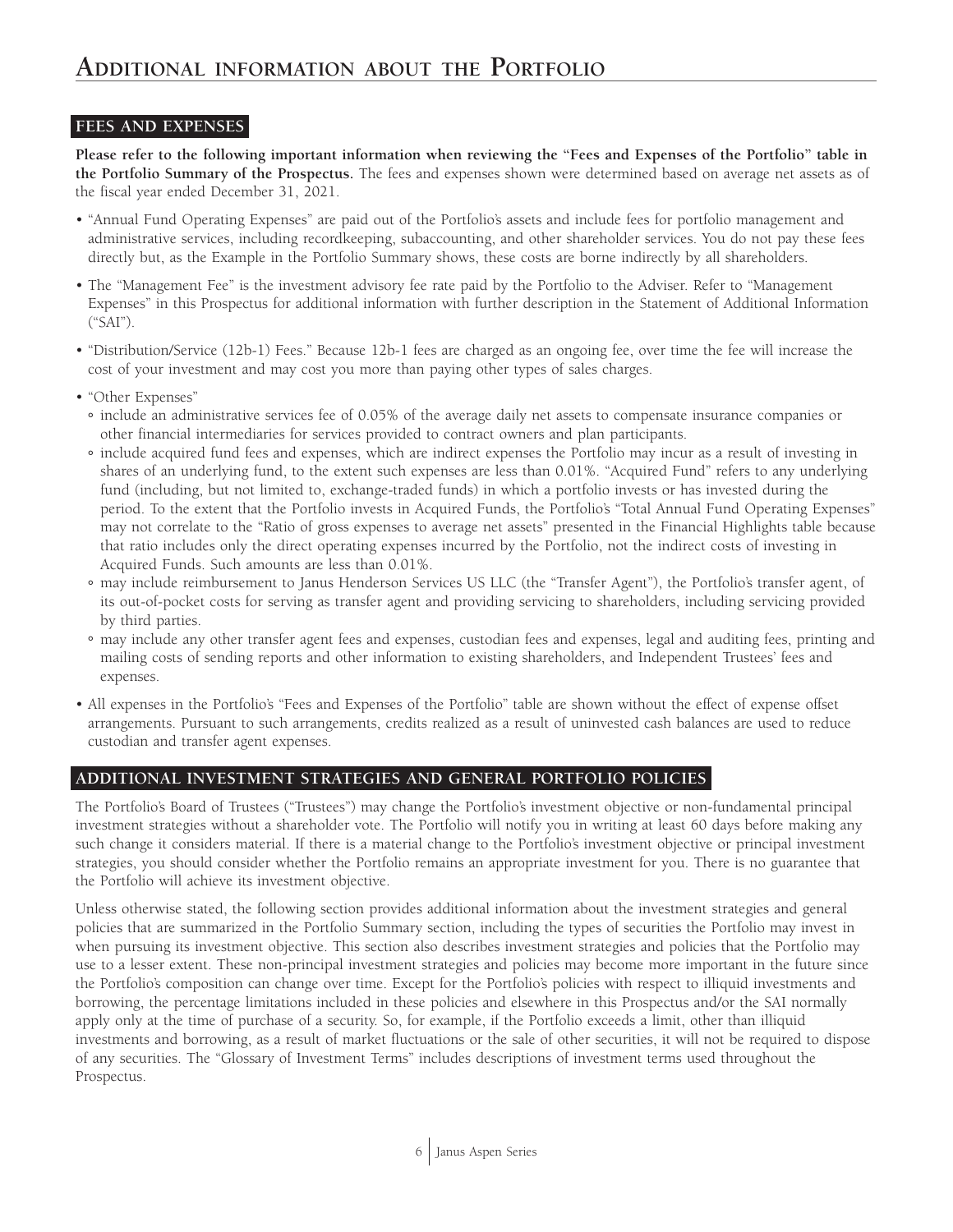### **Security Selection**

The Portfolio may invest substantially all of its assets in common stock selected for their growth potential. The portfolio managers apply a "bottom-up" approach in choosing investments. In other words, the portfolio managers look at companies one at a time to determine if a company is an attractive investment opportunity and if it is consistent with the Portfolio's investment policies. Attributes considered in the process of securities selection may include sustainable growth, return on invested capital, attractive valuation, strength of management, and competitive positioning.

The portfolio managers may consider selling a holding if, among other things, the security reaches the portfolio managers' price target, if the company has a deterioration of fundamentals such as failing to meet key operating benchmarks, or if the portfolio managers find a better investment opportunity. The portfolio managers may also consider selling a Portfolio holding to meet redemptions.

#### **Cash Position**

The Portfolio may not always stay fully invested. For example, when the portfolio managers believe that market conditions are unfavorable for investing, or when they are otherwise unable to locate attractive investment opportunities, the Portfolio's cash or similar investments may increase. When the Portfolio's investments in cash or similar investments increase, it may not participate in market advances or declines to the same extent that it would if the Portfolio remained more fully invested. To the extent the Portfolio invests its uninvested cash through a sweep program (meaning its uninvested cash is pooled with uninvested cash of other funds and invested in certain securities such as repurchase agreements), it is subject to the risks of the account or fund into which it is investing, including liquidity issues that may delay the Portfolio from accessing its cash.

In addition, the Portfolio may temporarily increase its cash position under certain unusual circumstances, such as to protect its assets or maintain liquidity in certain circumstances to meet unusually large redemptions. The Portfolio's cash position may also increase temporarily due to unusually large cash inflows. Under unusual circumstances such as these, the Portfolio may invest up to 100% of its assets in cash or similar investments. In this case, the Portfolio may take positions that are inconsistent with its investment policies. As a result, the Portfolio may not achieve its investment objective.

#### **Emerging Markets**

Within the parameters of its specific investment policies, the Portfolio may invest in securities of issuers or companies from or with exposure to one or more "developing countries" or "emerging market countries." Such countries include, but are not limited to, countries included in the MSCI Emerging Markets Index<sup>SM</sup>.

#### **Foreign Securities**

The Portfolio may invest in foreign securities. The portfolio managers seek investments that meet the selection criteria, regardless of where an issuer or company is located. Foreign securities are generally selected on a security-by-security basis without regard to any predetermined allocation among countries or geographic regions. However, certain factors, such as expected levels of inflation, government policies influencing business conditions, the outlook for currency relationships, and prospects for economic growth among countries, regions, or geographic areas, may warrant greater consideration in selecting foreign securities. There are no limitations on the countries in which the Portfolio may invest and the Portfolio may at times have significant foreign exposure, including exposure to emerging markets.

#### **High-Yield/High-Risk Bonds**

A high-yield/high-risk bond (also known as a "junk" bond) is a bond rated below investment grade by major rating agencies (i.e., BB+ or lower by Standard & Poor's Ratings Services ("Standard & Poor's") and Fitch, Inc. ("Fitch"), or Ba1 or lower by Moody's Investors Service, Inc. ("Moody's")) or is an unrated bond of similar quality. It presents greater risk of default (the failure to make timely interest and principal payments) than higher quality bonds.

#### **Illiquid Investments**

The Portfolio will not acquire any illiquid investment if, immediately after the acquisition, the Portfolio would have invested more than 15% of its net assets in illiquid investments that are assets. An illiquid investment is any investment that the Portfolio reasonably expects cannot be sold or disposed of in current market conditions in seven calendar days or less without the sale or disposition significantly changing the market value of the investment.

## **Initial Public Offerings and Secondary Offerings**

The Portfolio may purchase shares issued as part of, or a short period after, a company's initial public offering ("IPO"), and may at times dispose of those shares shortly after their acquisition. An IPO is the first sale of stock by a private company to the public. IPOs are often issued by smaller, younger companies seeking the capital to expand, but can also be done by large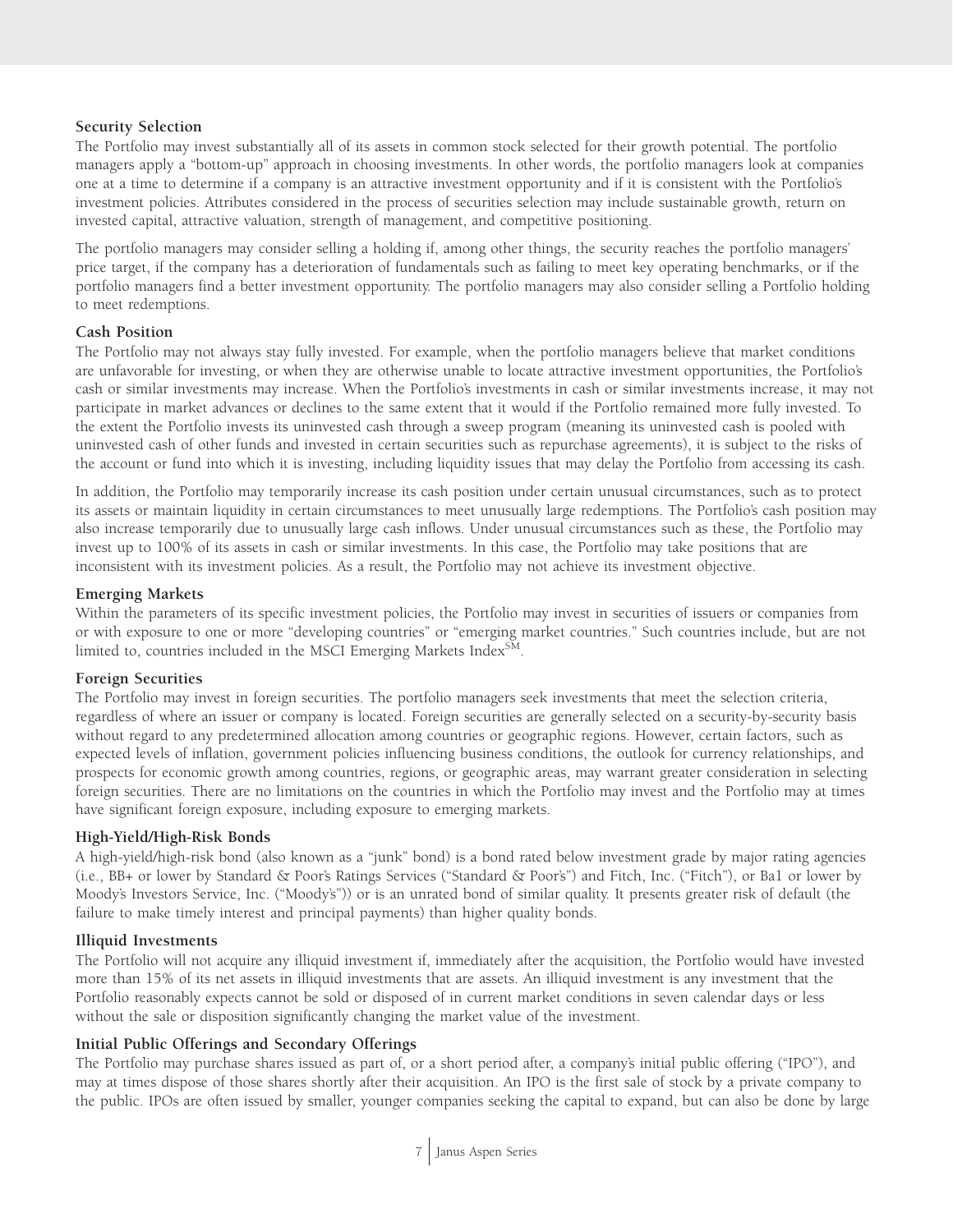privately-owned companies looking to become publicly traded. The Portfolio may also purchase shares in offerings made by companies that are publicly traded ("secondary offerings"). Secondary offerings may be made by companies for a number of reasons, including as part of a refinancing, to raise capital for growth, and/or to provide existing shareholders with a way to register and sell restricted shares.

### **Leverage**

Certain of the Portfolio's investments, including derivatives and short sale transactions, involve the use of leverage. Leverage is investment exposure which exceeds the initial amount invested. Leverage occurs when the Portfolio increases its assets available for investment using reverse repurchase agreements or other similar transactions. The use of other investment techniques, such as short sales and certain derivative transactions, can also create a leveraging effect on the Portfolio.

## **Portfolio Turnover**

In general, the Portfolio intends to purchase securities for long-term investment, although, to a limited extent, the Portfolio may purchase securities in anticipation of relatively short-term gains. Short-term transactions may also result from liquidity needs, securities having reached a price or yield objective, changes in interest rates or the credit standing of an issuer, or by reason of economic or other developments not foreseen at the time of the initial investment decision. The Portfolio may also sell one security and simultaneously purchase the same or a comparable security to take advantage of short-term differentials in bond yields or securities prices. Portfolio turnover is affected by market conditions, changes in the size of the Portfolio (including due to shareholder purchases and redemptions), the nature of the Portfolio's investments, and the investment style of the portfolio managers. Changes are normally made in the Portfolio's holdings whenever the portfolio managers believe such changes are desirable. Portfolio turnover rates are generally not a factor in making buy and sell decisions for the Portfolio.

Increased portfolio turnover may result in higher costs for brokerage commissions, dealer mark-ups, and other transaction costs. Higher costs associated with increased portfolio turnover also may have a negative effect on the Portfolio's performance. The "Financial Highlights" section of this Prospectus shows the Portfolio's historical turnover rates.

## **Real Estate-Related Securities**

The Portfolio may invest in equity and debt securities of real estate-related companies. Such companies may include those in the real estate industry or real estate-related industries. These securities may include common stocks, preferred stocks, and other securities, including, but not limited to, mortgage-backed securities, real estate-backed securities, securities of real estate investment trusts ("REITs") and similar REIT-like entities (such as real estate operation companies ("REOCs")). A REIT is an entity that invests in real estate-related projects, such as properties, mortgage loans, and construction loans. REITs are often categorized as equity REITs, mortgage REITs, and hybrid REITs. An equity REIT, the most common type of REIT, invests primarily in the fee ownership of land and buildings. An equity REIT derives its income primarily from rental income but may also realize capital gains or losses by selling real estate properties in its portfolio that have appreciated or depreciated in value. A mortgage REIT invests primarily in mortgages on real estate, which may secure construction, development, or longterm loans. A mortgage REIT generally derives its income from interest payments on the credit it has extended. A hybrid REIT combines the characteristics of equity REITs and mortgage REITs, generally by holding both ownership interests and mortgage interests in real estate.

Similar to REITs, REOCs are publicly-traded real estate companies that typically engage in the development, management or financing of real estate, such as homebuilders, hotel management companies, land developers and brokers. REOCs, however, have not elected (or are not eligible) to be taxed as a REIT. The reasons for not making such an election include the (i) availability of tax-loss carry-forwards, (ii) operation in non-REIT-qualifying lines of business, and (iii) ability to retain earnings. Instead, REOCs are generally structured as "C" corporations under the Internal Revenue Code and, as a result, are not required to distribute any portion of their income. In this regard, although REOCs do not receive the same favorable tax treatment that is accorded to REITs, REOCs are typically subject to fewer restrictions than REITS, including the ability to retain and/or reinvest funds from operations and more flexibility in terms of the real estate investments they can make.

#### **Securities Lending**

The Portfolio may seek to earn additional income through lending its securities to certain qualified broker-dealers and institutions on a short-term or long-term basis. The Portfolio may lend portfolio securities on a short-term or long-term basis, in an amount equal to up to one-third of its total assets as determined at the time of the loan origination. When the Portfolio lends its securities, it receives collateral (including cash collateral), at least equal to the value of securities loaned. The Portfolio may earn income by investing this collateral in one or more affiliated or non-affiliated cash management vehicles or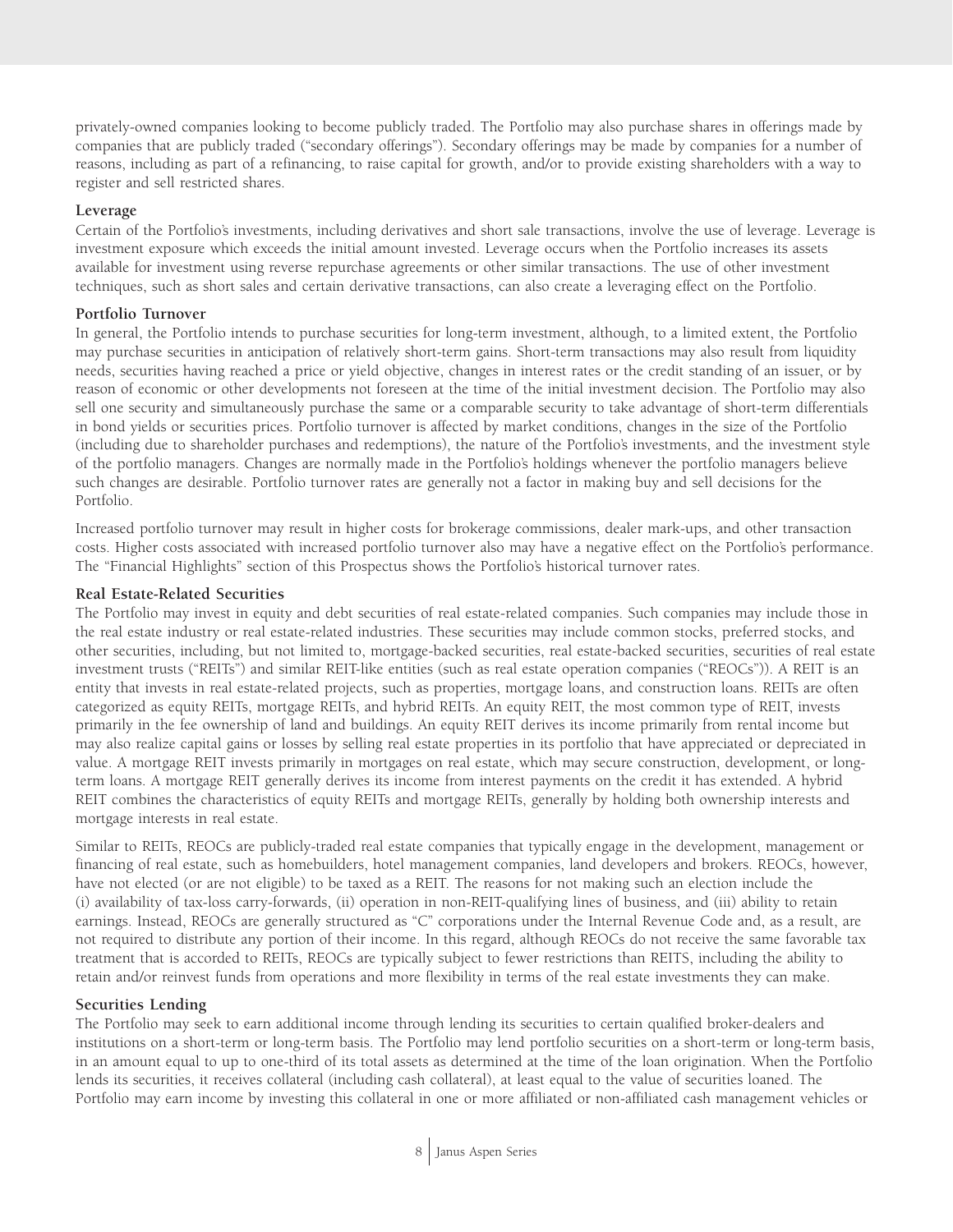in time deposits. It is also possible that, due to a decline in the value of a cash management vehicle in which collateral is invested, the Portfolio may lose money. There is also the risk that when portfolio securities are lent, the securities may not be returned on a timely basis, and the Portfolio may experience delays and costs in recovering the security or gaining access to the collateral provided to the Portfolio to collateralize the loan. If the Portfolio is unable to recover a security on loan, the Portfolio may use the collateral to purchase replacement securities in the market. There is a risk that the value of the collateral could decrease below the cost of the replacement security by the time the replacement investment is made, resulting in a loss to the Portfolio. In certain circumstances, individual loan transactions could yield negative returns. The Adviser intends to manage a portion of the cash collateral in an affiliated cash management vehicle and will receive an investment advisory fee for managing such assets.

#### **Short Sales**

The Portfolio may invest in short positions through short sales of stocks and structured products, and through derivatives that include swaps, uncovered written calls, and futures. The Portfolio's gross notional exposure to short positions may not exceed 10% of the Portfolio's net assets.

The Portfolio may also engage in short sales "against the box" and options for hedging purposes that are not subject to the limits set forth above. Short sales against the box involve selling short a security that the Portfolio owns, or the Portfolio has the right to obtain the amount of the security sold short at a specified date in the future. The Portfolio may also enter into a short sale to hedge against anticipated declines in the market price of a security or to reduce portfolio volatility.

A short sale is generally a transaction in which the Portfolio sells a security it does not own or have the right to acquire (or that it owns but does not wish to deliver) in anticipation that the market price of that security will decline. To complete the transaction, the Portfolio must borrow the security to make delivery to the buyer. The Portfolio is then obligated to replace the security borrowed by purchasing the security at the market price at the time of replacement. A short sale is subject to the risk that if the price of the security sold short increases in value, the Portfolio will incur a loss because it will have to replace the security sold short by purchasing it at a higher price. In addition, the Portfolio may not always be able to close out a short position at a particular time or at an acceptable price. A lender may request, or market conditions may dictate, that the borrowed securities be returned to the lender on short notice, and the Portfolio may have to buy the borrowed securities at an unfavorable price. If this occurs at a time when other short sellers of the same security also want to close out their positions, a "short squeeze" can occur, which means that the demand is greater than the supply for the stock sold short. If a short squeeze occurs, it is more likely that the Portfolio will have to cover its short sale at an unfavorable price and potentially reduce or eliminate any gain, or cause a loss, as a result of the short sale. Because there is no upper limit to the price a borrowed security may reach prior to closing a short position, the Portfolio's losses are potentially unlimited in a short sale transaction. The Portfolio's gains and losses will also be decreased or increased, as the case may be, by the amount of any dividends, interest, or expenses, including transaction costs and borrowing fees, the Portfolio may be required to pay in connection with a short sale. Such payments may result in the Portfolio having higher expenses than a portfolio that does not engage in short sales and may negatively affect the Portfolio's performance.

The Portfolio's investments in short positions through derivative instruments may expose the Portfolio to similar risks. A short derivative position involves the Portfolio writing (selling) a derivative with the anticipation of a price decrease of the underlying asset. To the extent that the Portfolio enters into short derivative positions, the Portfolio may be exposed to risks similar to those associated with short sales, including the risk that the Portfolio's losses are theoretically unlimited. In this regard, if the price of the security or derivative has increased in value, then the Portfolio will incur a loss equal to the increase in price from the time that the short sale was entered into plus any premiums and interest paid to the third party. Short sales and short derivatives positions have a leveraging effect on the Portfolio, which may increase the Portfolio's volatility.

#### **Special Situations**

The Portfolio may invest in companies that demonstrate special situations or turnarounds, meaning companies that have experienced significant business problems but are believed to have favorable prospects for recovery. For example, a special situation or turnaround may arise when, in the opinion of the portfolio managers, the securities of a particular issuer will be recognized as undervalued by the market and appreciate in value due to a specific development with respect to that issuer. Special situations may include significant changes in a company's allocation of its existing capital, a restructuring of assets, or a redirection of free cash flow. For example, issuers undergoing significant capital changes may include companies involved in spin-offs, sales of divisions, mergers or acquisitions, companies involved in bankruptcy proceedings, or companies initiating large changes in their debt to equity ratio. Companies that are redirecting cash flows may be reducing debt, repurchasing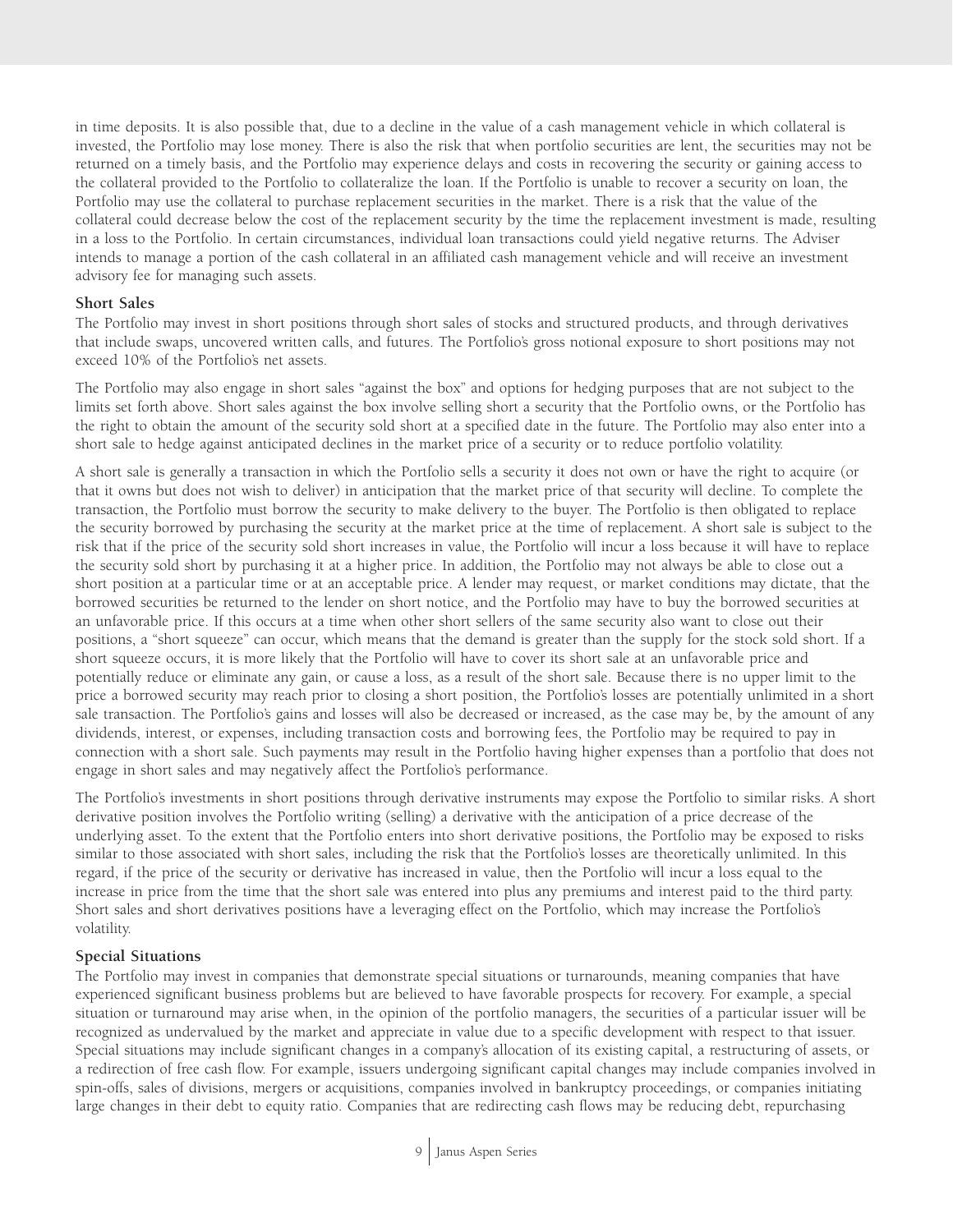shares, or paying dividends. Special situations may also result from: (i) significant changes in industry structure through regulatory developments or shifts in competition; (ii) a new or improved product, service, operation, or technological advance; (iii) changes in senior management or other extraordinary corporate event; (iv) differences in market supply of and demand for the security; or (v) significant changes in cost structure. Investments in "special situations" companies can present greater risks than investments in companies not experiencing special situations, and the Portfolio's performance could be adversely impacted if the securities selected decline in value or fail to appreciate in value.

#### **Swap Agreements**

Certain portfolios may utilize swap agreements including, but not limited to, credit default swaps, equity swaps, inflation index swaps, interest rate and currency swaps, total return swaps (including fixed-income total return swaps), and swaps on exchange-traded funds, as a means to gain exposure to certain companies or countries, and/or to "hedge" or protect its holdings from adverse movements in securities prices, the rate of inflation, or interest rates. Swaps may also be used for capital appreciation. Swap agreements are two-party contracts to exchange one set of cash flows for another. Swap agreements entail the risk that a party will default on its payment obligations to a portfolio. If the other party to a swap defaults, the portfolio would risk the loss of the net amount of the payments that it contractually is entitled to receive. If a portfolio utilizes a swap at the wrong time or judges market conditions incorrectly, the swap may result in a loss to the portfolio and reduce the portfolio's total return. Various types of swaps such as credit default, equity, interest rate, and total return are described in the "Glossary of Investment Terms."

#### **Other Types of Investments**

Unless otherwise stated within its specific investment policies, the Portfolio may also invest in other types of domestic and foreign securities and use other investment strategies, as described in the "Glossary of Investment Terms." These securities and strategies are not intended to be principal investment strategies of the Portfolio. If successful, they may benefit the Portfolio by earning a return on the Portfolio's assets or reducing risk; however, they may not achieve the Portfolio's investment objective. These securities and strategies may include:

- debt securities (such as bonds, notes, sovereign debt, and debentures)
- other investment companies (such as exchange-traded funds)
- preferred stocks and securities convertible into common stocks or preferred stocks
- indexed/structured securities (such as commercial and residential mortgage- and asset-backed securities)
- various derivative transactions including, but not limited to, options, futures on U.S. and foreign exchanges, forwards, swap agreements, warrants, participatory notes, structured notes, and other types of derivatives individually or in combination for hedging purposes or for nonhedging purposes such as seeking to earn income and enhance return, to protect unrealized gains, or to avoid realizing losses; such techniques may also be used to adjust currency exposure relative to a benchmark index, to gain exposure to the market pending investment of cash balances, or to meet liquidity needs
- securities purchased on a when-issued, delayed delivery, or forward commitment basis
- equity and fixed-income securities issued in private placement transactions

## **RISKS OF THE PORTFOLIO**

The value of your investment will vary over time, sometimes significantly, and you may lose money by investing in the Portfolio. To varying degrees, the Portfolio may invest in stocks, fixed-income securities, money market instruments or cash/ cash equivalents, and derivatives. The following information is intended to help you better understand some of the risks of investing in the Portfolio, including those risks that are summarized in the Portfolio Summary section. This information also includes descriptions of other risks the Portfolio may be subject to as a result of additional investment strategies and general policies that may apply to the Portfolio. The impact of the following risks on the Portfolio may vary depending on the Portfolio's investments. The greater the Portfolio's investment in a particular security, the greater the Portfolio's exposure to the risks associated with that security. Before investing in the Portfolio, you should consider carefully the risks that you assume when investing in the Portfolio.

*Counterparty Risk.* Portfolio transactions involving a counterparty are subject to the risk that the counterparty or a third party will not fulfill its obligation to the Portfolio ("counterparty risk"). Counterparty risk may arise because of the counterparty's financial condition (i.e., financial difficulties, bankruptcy, or insolvency), market activities and developments, or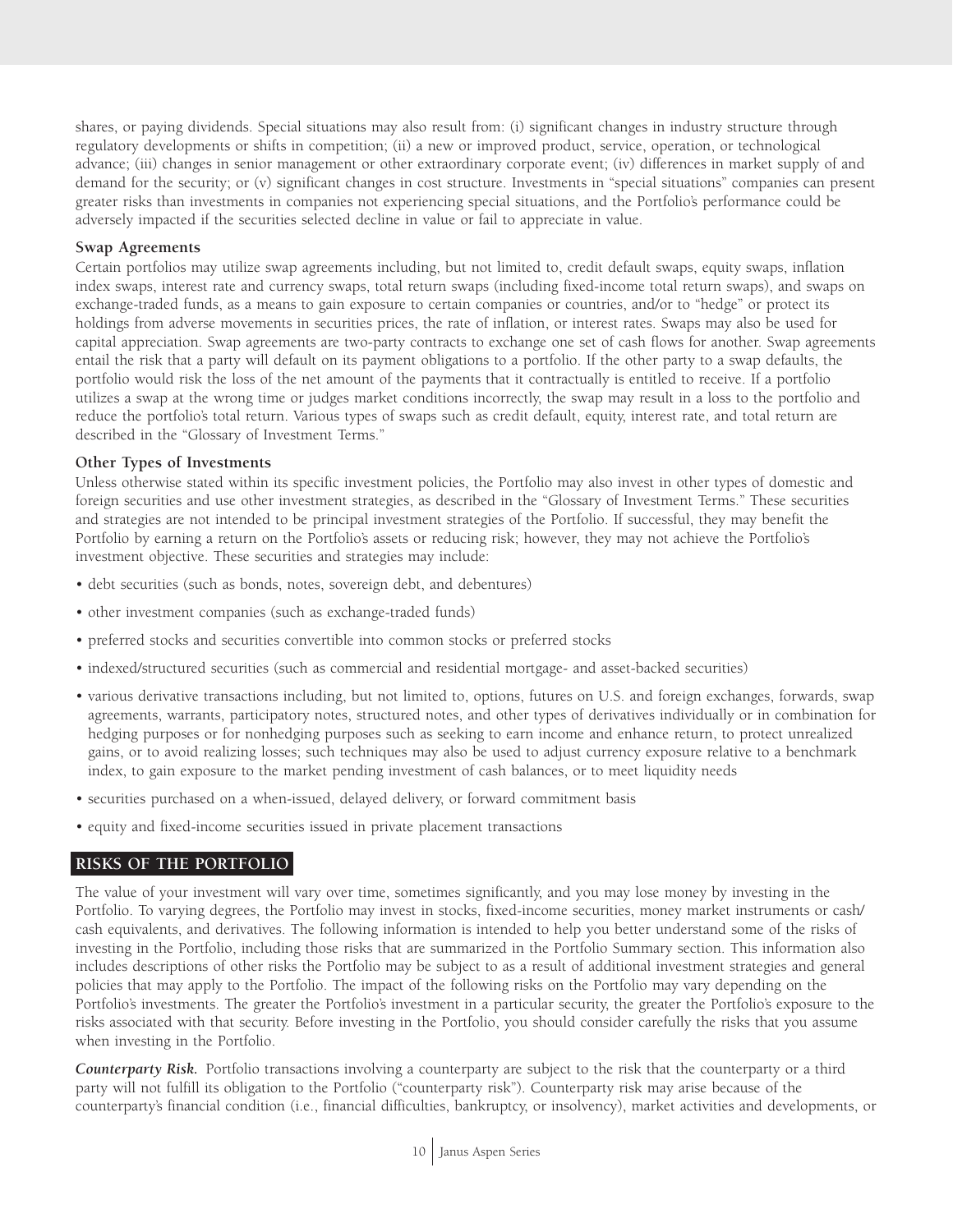other reasons, whether foreseen or not. A counterparty's inability to fulfill its obligation may result in significant financial loss to the Portfolio. The Portfolio may be unable to recover its investment from the counterparty or may obtain a limited recovery, and/or recovery may be delayed. The Portfolio may be exposed to counterparty risk to the extent it participates in lending its securities to third parties and/or cash sweep arrangements whereby the Portfolio's cash balance is invested in one or more types of cash management vehicles or in time deposits. In addition, the Portfolio may be exposed to counterparty risk through its investments in certain securities, including, but not limited to, repurchase agreements, debt securities, and derivatives (including various types of swaps, futures, and options). The Portfolio intends to enter into financial transactions with counterparties that the Adviser believes to be creditworthy at the time of the transaction. There is always the risk that the Adviser's analysis of a counterparty's creditworthiness is incorrect or may change due to market conditions. To the extent that the Portfolio focuses its transactions with a limited number of counterparties, it will have greater exposure to the risks associated with one or more counterparties.

*Derivatives Risk.* Derivatives can be volatile and involve risks in addition to the risks of the underlying referenced securities or asset. Gains or losses from a derivative investment can be substantially greater than the derivative's original cost, and can therefore involve leverage. Leverage may cause the Portfolio to be more volatile than if it had not used leverage.

The Portfolio may use short sales, futures, options, swap agreements (including, but not limited to, equity, interest rate, credit default, and total return), and other derivative instruments individually or in combination to "hedge" or protect its portfolio from adverse movements in securities prices and interest rates. The Portfolio may also use a variety of currency hedging techniques, including the use of forward currency contracts, to manage currency risk. There is no guarantee that the portfolio managers' use of derivative investments will benefit the Portfolio. The Portfolio's performance could be worse than if the Portfolio had not used such instruments. Use of such investments may instead increase risk to the Portfolio, rather than reduce risk.

Derivatives can be complex instruments and may involve analysis that differs from that required for other investment types used by the Portfolio. If the value of a derivative does not correlate well with the particular market or other asset class to which the derivative is intended to provide exposure, the derivative may not produce the anticipated result. Derivatives can also reduce the opportunity for gain or result in losses by offsetting positive returns in other investments. Derivatives can be less liquid than other types of investments and entail the risk that the counterparty will default on its payment obligations. If the counterparty to a derivative transaction defaults, the Portfolio would risk the loss of the net amount of the payments that it contractually is entitled to receive. To the extent the Portfolio enters into short derivative positions, the Portfolio may be exposed to risks similar to those associated with short sales, including the risk that the Portfolio's losses are theoretically unlimited.

*Emerging Markets Risk.* Within the parameters of its specific investment policies, the Portfolio may invest in securities of issuers or companies from or with exposure to one or more "developing countries" or "emerging market countries." Such countries include, but are not limited to, countries included in the MSCI Emerging Markets Index. To the extent that the Portfolio invests a significant amount of its assets in one or more of these countries, its returns and net asset value may be affected to a large degree by events and economic conditions in such countries. The risks of foreign investing are heightened when investing in emerging markets, which may result in the price of investments in emerging markets experiencing sudden and sharp price swings. In many developing markets, there is less government supervision and regulation of stock exchanges, brokers, and listed companies than in more developed markets, making these investments potentially more volatile in price and less liquid than investments in developed securities markets, resulting in greater risk to investors. There is a risk in developing countries that a current or future economic or political crisis could lead to price controls, forced mergers of companies, expropriation or confiscatory taxation, imposition or enforcement of foreign ownership limits, seizure, nationalization, sanctions or imposition of restrictions by various governmental entities on investment and trading, or creation of government monopolies, any of which may have a detrimental effect on the Portfolio's investments.

The securities markets of many of these emerging market countries may also be smaller, less liquid, and subject to greater price volatility than those in the United States. In the event of a default on any investments in foreign debt obligations, it may be more difficult for the Portfolio to obtain or to enforce a judgment against the issuers of such securities. In addition, the Portfolio's investments may be denominated in foreign currencies and therefore, changes in the value of a country's currency compared to the U.S. dollar may affect the value of the Portfolio's investments. To the extent that the Portfolio invests a significant portion of its assets in the securities of emerging markets issuers in or companies of a single country or region, it is more likely to be impacted by events or conditions affecting that country or region, which could have a negative impact on the Portfolio's performance. The Portfolio may be subject to emerging markets risk to the extent that it invests in securities of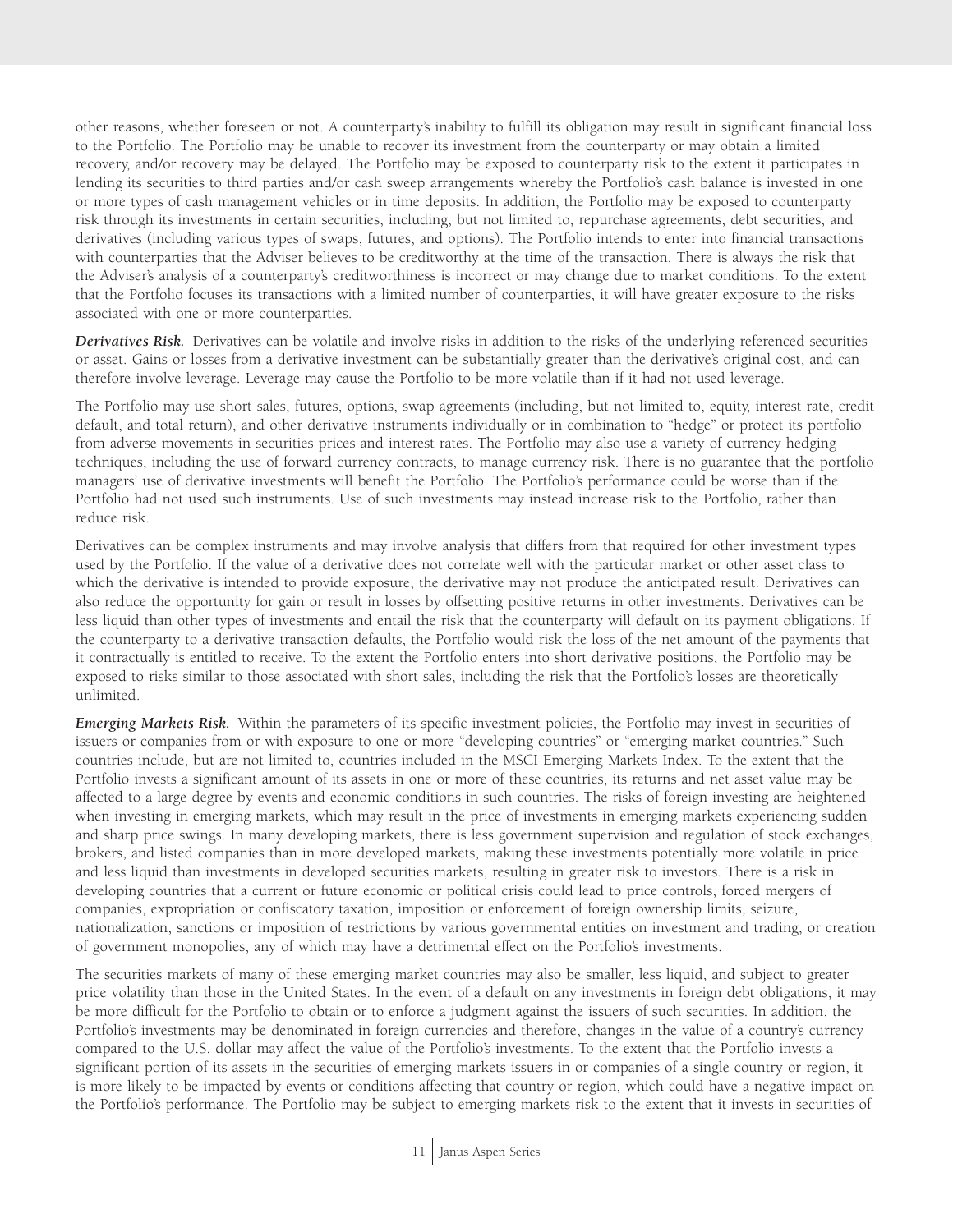issuers or companies which are not considered to be from emerging markets, but which have customers, products, or transactions associated with emerging markets.

*Eurozone Risk.* A number of countries in the EU have experienced, and may continue to experience, severe economic and financial difficulties. In particular, many EU nations are susceptible to economic risks associated with high levels of debt, notably due to investments in sovereign debt. These events have adversely affected the exchange rate of the euro and may continue to significantly affect European countries. As a result, financial markets in the EU have been subject to increased volatility and declines in asset values and liquidity. Responses to these financial problems by European governments, central banks, and others, including austerity measures and reforms, may not work, may result in social unrest, and may limit future growth and economic recovery or have other unintended consequences. All of these developments may continue to significantly affect the economies of all EU countries, which in turn may have a material adverse effect on the Portfolio's investments in such countries, other countries that depend on EU countries for significant amounts of trade or investment, or issuers with exposure to debt issued by certain EU countries.

*Exchange-Traded Funds Risk.* The Portfolio may invest in exchange-traded funds ("ETFs") to gain exposure to a particular portion of the market. ETFs are typically open-end investment companies, which may seek to track the performance of a specific index or be actively managed. ETFs are traded on a national securities exchange at market prices that may vary from the net asset value of their underlying investments. Accordingly, there may be times when an ETF trades at a premium or discount to its net asset value. When the Portfolio invests in an ETF, in addition to directly bearing the expenses associated with its own operations, it will bear a pro rata portion of the ETF's expenses. As a result, the cost of investing in the Portfolio may be higher than the cost of investing directly in ETFs and may be higher than other mutual funds that invest directly in stocks and bonds. ETFs also involve the risk that an active trading market for an ETF's shares may not develop or be maintained. Similarly, because the value of ETF shares depends on the demand in the market, the Portfolio may not be able to purchase or sell an ETF at the most optimal time, which could adversely affect the Portfolio's performance. In addition, ETFs that track particular indices may be unable to match the performance of such underlying indices due to the temporary unavailability of certain index securities in the secondary market or other factors, such as discrepancies with respect to the weighting of securities.

The ETFs in which the Portfolio invests are subject to specific risks, depending on the investment strategy of the ETF. In turn, the Portfolio will be subject to substantially the same risks as those associated with direct exposure to the securities or commodities held by the ETF. Because the Portfolio may invest in a broad range of ETFs, such risks may include, but are not limited to, leverage risk, foreign exposure risk, and commodity-linked investments risk.

*Foreign Exposure Risk.* Within the parameters of its specific investment policies, the Portfolio may invest in foreign debt and equity securities either indirectly (e.g., depositary receipts, depositary shares, and passive foreign investment companies) or directly in foreign markets, including emerging markets. Additionally, such risk may be present with respect to investments in securities of issuers or companies that are economically tied to different countries throughout the world. An issuer is deemed to be economically tied to a country or countries if one or more of the following tests are met: (i) the issuer is organized in, or its primary business office or principal trading market of its equity is located in, the country; (ii) a majority of the issuer's revenues are derived from one or more countries; or (iii) a majority of the issuer's assets are located in one or more countries. Investments in foreign securities, including securities of foreign and emerging market governments, may involve greater risks than investing in domestic securities because the Portfolio's performance may depend on factors other than the performance of a particular company. These factors include:

- *Currency Risk.* As long as the Portfolio holds a foreign security, its value will be affected by the value of the local currency relative to the U.S. dollar. When the Portfolio sells a foreign currency denominated security, its value may be worth less in U.S. dollars even if the security increases in value in its home country. U.S. dollar-denominated securities of foreign issuers may also be affected by currency risk, as the value of these securities may also be affected by changes in the issuer's local currency.
- *Political and Economic Risk.* Foreign investments may be subject to increased political and economic risks, including the imposition of economic and other sanctions. Sanctions imposed by the U.S. Government on other countries or persons or issuers operating in such countries could restrict the Portfolio's ability to buy affected securities or force the Portfolio to dispose of any affected securities it has previously purchased at an inopportune time. As a result, the Portfolio may experience a greater risk of loss with respect to securities impacted by such sanctions.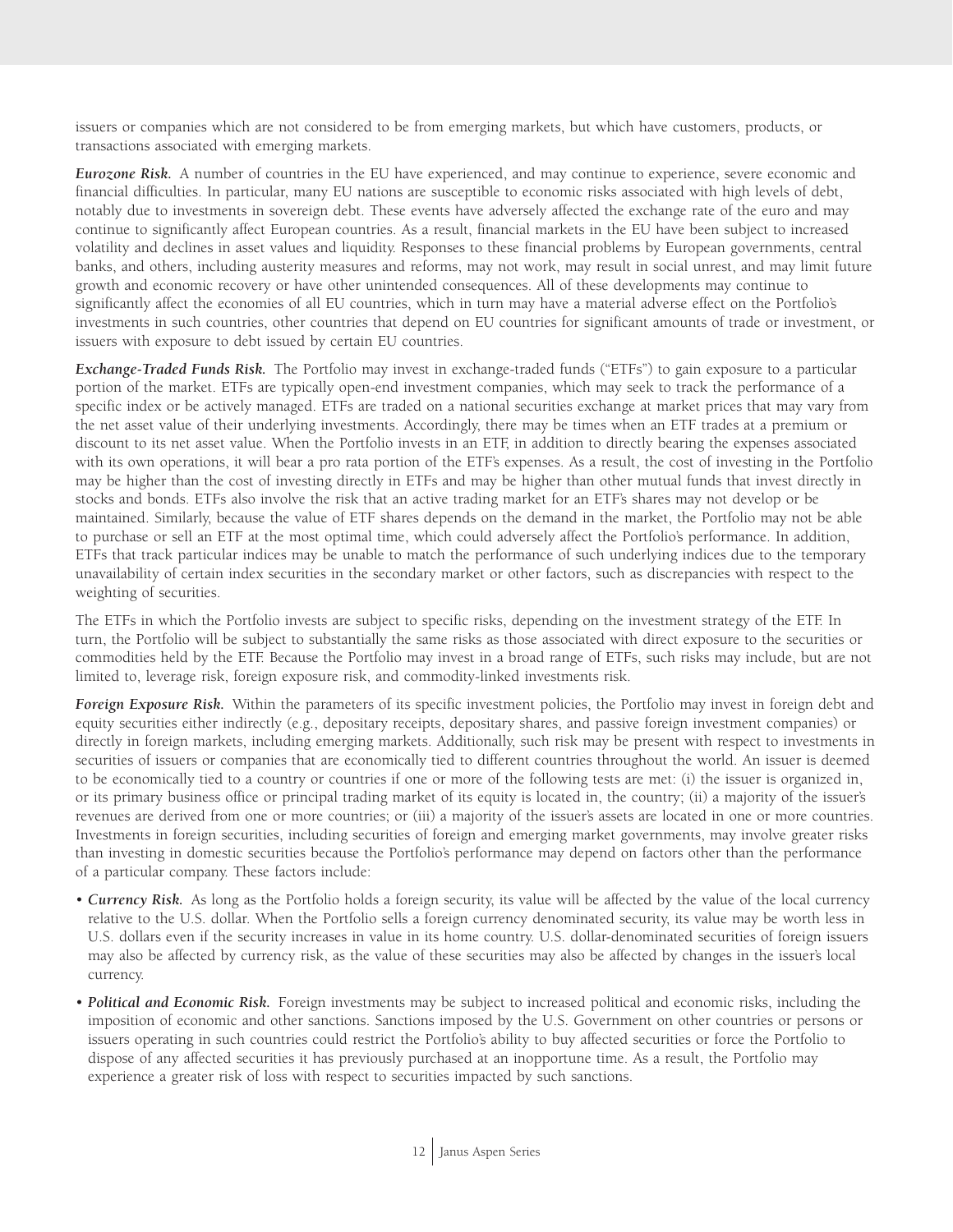Political and economic risks may be heightened in emerging markets, which may have relatively unstable governments, immature economic structures, national policies restricting investments by foreigners, social instability, and different and/or developing legal systems. In some countries, there is the risk that the government may take over the assets or operations of a company or that the government may impose withholding and other taxes or limits on the removal of the Portfolio's assets from that country. In addition, the economies of emerging markets may be predominantly based on only a few industries, may be highly vulnerable to changes in local or global trade conditions, and may suffer from extreme and volatile debt burdens or inflation rates.

- *Regulatory Risk.* There may be less government supervision of foreign markets. As a result, foreign issuers may not be subject to the uniform accounting, auditing, and financial reporting standards and practices applicable to domestic issuers, and there may be less publicly available information about foreign issuers.
- *Foreign Market Risk.* Foreign securities markets, particularly those of emerging market countries, may be less liquid and more volatile than domestic markets. These securities markets may trade a small number of securities, may have a limited number of issuers and a high proportion of shares, or may be held by a relatively small number of persons or institutions. Local securities markets may be unable to respond effectively to increases in trading volume, potentially making prompt liquidation of substantial holdings difficult or impossible at times. It is also possible that certain markets may require payment for securities before delivery, and delays may be encountered in settling securities transactions. In some foreign markets, there may not be protection against failure by other parties to complete transactions. It may not be possible for the Portfolio to repatriate capital, dividends, interest, and other income from a particular country or governmental entity. In addition, securities of issuers located in or economically tied to countries with emerging markets may have limited marketability and may be subject to more abrupt or erratic price movements which could also have a negative effect on the Portfolio. Such factors may hinder the Portfolio's ability to buy and sell emerging market securities in a timely manner, affecting the Portfolio's investment strategies and potentially affecting the value of the Portfolio.
- *Geographic Concentration Risk.* To the extent that the Portfolio invests a substantial amount of its assets in issuers located in a single country or region, the economic, political, social, regulatory, or other developments or conditions within such country or region will generally have a greater effect on the Portfolio than they would on a more geographically diversified portfolio, which may result in greater losses and volatility. Adverse developments in certain regions could also adversely affect securities of other countries whose economies appear to be unrelated and could have a negative impact on the Portfolio's performance.
- *Transaction Costs.* Costs of buying, selling, and holding foreign securities, including brokerage, tax, and custody costs, may be higher than those involved in domestic transactions.

*High-Yield/High-Risk Bond Risk.* High-yield/high-risk bonds (also known as "junk" bonds) are bonds rated below investment grade by the primary rating agencies such as Standard & Poor's, Fitch, and Moody's or are unrated bonds of similar quality. The value of lower quality bonds generally is more dependent on credit risk than investment grade bonds. Issuers of highyield/high-risk bonds may not be as strong financially as those issuing bonds with higher credit ratings and are more vulnerable to real or perceived economic changes, political changes, or adverse developments specific to the issuer. In addition, the junk bond market can experience sudden and sharp price swings.

Please refer to the "Explanation of Rating Categories" section of the SAI for a description of bond rating categories.

*Industry and Sector Risk.* Industry and sector risk is the possibility that a group of related securities will decline in price due to industry-specific or economic sector-specific developments. Companies in the same or similar industries and economic sectors may share common characteristics and are more likely to react similarly to industry-specific market or economic developments. The Portfolio's investments, if any, in multiple companies in a particular industry or economic sector may increase the Portfolio's exposure to industry and sector risk.

*Initial Public Offering and Secondary Offering Risk.* The Portfolio's purchase of shares issued in an initial public offering ("IPO") exposes it to the risks associated with companies that have little operating history as public companies, as well as to the risks inherent in those sectors of the market where these new issuers operate. Attractive IPOs are often oversubscribed and may not be available to the Portfolio, or may be available only in very limited quantities. The market for IPO issuers has been volatile, and share prices of newly public companies have fluctuated up and down significantly over short periods of time. Although IPO investments may have had a positive impact on certain portfolios' performance in the past, there can be no assurance that the Portfolio will identify favorable IPO investment opportunities in the future. In addition, under certain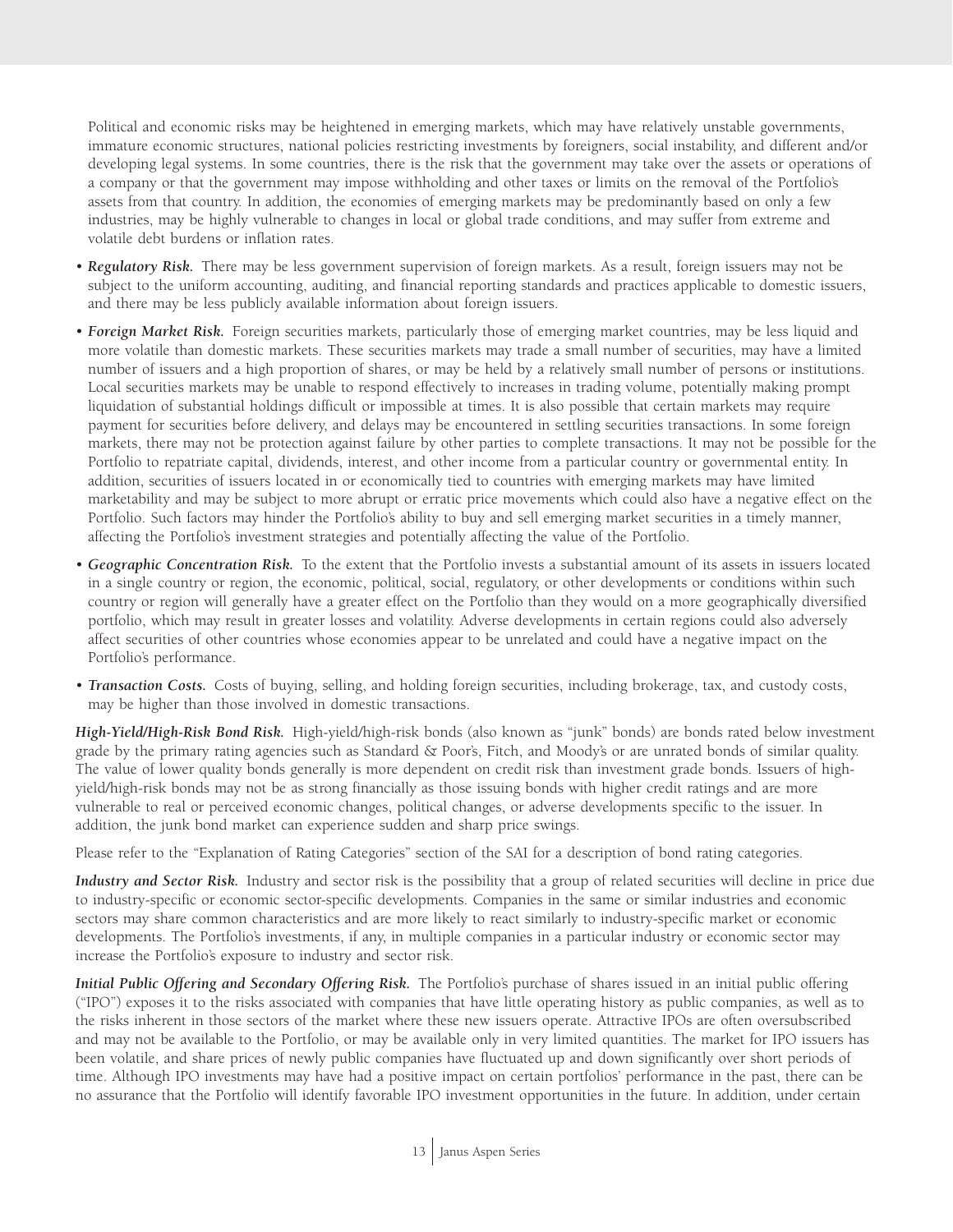market conditions, a relatively small number of companies may issue securities in IPOs. Similarly, as the number of portfolios to which IPO securities are allocated increases, the number of securities issued to any one portfolio may decrease. In addition, as the Portfolio increases in size, the impact of IPOs on the Portfolio's performance will generally decrease.

The Portfolio may purchase shares in secondary offerings. Secondary offerings may expose the Portfolio to some of the risks of IPOs. Participation in secondary offerings may have a magnified impact on the performance of a portfolio to the extent that it has a small asset base and the portfolio may not experience similar performance as its assets grow. Secondary offering shares frequently are volatile in price. As a result, the Portfolio may hold secondary offering shares for a very short period of time. This may increase the portfolio turnover rate of the Portfolio and may lead to increased expenses for the Portfolio, such as commissions and transaction costs. In addition, secondary offering shares can experience an immediate drop in value if the demand for the securities does not continue to support the offering price.

*Leverage Risk.* Engaging in transactions using leverage or those having a leveraging effect subjects the Portfolio to certain risks. Leverage can magnify the effect of any gains or losses, causing the Portfolio to be more volatile than if it had not been leveraged. Certain commodity-linked derivatives may subject the Portfolio to leveraged market exposure to commodities. In addition, the Portfolio's assets that are used as collateral to secure short sale transactions may decrease in value while the short positions are outstanding, which may force the Portfolio to use its other assets to increase collateral. There is no assurance that a leveraging strategy will be successful.

Liquidity Risk. The Portfolio may invest in securities or instruments that do not trade actively or in large volumes, and may make investments that are less liquid than other investments. Also, the Portfolio may make investments that may become less liquid in response to market developments or adverse investor perceptions. Investments that are illiquid or that trade in lower volumes may be more difficult to value. When there is no willing buyer and investments cannot be readily sold at the desired time or price, the Portfolio may have to accept a lower price or may not be able to sell the security or instrument at all. Investments in foreign securities, particularly those of issuers located in emerging market countries, tend to have greater exposure to liquidity risk than domestic securities. In unusual market conditions, even normally liquid securities may be affected by a degree of liquidity risk (i.e., if the number and capacity of traditional market participants is reduced). An inability to sell one or more portfolio positions can adversely affect the Portfolio's value or prevent the Portfolio from being able to take advantage of other investment opportunities. Liquidity risk may be increased to the extent that the Portfolio invests in restricted securities that are deemed to be illiquid investments.

Liquidity risk may also refer to the risk that the Portfolio will not be able to pay redemption proceeds within the allowable time period because of unusual market conditions, an unusually high volume of redemption requests, or other reasons. While the Portfolio may pay redemptions in-kind, the Portfolio may instead choose to raise cash to meet redemption requests through the sale of portfolio securities or permissible borrowings. If the Portfolio is forced to sell securities at an unfavorable time and/or under unfavorable conditions, such sales may adversely affect the Portfolio's net asset value and may increase brokerage costs.

*Market Risk.* The value of the Portfolio's holdings may decrease if the value of an individual company or security, or multiple companies or securities, in the Portfolio decreases or if the portfolio managers' belief about a company's intrinsic worth is incorrect. Further, regardless of how well individual companies or securities perform, the value of the Portfolio's holdings could also decrease if there are deteriorating economic or market conditions, including, but not limited to, a general decline in prices on the stock markets, a general decline in real estate markets, a decline in commodities prices, or if the market favors different types of securities than the types of securities in which the Portfolio invests. If the value of the Portfolio's holdings decreases, the Portfolio's net asset value will also decrease, which means if you sell your shares in the Portfolio you may lose money. Market risk may affect a single issuer, industry, economic sector, or the market as a whole.

The increasing interconnectivity between global economies and financial markets increases the likelihood that events or conditions in one region or financial market may adversely impact issuers in a different country, region or financial market. Social, political, economic and other conditions and events, such as natural disasters, health emergencies (e.g., epidemics and pandemics), terrorism, conflicts and social unrest, could reduce consumer demand or economic output, result in market closures, travel restrictions and/or quarantines, and generally have a significant impact on the global economies and financial markets.

• *COVID-19 Pandemic.* The effects of COVID-19 have contributed to increased volatility in global financial markets and may affect certain countries, regions, issuers, industries and market sectors more dramatically than others. These conditions and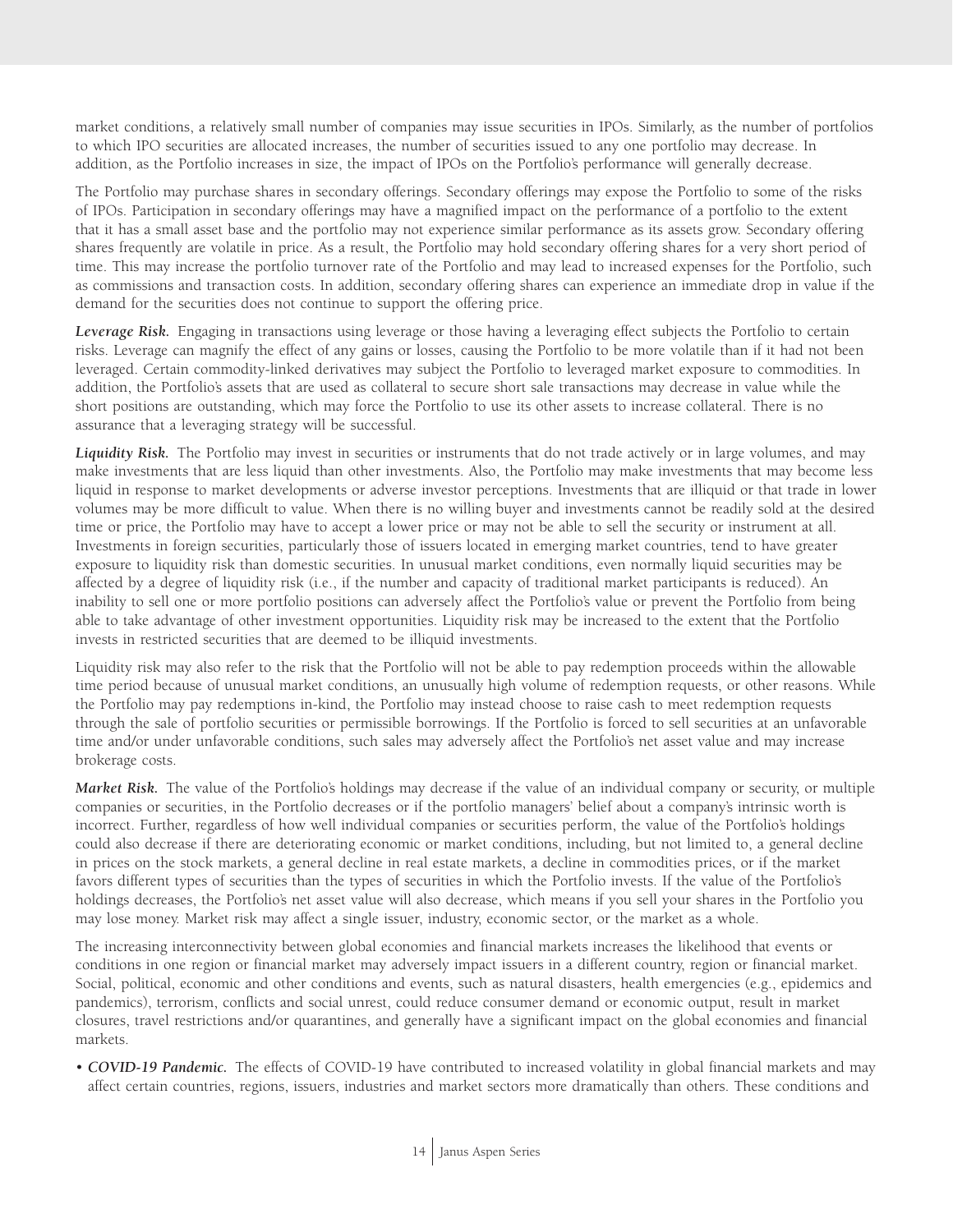events could have a significant impact on the Portfolio and its investments, the Portfolio's ability to meet redemption requests, and the processes and operations of the Portfolio's service providers, including the Adviser.

• *Russia/Ukraine Invasion.* Russia launched a large-scale invasion of Ukraine on February 24, 2022. The extent and duration of the military action, resulting sanctions and resulting future market disruptions in the region are impossible to predict, but could be significant and have a severe adverse effect on the region, including significant negative impacts on the economy and the markets for certain securities and commodities, such as oil and natural gas, as well as other sectors.

*Private Placements and Other Restricted Securities Risk.* Investments in private placements and other restricted securities could decrease the Portfolio's liquidity profile or prevent the Portfolio from disposing of them promptly at advantageous prices. Private placements and restricted securities may be less liquid than other investments because such securities may not always be readily sold in broad public markets and may have no active trading market. As a result, they may be difficult to value because market quotations may not be readily available. Transaction costs may be higher for these securities, and the Portfolio may get only limited information about the issuer of a private placement or other restricted security.

*REIT Risk.* To the extent that the Portfolio holds REITs and REIT-like entities, it may be subject to the additional risks associated with REIT and REIT-like investments. REITs and REIT-like entities are subject to heavy cash flow dependency to allow them to make distributions to their shareholders. The prices of equity REITs are affected by changes in the value of the underlying property owned by the REITs, changes in capital markets and interest rates, management skill in running a REIT, and the creditworthiness of the REIT. The prices of mortgage REITs are affected by the quality of any credit they extend, the creditworthiness of the mortgages they hold, as well as by the value of the property that secures the mortgages. In addition, mortgage REITs (similar to direct investments in mortgage-backed securities) are subject to prepayment risk. Equity REITs and mortgage REITs are subject to heavy cash flow dependency, defaults by borrowers, and self-liquidation. There is also the risk that borrowers under mortgages held by a REIT or lessees of a property that a REIT owns may be unable to meet their obligations to the REIT. In the event of a default by a borrower or lessee, the REIT may incur substantial costs associated with protecting its investments. While equity REITs and mortgage REITs may provide exposure to a large number of properties, such properties may be concentrated in a particular industry, region, or housing type, making such investments more vulnerable to unfavorable developments to economic or market events. Certain "special purpose" REITs in which the Portfolio may invest focus their assets in specific real property sectors, such as hotels, shopping malls, nursing homes, or warehouses, and are therefore subject to the specific risks associated with adverse developments in these sectors. The Portfolio's shareholders will indirectly bear their proportionate share of the REIT's expenses, in addition to their proportionate share of the Portfolio's expenses. The value of investments REOCs will generally be affected by the same factors that adversely affect REIT investments; however, REOCs may also be adversely affected by income streams derived from businesses other than real estate ownership.

Additionally, a REIT that fails to comply with federal tax requirements affecting REITs may be subject to federal income taxation, or the federal tax requirement that a REIT distribute substantially all of its net income to its shareholders may result in a REIT having insufficient capital for future expenditures. REITs are also subject to certain provisions under federal tax law and the failure of a company to qualify as a REIT could have adverse consequences for the Portfolio, including significantly reducing the return to the Portfolio on its investment in such company.

*Small- and Mid-Sized Companies Risk.* The Portfolio's investments in securities issued by small- and mid-sized companies, which can include smaller, start-up companies offering emerging products or services, may involve greater risks than are customarily associated with larger, more established companies. For example, while small- and mid-sized companies may realize more substantial growth than larger or more established issuers, they may also suffer more significant losses as a result of their narrow product lines, limited operating history, greater exposure to competitive threats, limited financial resources, limited trading markets, and the potential lack of management depth. Securities issued by small- and mid-sized companies tend to be more volatile and somewhat more speculative than securities issued by larger or more established companies and may underperform as compared to the securities of larger or more established companies. These holdings are also subject to wider price fluctuations and tend to be less liquid than stocks of larger or more established companies, which could have a significant adverse effect on the Portfolio's returns, especially as market conditions change.

*Sovereign Debt Risk.* The Portfolio may invest in U.S. and non-U.S. government debt securities ("sovereign debt"). Some investments in sovereign debt, such as U.S. sovereign debt, are considered low risk. However, investments in sovereign debt, especially the debt of certain emerging market countries, can involve a high degree of risk, including the risk that the governmental entity that controls the repayment of sovereign debt may not be willing or able to repay the principal and/or to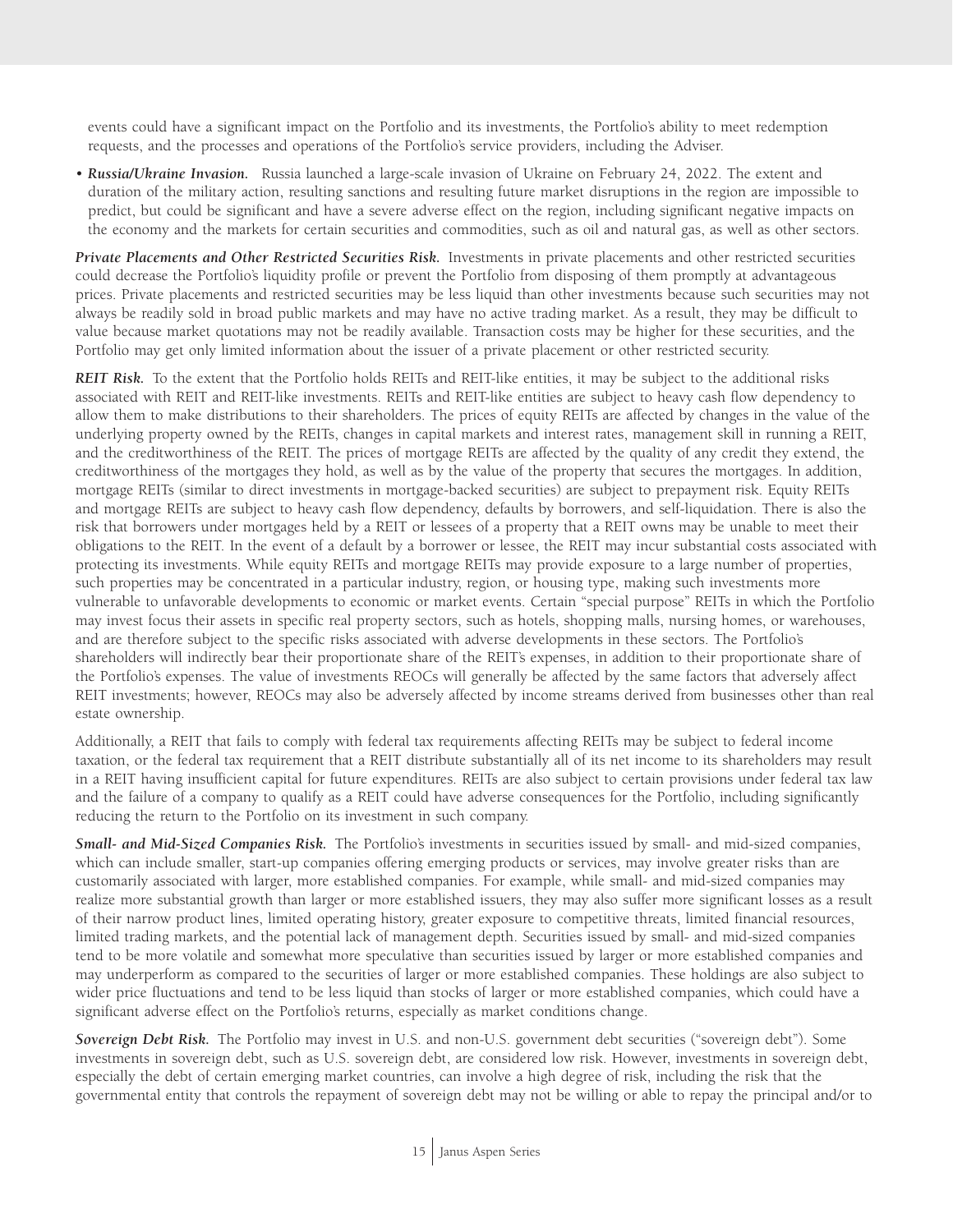pay the interest on its sovereign debt in a timely manner. A sovereign debtor's willingness or ability to satisfy its debt obligation may be affected by various factors, including its cash flow situation, the extent of its foreign currency reserves, the availability of foreign exchange when a payment is due, the relative size of its debt position in relation to its economy as a whole, the sovereign debtor's policy toward international lenders, and local political constraints to which the governmental entity may be subject. Sovereign debtors may also be dependent on expected disbursements from foreign governments, multilateral agencies, and other entities. The failure of a sovereign debtor to implement economic reforms, achieve specified levels of economic performance, or repay principal or interest when due may result in the cancellation of third party commitments to lend funds to the sovereign debtor, which may further impair such debtor's ability or willingness to timely service its debts. The Portfolio may be requested to participate in the rescheduling of such sovereign debt and to extend further loans to governmental entities, which may adversely affect the Portfolio's holdings. In the event of default, there may be limited or no legal remedies for collecting sovereign debt and there may be no bankruptcy proceedings through which the Portfolio may collect all or part of the sovereign debt that a governmental entity has not repaid. In addition, to the extent the Portfolio invests in non-U.S. sovereign debt, it may be subject to currency risk.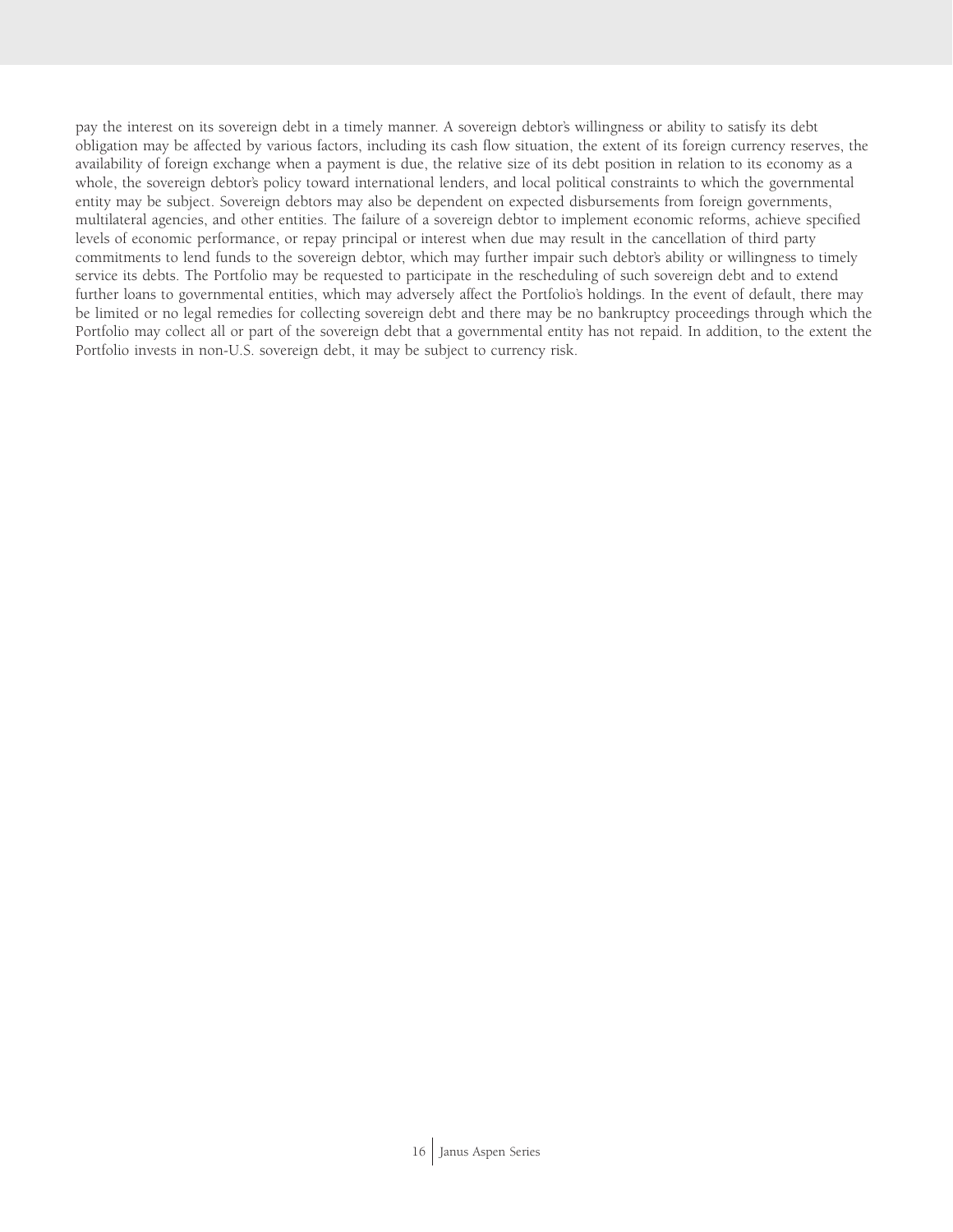## **INVESTMENT ADVISER**

Janus Henderson Investors US LLC, 151 Detroit Street, Denver, Colorado 80206-4805, is the investment adviser to the Portfolio. Effective January 3, 2022, the Adviser changed its name from Janus Capital Management LLC to Janus Henderson Investors US LLC. The Adviser is responsible for the day-to-day management of the Portfolio's investment portfolio and furnishes continuous advice and recommendations concerning the Portfolio's investments. The Adviser also provides certain administration and other services and is responsible for other business affairs of the Portfolio.

The Adviser (together with its predecessors and affiliates) has served as investment adviser to the Janus Henderson mutual funds since 1970 and currently serves as investment adviser to all of the Janus Henderson mutual funds as well as the Janus Henderson exchange-traded funds, acts as subadviser for a number of private-label mutual funds, and provides separate account advisory services for institutional accounts and other unregistered products.

The Trust and the Adviser have received an exemptive order from the SEC that permits the Adviser, subject to the approval of the Trustees, to appoint or replace certain subadvisers to manage all or a portion of the Portfolio's assets and enter into, amend, or terminate a subadvisory agreement with certain subadvisers without obtaining shareholder approval (a "managerof-managers structure"). The manager-of-managers structure applies to subadvisers that are not affiliated with the Trust or the Adviser ("non-affiliated subadvisers"), as well as any subadviser that is an indirect or direct "wholly-owned subsidiary" (as such term is defined by the Investment Company Act of 1940, as amended) of the Adviser or of another company that, indirectly or directly, wholly owns the Adviser (collectively, "wholly-owned subadvisers").

Pursuant to the order, the Adviser, with the approval of the Trustees, has the discretion to terminate any subadviser and allocate and, as appropriate, reallocate the Portfolio's assets among the Adviser and any other non-affiliated subadvisers or wholly-owned subadvisers (including terminating a non-affiliated subadviser and replacing it with a wholly-owned subadviser). To the extent that the Portfolio's assets are allocated to one or more subadvisers, the Adviser, subject to oversight by the Trustees, would have the responsibility to oversee such subadviser(s) to the Portfolio and to recommend for approval by the Trustees, the hiring, termination, and replacement of a subadviser for the Portfolio. In the event that the Adviser hires a subadviser pursuant to the manager-of-managers structure, the Portfolio would provide shareholders with information about the subadviser and subadvisory agreement within 90 days.

The Adviser furnishes certain administration, compliance, and accounting services to the Portfolio, including providing office space for the Portfolio and providing personnel to serve as officers to the Portfolio. The Portfolio reimburses the Adviser for certain of its costs in providing these services (to the extent the Adviser seeks reimbursement and such costs are not otherwise waived). These costs include some or all of the salaries, fees, and expenses of the Adviser's employees and Portfolio officers, including the Portfolio's Chief Compliance Officer and compliance staff, that provide specified administration and compliance services to the Portfolio. The Portfolio pays these costs based on out-of-pocket expenses incurred by the Adviser, and these costs are separate and apart from advisory fees and other expenses paid in connection with the investment advisory services the Adviser provides to the Portfolio.

## **MANAGEMENT EXPENSES**

The Portfolio pays the Adviser an investment advisory fee and incurs expenses, including the distribution and shareholder servicing fees (12b-1 fee), administrative services fees payable pursuant to the Transfer Agency Agreement, any other transfer agent and custodian fees and expenses, legal and auditing fees, printing and mailing costs of sending reports and other information to existing shareholders, and Independent Trustees' fees and expenses. The Portfolio's investment advisory fee is calculated daily and paid monthly. The Portfolio's advisory agreement details the investment advisory fee and other expenses that the Portfolio must pay.

The following table reflects the Portfolio's contractual investment advisory fee rate (expressed as an annual rate), as well as the actual investment advisory fee rate paid by the Portfolio to the Adviser. The rate shown is a fixed rate based on the Portfolio's average daily net assets.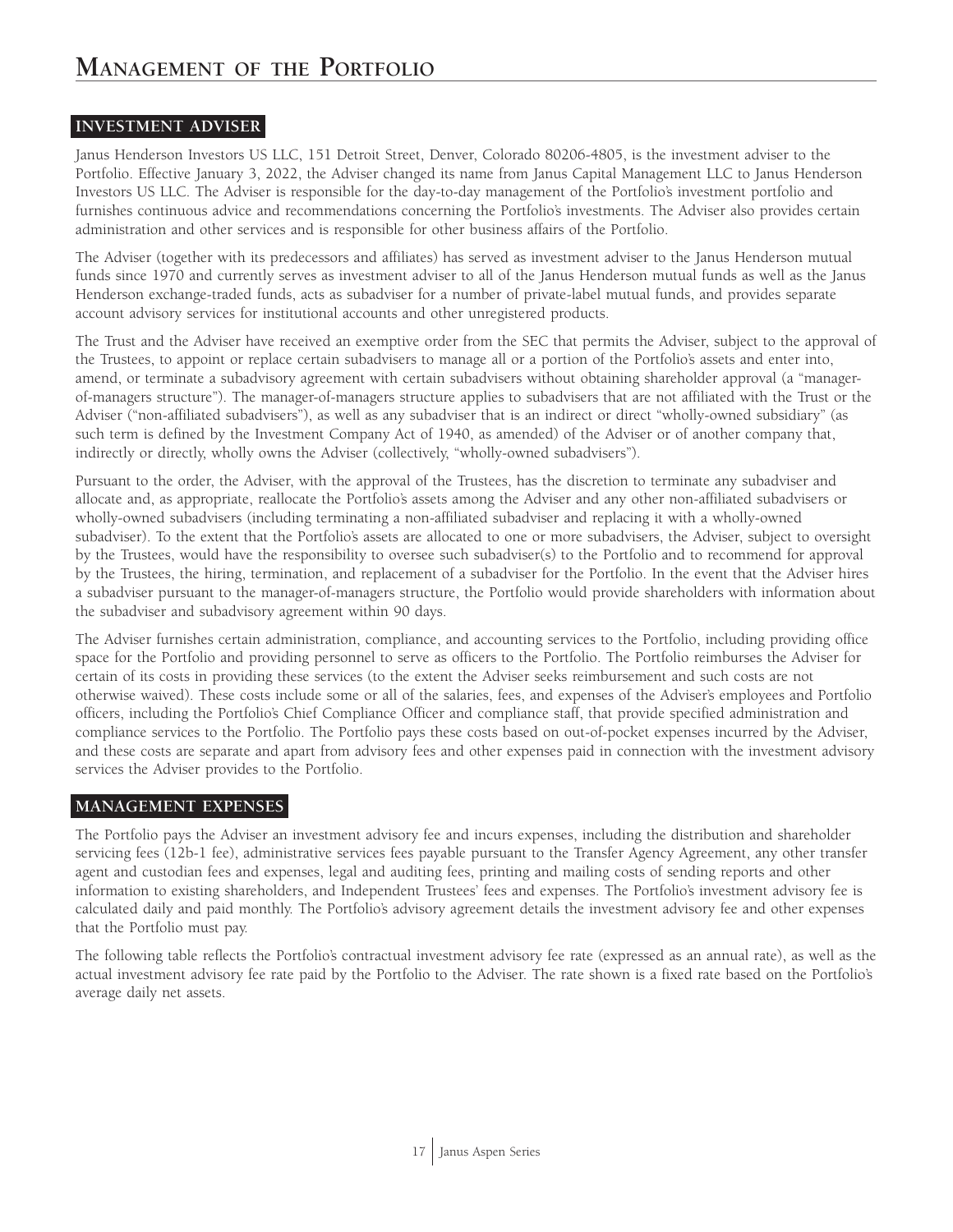| Portfolio Name       | Average Daily<br>Net Assets<br>of the Portfolio | Contractual<br>Investment<br>Advisory Fee $(\% )$<br>(annual rate) | Actual Investment<br><b>Advisory Fee</b><br>Rate $(\%)$ (for<br>the fiscal year ended<br>December 31, 2021) |
|----------------------|-------------------------------------------------|--------------------------------------------------------------------|-------------------------------------------------------------------------------------------------------------|
| Enterprise Portfolio | All Asset Levels                                | 0.64                                                               | 0.64                                                                                                        |

A discussion regarding the basis for the Trustees' approval of the Portfolio's investment advisory agreement is included in the Portfolio's annual report (for the period ending December 31) and semiannual report (for the period ending June 30) to shareholders. You can request the Portfolio's annual or semiannual reports (as they become available), free of charge, by contacting your plan sponsor, broker-dealer, or financial intermediary, or by contacting a Janus Henderson representative at 1-877-335-2687. The reports are also available, free of charge, at janushenderson.com/VIT.

#### **INVESTMENT PERSONNEL**

#### **Enterprise Portfolio**

Co-Portfolio Managers Brian Demain and Cody Wheaton are responsible for the day-to-day management of the Portfolio. Mr. Demain, as lead Portfolio Manager, has the authority to exercise final decision-making on the overall portfolio.

*Brian Demain*, CFA, is Executive Vice President and Co-Portfolio Manager of Enterprise Portfolio, which he has managed or co-managed since November 2007. Mr. Demain is also Portfolio Manager of other Janus Henderson accounts. He holds a Bachelor of Arts degree (summa cum laude) in Economics from Princeton University, where he was a recipient of the Daniel L. Rubinfeld '67 Prize in Empirical Economics for his senior thesis. Mr. Demain holds the Chartered Financial Analyst designation.

*Cody Wheaton*, CFA, is Executive Vice President and Co-Portfolio Manager of Enterprise Portfolio, which he has comanaged since July 2016. Mr. Wheaton is also Portfolio Manager of other Janus Henderson accounts and performs duties as an analyst. He holds Bachelor of Arts degrees in Economics and Government from Dartmouth College. Mr. Wheaton holds the Chartered Financial Analyst designation.

Information about the portfolio managers' compensation structure and other accounts managed, as well as the aggregate range of their individual ownership in the Portfolio(s) that they manage and certain other mutual funds advised by the Adviser, is included in the SAI.

#### **Conflicts of Interest**

The Adviser manages other funds and numerous other accounts, which may include separate accounts and other pooled investment vehicles, such as hedge funds. Side-by-side management of multiple accounts, including the management of a cash collateral pool for securities lending and investing the Janus Henderson funds' cash, may give rise to conflicts of interest among those accounts, and may create potential risks, such as the risk that investment activity in one account may adversely affect another account. For example, short sale activity in an account could adversely affect the market value of long positions in one or more other accounts (and vice versa). Side-by-side management may raise additional potential conflicts of interest relating to the allocation of investment opportunities and the aggregation and allocation of trades. Additionally, the Adviser manages the Janus Henderson "funds of funds," which are funds that invest primarily in other mutual funds that are managed by the Adviser. Because the Adviser manages the Janus Henderson "funds of funds" and the Janus Henderson funds, it is subject to certain potential conflicts of interest when allocating the assets of a Janus Henderson "fund of funds" among such Janus Henderson funds. Purchases and redemptions of fund shares by a Janus Henderson "fund of funds" due to reallocations or rebalancings may result in a fund having to sell securities or invest cash when it otherwise would not do so. Such transactions could accelerate the realization of taxable income if sales of securities resulted in gains. In addition, redemptions by a Janus Henderson "fund of funds" could cause actual expenses to increase, or could result in the fund's current expenses being allocated over a smaller asset base, which may lead to an increase in the fund's expense ratio. The impact of these transactions is likely to be greater when a Janus Henderson "fund of funds" purchases, redeems, or owns a substantial portion of a fund's shares. A further discussion of potential conflicts of interest and a discussion of certain procedures intended to mitigate such potential conflicts are contained in the Portfolio's SAI.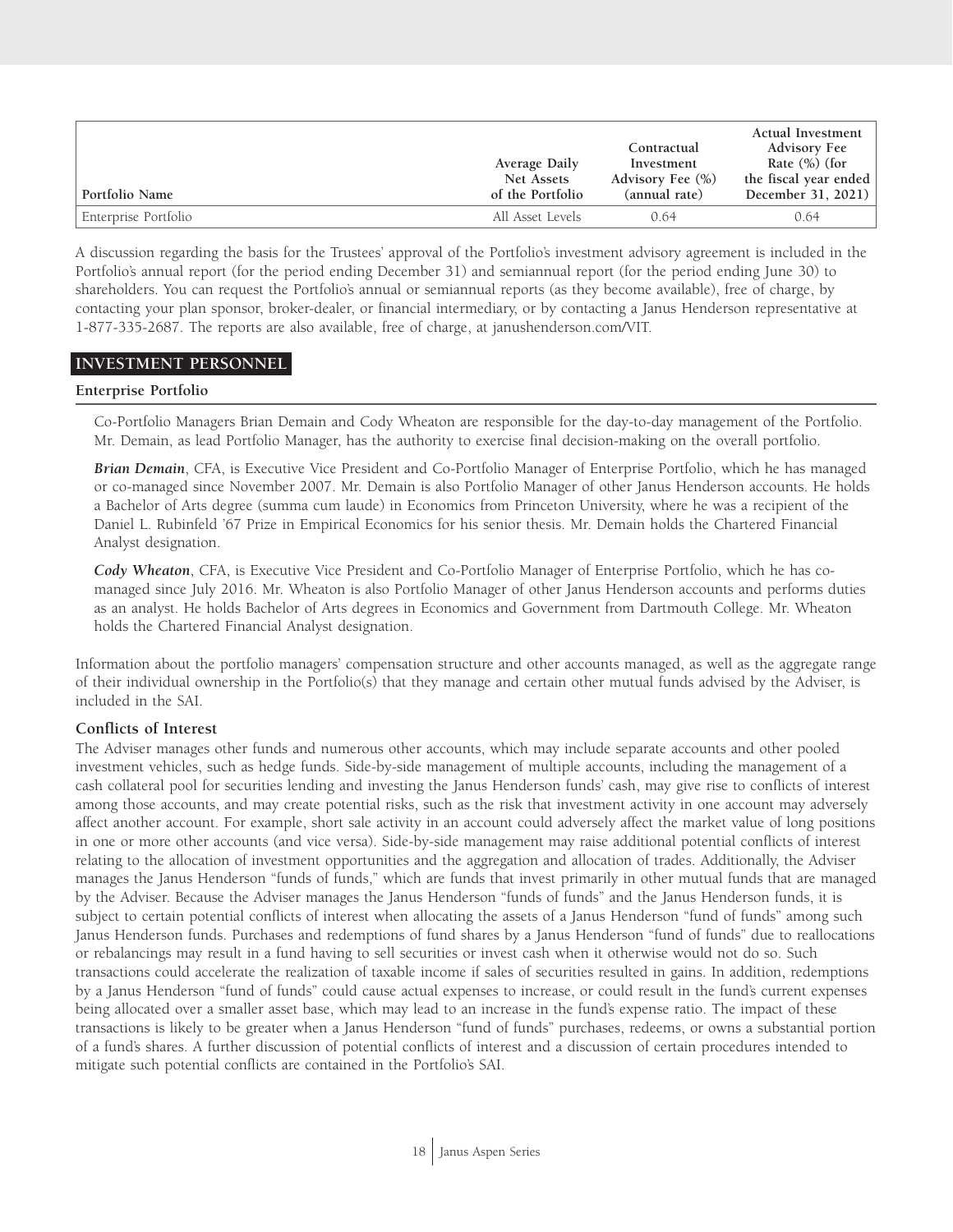## **CLASSES OF SHARES**

Only Service Shares are offered by this Prospectus. The Shares are available only in connection with investment in and payments under variable insurance contracts, as well as certain qualified retirement plans, that require a fee from Portfolio assets to procure distribution and/or administrative services to contract owners and plan participants. Institutional Shares are offered only in connection with investment in and payments under variable insurance contracts, as well as certain qualified retirement plans. Because the expenses of each class may differ, the performance of each class is expected to differ. If you would like additional information about the Institutional Shares, please call 1-800-525-0020. In addition, for an analysis of fees associated with an investment in either share class or other similar funds, please visit www.finra.org/fundanalyzer.

## **CLOSED PORTFOLIO POLICIES**

The Portfolio may limit sales of its Shares to new investors. If sales of the Portfolio are limited, it is expected that existing shareholders invested in the Portfolio would be permitted to continue to purchase Shares through their existing Portfolio accounts and to reinvest any dividends or capital gains distributions in such accounts, absent highly unusual circumstances. Requests for new accounts into a closed portfolio would be reviewed by management, taking into consideration eligibility requirements and whether the addition to the portfolio is believed to negatively impact existing portfolio shareholders. The closed portfolio may decline opening new accounts, including eligible new accounts, if it would be in the best interests of the portfolio and its shareholders. If applicable, additional information regarding general policies and exceptions can be found in a closed portfolio's prospectuses.

## **LIQUIDATION/REORGANIZATION OF A PORTFOLIO**

It is important to know that, pursuant to the Trust's Amended and Restated Trust Instrument, the Trustees have the authority to merge, liquidate, and/or reorganize a portfolio into another portfolio without seeking shareholder vote or consent.

## **DISTRIBUTION OF THE PORTFOLIO**

The Portfolio is distributed by Janus Henderson Distributors US LLC (the "Distributor"), which is a member of the Financial Industry Regulatory Authority, Inc. ("FINRA"). To obtain information about FINRA member firms and their associated persons, you may contact FINRA at www.finra.org, or 1-800-289-9999.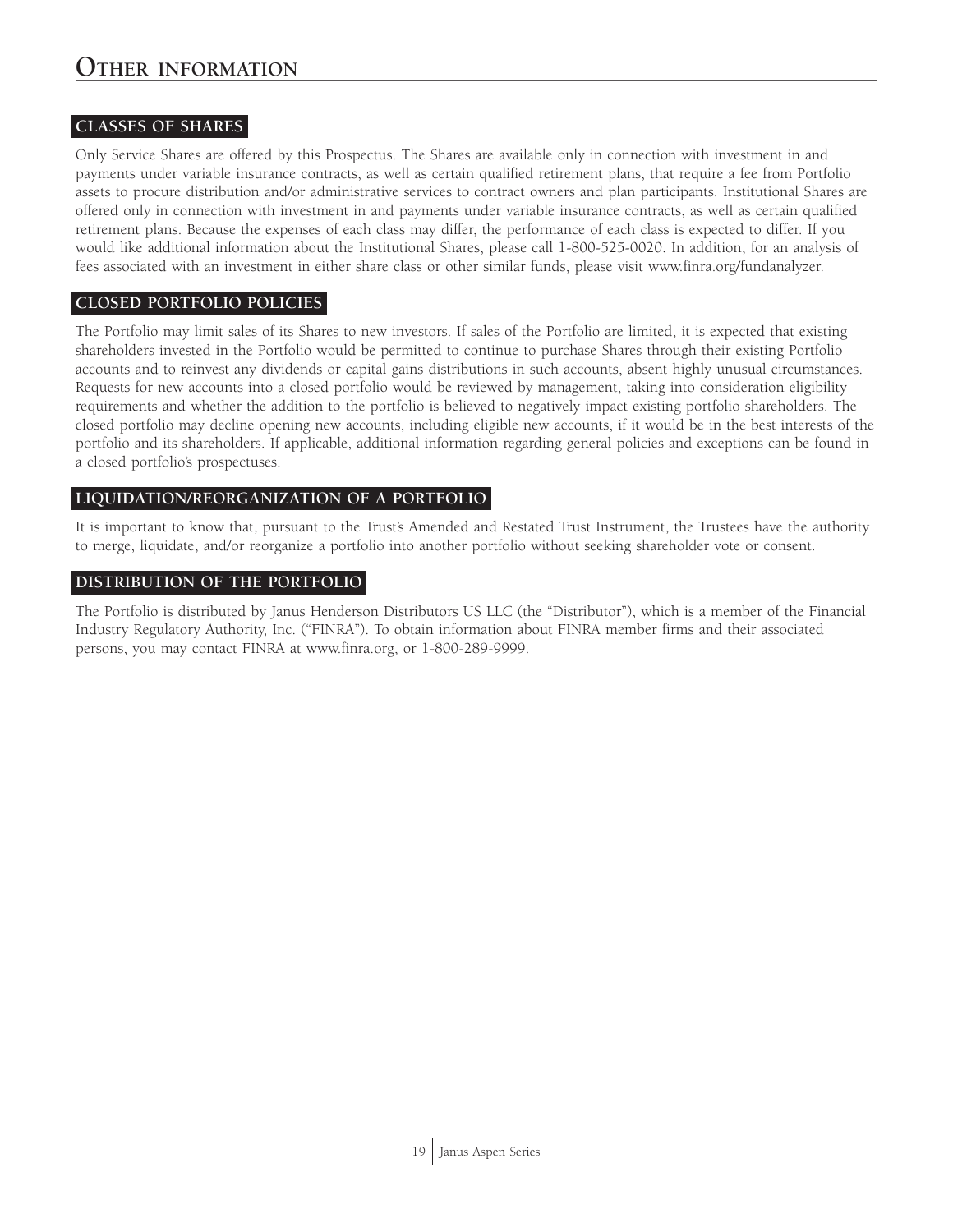## **DISTRIBUTIONS**

To avoid taxation of the Portfolio, the Internal Revenue Code of 1986, as amended (the "Internal Revenue Code") requires the Portfolio to distribute all or substantially all of its net investment income and any net capital gains realized on its investments at least annually. The Portfolio's income from certain dividends, interest, and any net realized short-term capital gains are paid to shareholders as ordinary income dividends. Net realized long-term capital gains, if any, are paid to shareholders as capital gains distributions, regardless of how long Shares of the Portfolio have been held. A portion of the Portfolio's distributions received from REITs may be classified as a return of capital for federal income tax purposes. As a result, the Portfolio is more likely to make distributions that are treated as returns of capital, and possibly in greater amounts, than a portfolio that does not invest in REITs. Distributions are made at the class level, so they may vary from class to class within a single portfolio.

## **Distribution Schedule**

Dividends for the Portfolio are normally declared and distributed in June and December. Capital gains are normally declared and distributed in June. However, in certain situations it may be necessary for the Portfolio to declare and distribute capital gains in December. If necessary, dividends and net capital gains may be distributed at other times as well. Unless otherwise instructed, distributions of net investment income and net capital gains, if any, are automatically reinvested in additional Shares of the Portfolio.

## **How Distributions Affect the Portfolio's NAV**

Distributions are paid to shareholders as of the record date of a distribution of the Portfolio, regardless of how long the Shares have been held. Undistributed dividends and net capital gains are included in the Portfolio's daily net asset value ("NAV"). The share price of the Portfolio drops by the amount of the distribution, net of any subsequent market fluctuations. For example, assume that on December 31, the Portfolio declared a dividend in the amount of \$0.25 per share. If the Portfolio's share price was \$10.00 on December 30, the Portfolio's share price on December 31 would be \$9.75, barring market fluctuations.

## **TAXES**

### **Taxes on Distributions**

Because Shares of the Portfolio may be purchased only through variable insurance contracts and certain qualified retirement plans, it is anticipated that any income dividends or net capital gains distributions made by the Portfolio will be exempt from current federal income taxation if left to accumulate within the variable insurance contract or qualified retirement plan. Generally, withdrawals from such contracts or plans may be subject to federal income tax at ordinary income rates and, if withdrawals are made from a retirement plan before age 59½, a 10% penalty tax may be imposed. The federal income tax status of your investment depends on the features of your qualified retirement plan or variable insurance contract. Further information may be found in your plan documents or in the prospectus of the separate account offering such contract.

#### **Taxation of the Portfolio**

Dividends, interest, and some capital gains received by the Portfolio on foreign securities may be subject to foreign tax withholding or other foreign taxes. If the Portfolio is eligible, it may from year to year make the election permitted under Section 853 of the Internal Revenue Code to pass through such taxes to shareholders as a foreign tax credit. If such an election is not made, any foreign taxes paid or accrued will represent an expense to the Portfolio.

The Portfolio does not expect to pay any federal income or excise taxes because it intends to meet certain requirements of the Internal Revenue Code. In addition, because the Shares of the Portfolio are sold in connection with variable insurance contracts, the Portfolio intends to satisfy the diversification requirements applicable to insurance company separate accounts under the Internal Revenue Code. If the Portfolio invests in partnerships, it may be subject to state tax liabilities.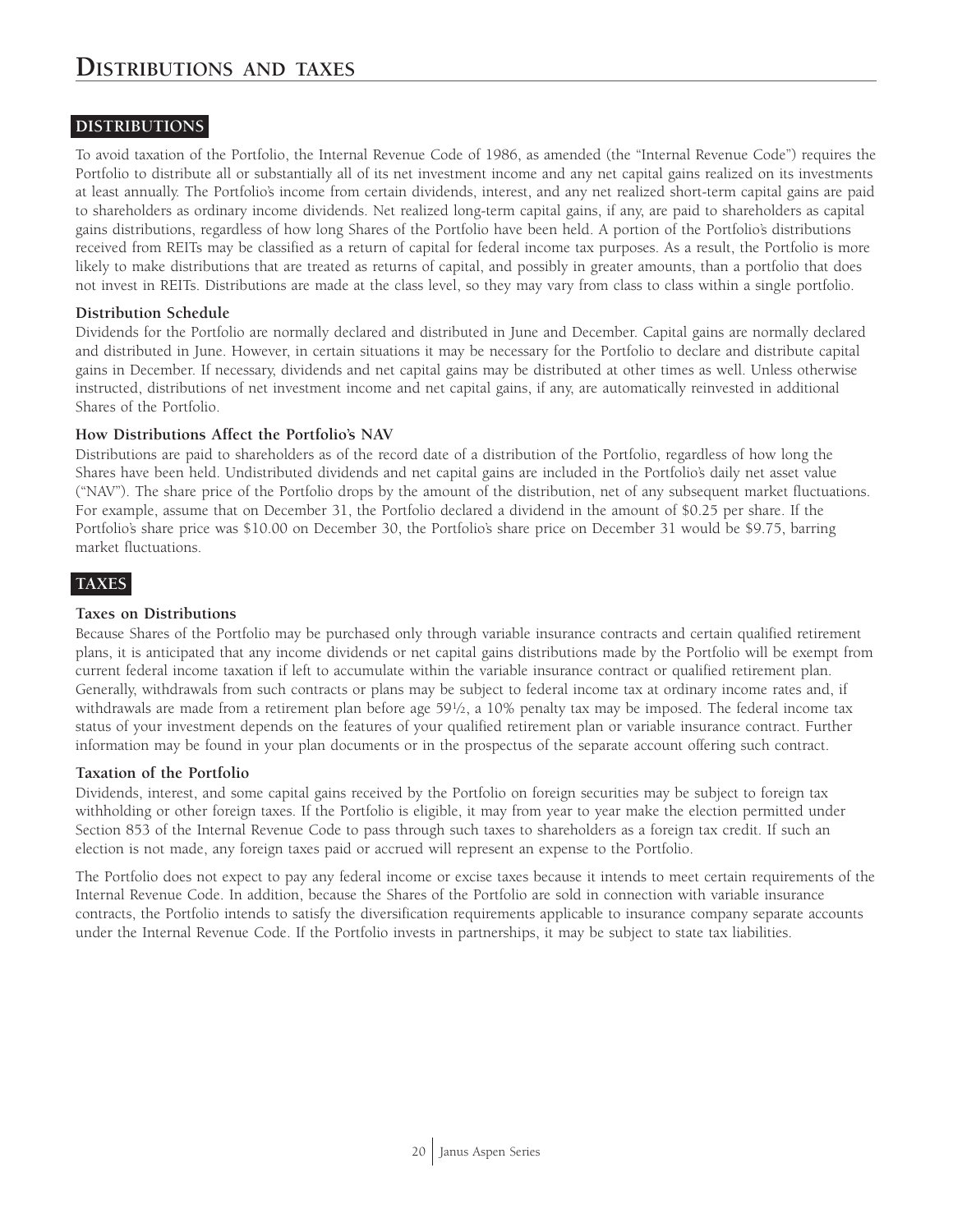Investors may not purchase or redeem Shares of the Portfolio directly. Shares may be purchased or redeemed only through variable insurance contracts offered by the separate accounts of participating insurance companies or through certain qualified retirement plans. **Refer to the prospectus for the participating insurance company's separate account or your plan documents for instructions on purchasing or selling variable insurance contracts and on how to select the Portfolio as an investment option for a contract or a qualified retirement plan.**

**With certain exceptions, the Portfolio is generally available only to shareholders residing in the United States and employees of the Adviser or its affiliates. For purposes of this policy, the Portfolio requires that a shareholder and/or entity be a U.S. citizen residing in the United States or a U.S. Territory (including overseas U.S. military or diplomatic addresses) or a resident alien residing in the United States or a U.S. Territory with a valid U.S. Taxpayer Identification Number to open an account with the Portfolio.**

## **PRICING OF PORTFOLIO SHARES**

The per share NAV for each class is computed by dividing the total value of assets allocated to the class, less liabilities allocated to that class, by the total number of outstanding shares of the class. The Portfolio's NAV is calculated as of the close of the regular trading session of the New York Stock Exchange ("NYSE") (normally 4:00 p.m. New York time) each day that the NYSE is open ("business day"). However, the time at which the Portfolio's NAV is calculated may be changed if trading on the NYSE is restricted, the NYSE closes at a different time, or as permitted by the SEC. Foreign securities held by the Portfolio may be traded on days and at times when the NYSE is closed and the NAV is therefore not calculated. Accordingly, the value of the Portfolio's holdings may change on days that are not business days in the United States and on which you will not be able to purchase or redeem the Portfolio's Shares.

All purchases and redemptions will be duly processed at the NAV next calculated after your request is received in good order by the Portfolio or its agents. In order to receive a day's price, your order must be received in good order by the Portfolio (or insurance company or plan sponsor) or its agents by the close of the regular trading session of the NYSE.

Securities held by the Portfolio are valued in accordance with policies and procedures established by and under the oversight of the Trustees. To the extent available, domestic and foreign equity securities traded on a securities exchange are generally valued at the closing prices on the primary market or exchange on which they trade. Most fixed-income securities are typically valued using an evaluated bid price supplied by an approved pricing service that is intended to reflect market value. The evaluated bid price is an evaluation that may consider factors such as security prices, yields, maturities, and ratings. Certain short-term instruments maturing within 60 days or less may be valued at amortized cost, which approximates market value. If a market quotation or evaluated price for a security is not readily available or is deemed unreliable, or if an event that is expected to affect the value of the security occurs after the close of the principal exchange or market on which the security is traded, and before the close of the NYSE, a fair value of the security will be determined in good faith under the policies and procedures. Such events include, but are not limited to: (i) a significant event that may affect the securities of a single issuer, such as a merger, bankruptcy, or significant issuer-specific development; (ii) an event that may affect an entire market, such as a natural disaster or significant governmental action; (iii) a non-significant event such as a market closing early or not opening, or a security trading halt; and (iv) pricing of a non-valued security and a restricted or non-public security. This type of fair value pricing may be more commonly used with foreign equity securities, but it may also be used with, among other things, thinly-traded domestic securities or fixed-income securities. Special valuation considerations may apply with respect to "odd-lot" fixed-income transactions which, due to their small size, may receive evaluated prices by pricing services which reflect a large block trade and not what actually could be obtained for the odd-lot position. For valuation purposes, quotations of foreign portfolio securities, other assets and liabilities, and forward contracts stated in foreign currency are generally translated into U.S. dollar equivalents at the prevailing market rates. The Portfolio uses systematic fair valuation models provided by an independent pricing service to value foreign equity securities in order to adjust for stale pricing, which may occur between the close of certain foreign exchanges and the close of the NYSE.

Due to the subjective nature of systematic fair value pricing, the Portfolio's value for a particular security may be different from the last quoted market price. Systematic fair value pricing may reduce arbitrage activity involving the frequent buying and selling of mutual fund shares by investors seeking to take advantage of a perceived lag between a change in the value of the Portfolio's securities and the reflection of such change in the Portfolio's NAV, as further described in the "Excessive Trading" section of this Prospectus. While funds that invest in foreign securities may be at a greater risk for arbitrage activity, such activity may also arise in funds which do not invest in foreign securities, for example, when trading in a security held by a portfolio is halted and does not resume prior to the time the portfolio calculates its NAV (referred to as "stale pricing").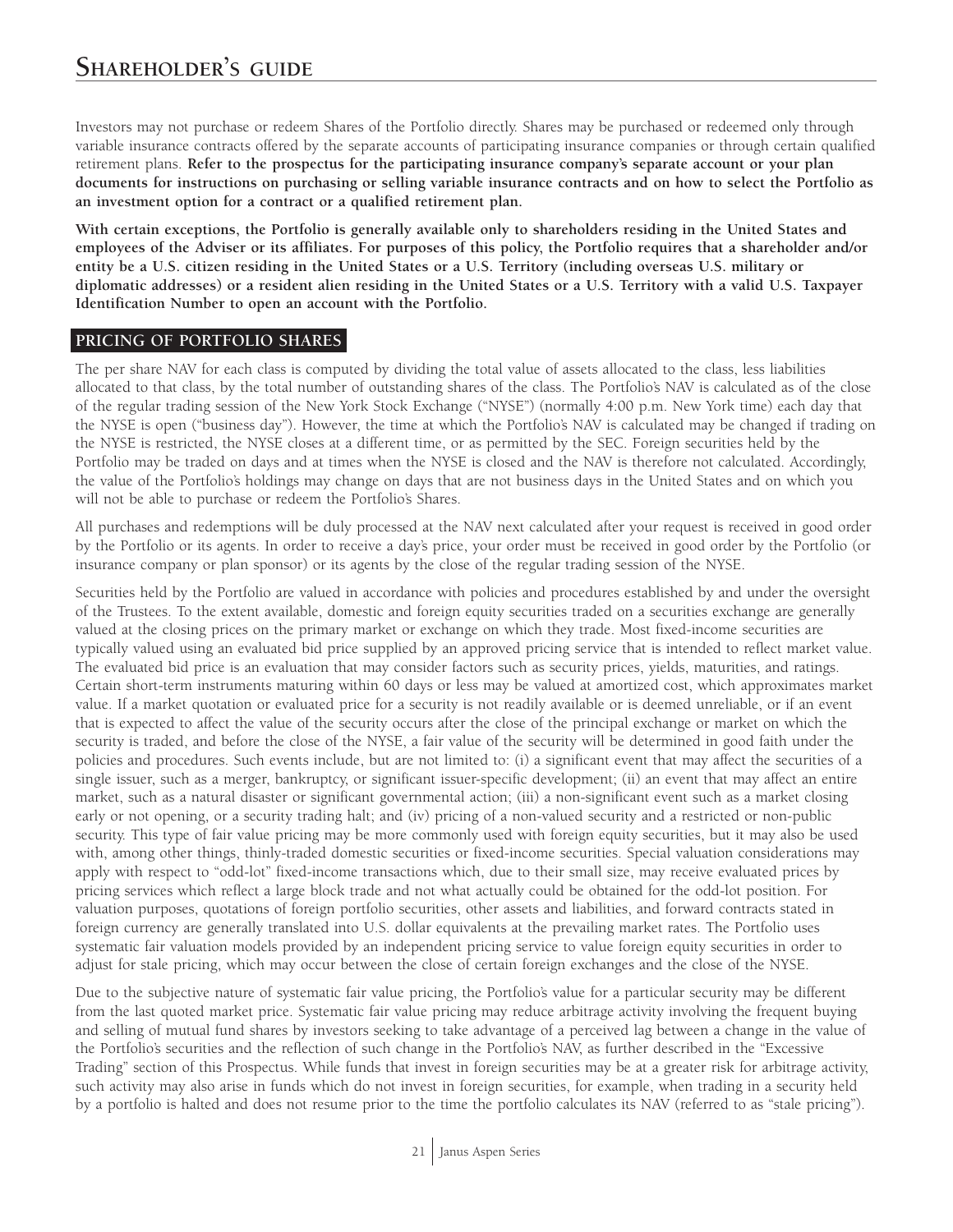Portfolios that hold thinly-traded securities, such as certain small-capitalization securities or high-yield fixed-income securities, may be subject to attempted use of arbitrage techniques. To the extent that the Portfolio's valuation of a security is different from the security's market value, short-term arbitrage traders buying and/or selling shares of the Portfolio may dilute the NAV of the Portfolio, which negatively impacts long-term shareholders. The Portfolio's valuation and excessive trading policies and procedures may not completely eliminate short-term trading in certain omnibus accounts and other accounts traded through intermediaries.

The value of the securities of other open-end funds held by the Portfolio, if any, will be calculated using the NAV of such open-end funds, and the prospectuses for such open-end funds explain the circumstances under which they use fair value pricing and the effects of using fair value pricing.

## **DISTRIBUTION, SERVICING, AND ADMINISTRATIVE FEES**

## **Distribution and Shareholder Servicing Plan**

Under a distribution and shareholder servicing plan (the "Plan") adopted in accordance with Rule 12b-1 under the Investment Company Act of 1940, as amended, the Shares may pay the Distributor a fee at an annual rate of up to 0.25% of the average daily net assets of the Shares of the Portfolio. Under the terms of the Plan, the Trust is authorized to make payments to the Distributor for remittance to insurance companies and qualified plan service providers as compensation for distribution and/or administrative services performed by such entities. Because 12b-1 fees are paid out of the Portfolio's assets on an ongoing basis, over time they will increase the cost of your investment and may cost you more than paying other types of sales charges.

## **Administrative Fees**

The Transfer Agent receives an administrative services fee at an annual rate of 0.05% of the average daily net assets of the Portfolio for arranging for the provision by participating insurance companies and qualified plan service providers of administrative services, including recordkeeping, subaccounting, order processing, or other shareholder services provided on behalf of contract holders or plan participants investing in the Portfolio. Other shareholder services may include the provision of order confirmations, periodic account statements, forwarding prospectuses, shareholder reports, and other materials to existing customers, and answering inquiries regarding accounts. The Transfer Agent expects to use this entire fee to compensate insurance companies and qualified plan service providers for providing these services to their customers who invest in the Portfolio.

## **PAYMENTS TO FINANCIAL INTERMEDIARIES BY THE ADVISER OR ITS AFFILIATES**

From its own assets, the Adviser or its affiliates pay fees to selected insurance companies, qualified plan service providers or their affiliates, or other financial intermediaries that distribute, market, or promote the Portfolio or perform related services for contract owners and plan participants. The amount of these payments is determined from time to time by the Adviser, may be substantial, and may differ for different financial intermediaries. The Adviser and its affiliates consider a number of factors in making payments to financial intermediaries.

The Adviser or its affiliates pay fees, from their own assets, to selected insurance companies, qualified plan service providers, and other financial intermediaries for providing recordkeeping, subaccounting, transaction processing, and other shareholder or administrative services (including payments for processing transactions via the National Securities Clearing Corporation ("NSCC") or other means) in connection with investments in the Janus Henderson funds. These fees are in addition to any fees that may be paid by the Janus Henderson funds for these types of services or other services.

In addition, the Adviser or its affiliates periodically share certain marketing expenses with selected intermediaries, or pay for or sponsor informational meetings, seminars, client awareness events, support for marketing materials, sales reporting, or business building programs for such intermediaries to raise awareness of the Portfolio. The Adviser or its affiliates make payments to participate in selected intermediary marketing support programs which may provide the Adviser or its affiliates with one or more of the following benefits: attendance at sales conferences, participation in meetings or training sessions, access to or information about intermediary personnel, use of an intermediary's marketing and communication infrastructure, fund analysis tools, data, business planning and strategy sessions with intermediary personnel, information on industry- or platform-specific developments, trends and service providers, and other marketing-related services. Such payments may be in addition to, or in lieu of, the fees described above. These payments are intended to promote the sales of Janus Henderson funds and to reimburse financial intermediaries, directly or indirectly, for the costs that they or their salespersons incur in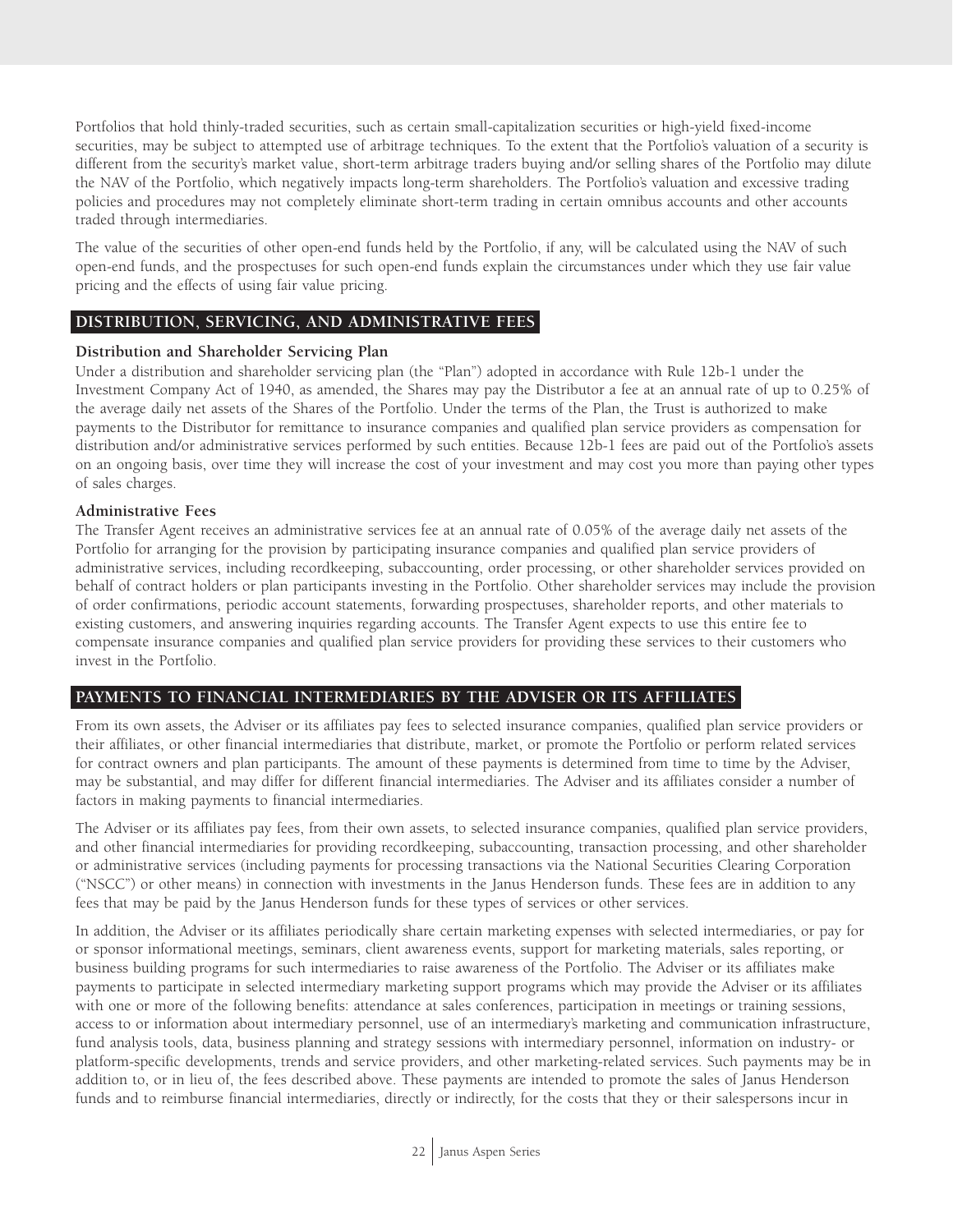connection with educational seminars, meetings, and training efforts about the Janus Henderson funds to enable the intermediaries and their salespersons to make suitable recommendations, provide useful services, and maintain the necessary infrastructure to make the Janus Henderson funds available to their customers.

The receipt of (or prospect of receiving) fees or reimbursements and other forms of compensation described above may provide a financial intermediary and its salespersons with an incentive to favor sales of Janus Henderson funds' shares over sales of other mutual funds (or non-mutual fund investments) or to favor sales of one class of Janus Henderson funds' shares over sales of another Janus Henderson funds' share class, with respect to which the financial intermediary does not receive such payments or receives them in a lower amount. The receipt of these payments may cause certain financial intermediaries to elevate the prominence of the Janus Henderson funds within such financial intermediary's organization by, for example, placement on a list of preferred or recommended funds and/or the provision of preferential or enhanced opportunities to promote the Janus Henderson funds in various ways within such financial intermediary's organization.

From time to time, certain financial intermediaries approach the Adviser to request that the Adviser make contributions to certain charitable organizations. In these cases, the Adviser's contribution may result in the financial intermediary, or its salespersons, recommending Janus Henderson funds over other mutual funds (or non-mutual fund investments).

The payment arrangements described above will not change the price a contract owner or plan participant pays for Shares nor the amount that a Janus Henderson fund receives to invest on behalf of the contract owner or plan participant. You should consider whether such arrangements exist when evaluating any recommendations from an intermediary to purchase or sell Shares of the Portfolio and, if applicable, when considering which share class of the Portfolio is most appropriate for you. Please contact your insurance company or plan sponsor for details on such arrangements.

## **PURCHASES**

Purchases of Shares may be made only by the separate accounts of insurance companies for the purpose of funding variable insurance contracts or by certain qualified retirement plans. Refer to the prospectus of the appropriate insurance company separate account or your plan documents for information on how to invest in the Shares of the Portfolio. Under certain circumstances, the Portfolio may permit an in-kind purchase of Shares. Participating insurance companies and certain other designated organizations are authorized to receive purchase orders on the Portfolio's behalf. As discussed under "Payments to Financial Intermediaries by the Adviser or its Affiliates," the Adviser and its affiliates make payments to selected insurance companies, qualified plan service providers, or their affiliates, or other financial intermediaries that were instrumental in the acquisition or retention of accounts for the Portfolio or that provide services in connection with investments in the Portfolio. You should consider such arrangements when evaluating any recommendation of the Portfolio.

The Portfolio reserves the right to reject any purchase order, including exchange purchases, for any reason. The Portfolio is not intended for excessive trading. For more information about the Portfolio's policy on excessive trading, refer to "Excessive Trading."

The Portfolio may discontinue sales to a qualified plan and require plan participants with existing investments in the Shares to redeem those investments if the plan loses (or in the opinion of the Adviser, is at risk of losing) its qualified plan status.

In compliance with the Uniting and Strengthening America by Providing Appropriate Tools Required to Intercept and Obstruct Terrorism Act of 2001 ("USA PATRIOT Act"), your insurance company or plan sponsor is required to verify certain information on your account application as part of its Anti-Money Laundering Program. You will be required to provide your full name, date of birth, Social Security number, and permanent street address to assist in verifying your identity. You may also be asked to provide documents that may help to establish your identity. Until verification of your identity is made, your insurance company or plan sponsor may temporarily limit additional share purchases. In addition, your insurance company or plan sponsor may close an account if they are unable to verify a shareholder's identity. Please contact your insurance company or plan sponsor if you need additional assistance when completing your application or additional information about the insurance company or plan sponsor's Anti-Money Laundering Program.

In an effort to ensure compliance with this law, the Adviser's Anti-Money Laundering Program (the "Program") provides for the development of internal practices, procedures and controls, designation of anti-money laundering compliance officers, an ongoing training program, and an independent audit function to determine the effectiveness of the Program.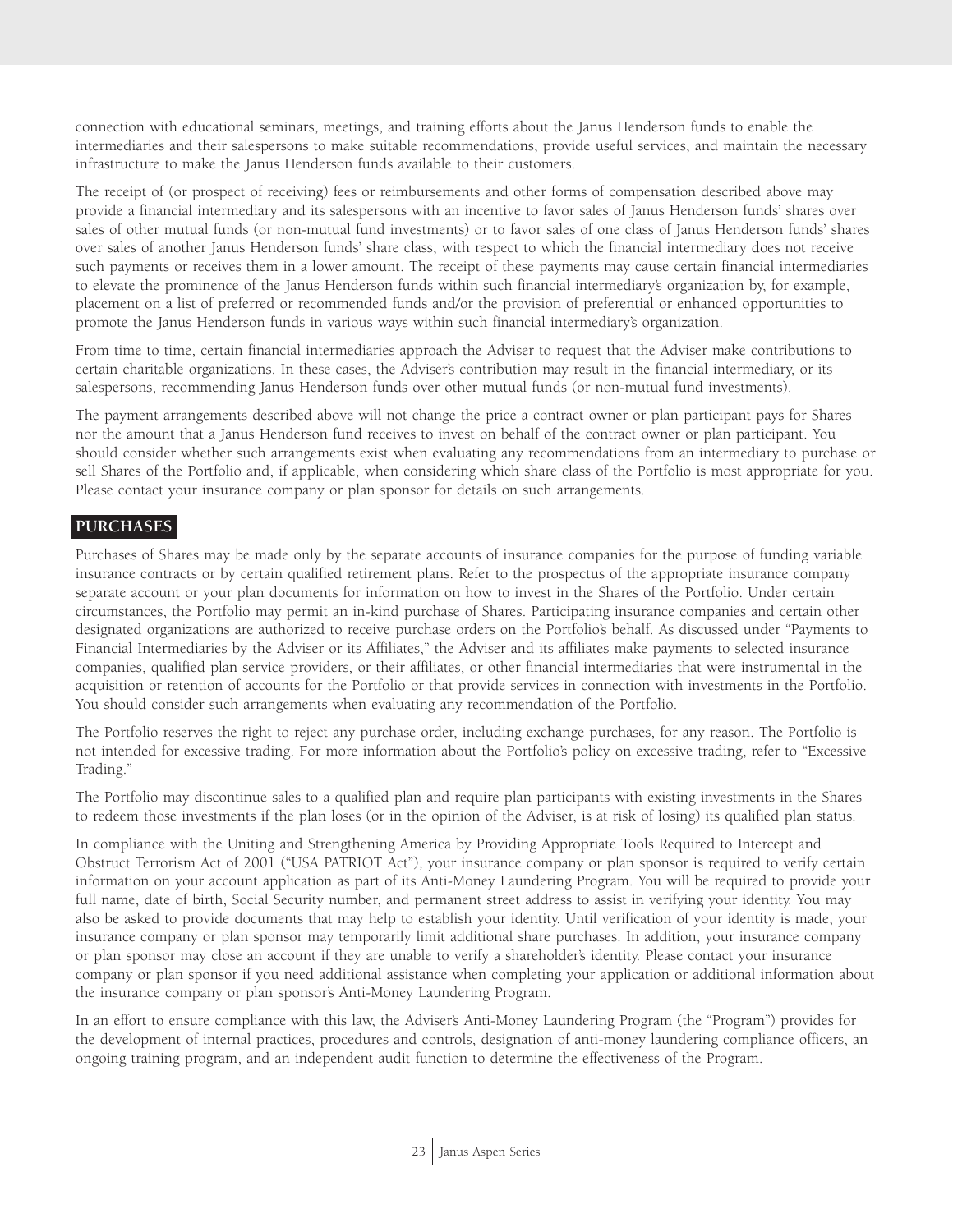## **Potential Conflicts**

Although the Portfolio does not currently anticipate any disadvantages to policy owners because the Portfolio offers its Shares to unaffiliated variable annuity and variable life separate accounts of insurance companies that are unaffiliated with the Adviser and to certain qualified retirement plans, there is a possibility that a material conflict may arise. The Trustees monitor events in an effort to identify any disadvantages or material irreconcilable conflicts and to determine what action, if any, should be taken in response. If a material disadvantage or conflict is identified, the Trustees may require one or more insurance company separate accounts or qualified plans to withdraw its investments in the Portfolio or substitute Shares of another portfolio. If this occurs, the Portfolio may be forced to sell its securities at disadvantageous prices. In addition, the Portfolio may refuse to sell its Shares to any separate account or qualified plan or may suspend or terminate the offering of the Portfolio's Shares if such action is required by law or regulatory authority or is in the best interests of the Portfolio's shareholders. It is possible that a qualified plan investing in the Portfolio could lose its qualified plan status under the Internal Revenue Code, which could have adverse tax consequences on insurance company separate accounts investing in the Portfolio. The Adviser intends to monitor such qualified plans, and the Portfolio may discontinue sales to a qualified plan and require plan participants with existing investments in the Portfolio to redeem those investments if a plan loses (or in the opinion of the Adviser is at risk of losing) its qualified plan status.

## **REDEMPTIONS**

Redemptions, like purchases, may be effected only through the separate accounts of participating insurance companies or through certain qualified retirement plans. Please refer to the appropriate separate account prospectus or plan documents for details.

Shares of the Portfolio may be redeemed on any business day on which the Portfolio's NAV is calculated. Redemptions are duly processed at the NAV next calculated after your redemption order is received in good order by the Portfolio or its agents. Redemption proceeds will normally be sent within two business days following receipt of the redemption order. The Portfolio typically expects to meet redemption requests by paying out proceeds from cash or cash equivalent portfolio holdings, or by selling portfolio holdings. In stressed market conditions, and other appropriate circumstances, redemption methods may include borrowing funds or redeeming in-kind.

The Portfolio reserves the right to postpone payment of redemption proceeds for up to seven calendar days. Additionally, the right to require the Portfolio to redeem its Shares may be suspended, or the date of payment may be postponed beyond seven calendar days, whenever: (i) trading on the NYSE is restricted, as determined by the SEC, or the NYSE is closed (except for holidays and weekends); (ii) the SEC permits such suspension and so orders; or (iii) an emergency exists as determined by the SEC so that disposal of securities or determination of NAV is not reasonably practicable.

#### **Large Shareholder Redemptions**

Certain large shareholders, such as other portfolios, participating insurance companies, accounts, and the Adviser's affiliates, may from time to time own (beneficially or of record) or control a significant percentage of the Portfolio's Shares. Redemptions by these large shareholders of their holdings in the Portfolio may cause the Portfolio to sell securities at times when it would not otherwise do so, which may negatively impact the Portfolio's NAV and liquidity. Similarly, large Portfolio share purchases may adversely affect the Portfolio's performance to the extent that the Portfolio is delayed in investing new cash and is required to maintain a larger cash position than it ordinarily would. A large shareholder purchase or redemption may also increase transaction costs. In addition, a large redemption could result in the Portfolio's current expenses being allocated over a smaller asset base, which could lead to an increase in the Portfolio's expense ratio.

#### **Redemptions In-Kind**

Shares normally will be redeemed for cash, although the Portfolio retains the right to redeem some or all of its shares in-kind under unusual circumstances, in order to protect the interests of remaining shareholders, to accommodate a request by a particular shareholder that does not adversely affect the interests of the remaining shareholders, or in connection with the liquidation of a portfolio, by delivery of securities selected from its assets at its discretion. However, the Portfolio is required to redeem shares solely for cash up to the lesser of \$250,000 or 1% of the NAV of the Portfolio during any 90-day period for any one shareholder. Should redemptions by any shareholder exceed such limitation, the Portfolio will have the option of redeeming the excess in cash or in-kind. In-kind payment means payment will be made in portfolio securities rather than cash, and may potentially include illiquid investments. Illiquid investments may not be able to be sold quickly or at a price that reflects full value, or there may not be a market for such investments, which could cause the redeeming shareholder to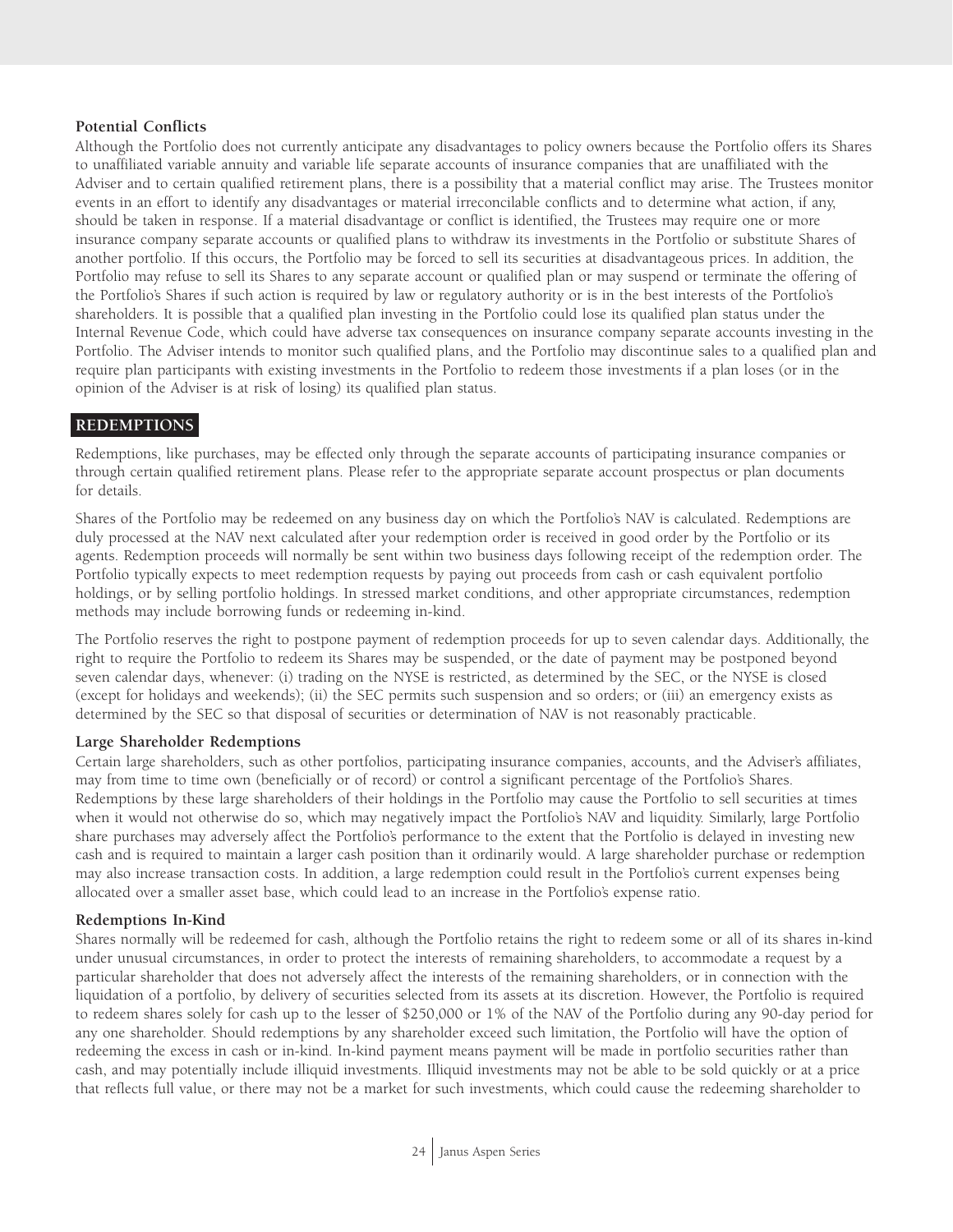realize losses on the investment if it is sold at a price lower than that at which it had been valued. If the Portfolio makes an in-kind payment, the redeeming shareholder might incur brokerage or other transaction costs to convert the securities to cash, whereas such costs are borne by the Portfolio for cash redemptions.

While the Portfolio may pay redemptions in-kind, the Portfolio may instead choose to raise cash to meet redemption requests through the sale of portfolio securities or permissible borrowings. If the Portfolio is forced to sell securities at an unfavorable time and/or under unfavorable conditions, such sales may adversely affect the Portfolio's NAV and may increase brokerage costs.

## **EXCESSIVE TRADING**

## **Excessive and Short-Term Trading Policies and Procedures**

The Trustees have adopted policies and procedures with respect to short-term and excessive trading of Portfolio shares ("excessive trading"). The Portfolio is intended for long-term investment purposes, and the Portfolio will take reasonable steps to attempt to detect and deter short-term and excessive trading. Transactions placed in violation of the Portfolio's excessive trading policies and procedures may be cancelled or rescinded by the Portfolio by the next business day following receipt by the Portfolio. The trading history of accounts determined to be under common ownership or control within any of the Janus Henderson funds may be considered in enforcing these policies and procedures. As described below, the Portfolio may not be able to identify all instances of excessive trading or completely eliminate the possibility of excessive trading. In particular, it may be difficult to identify excessive trading in certain omnibus accounts and other accounts traded through intermediaries (such as insurance companies or plan sponsors). By their nature, omnibus accounts, in which purchases and redemptions of the Portfolio's shares by multiple investors are aggregated by the intermediary and presented to the Portfolio on a net basis, may effectively conceal the identity of individual investors and their transactions from the Portfolio and its agents. This makes the elimination of excessive trading in the accounts impractical without the assistance of the intermediary.

The Janus Henderson funds attempt to deter excessive trading through at least the following methods:

- trade monitoring; and
- fair valuation of securities as described under "Pricing of Portfolio Shares."

The Portfolio monitors for patterns of shareholder short-term trading and may suspend or permanently terminate the purchase and exchange privilege (if permitted by your insurance company or plan sponsor) of any investor who is identified as having a pattern of short-term trading. The Portfolio at all times reserves the right to reject any purchase or exchange request and to modify or terminate the purchase and exchange privileges for any investor for any reason without prior notice, in particular, if the trading activity in the account(s) is deemed to be disruptive to the Portfolio. For example, the Portfolio may refuse a purchase order if the portfolio managers believe they would be unable to invest the money effectively in accordance with the Portfolio's investment policies or the Portfolio would otherwise be adversely affected due to the size of the transaction, frequency of trading, or other factors.

The Portfolio's Trustees may approve from time to time a redemption fee to be imposed by any Janus Henderson fund, subject to 60 days' notice to shareholders of that fund.

Investors who place transactions through the same insurance company or plan sponsor on an omnibus basis may be deemed part of a group for the purpose of the Portfolio's excessive trading policies and procedures and may be rejected in whole or in part by the Portfolio. The Portfolio, however, cannot always identify or reasonably detect excessive trading that may be facilitated by insurance companies or plan sponsors or made difficult to identify through the use of omnibus accounts by those intermediaries that transmit purchase, exchange, and redemption orders to the Portfolio, and thus the Portfolio may have difficulty curtailing such activity. Transactions accepted by an insurance company or plan sponsor in violation of the Portfolio's excessive trading policies may be cancelled or revoked by the Portfolio by the next business day following receipt by the Portfolio.

In an attempt to detect and deter excessive trading in omnibus accounts, the Portfolio or its agents may require intermediaries to impose restrictions on the trading activity of accounts traded through those intermediaries. Such restrictions may include, but are not limited to, requiring that trades be placed by U.S. mail, prohibiting future purchases by investors who have recently redeemed Portfolio shares, requiring intermediaries to report information about customers who purchase and redeem large amounts, and similar restrictions. The Portfolio's ability to impose such restrictions with respect to accounts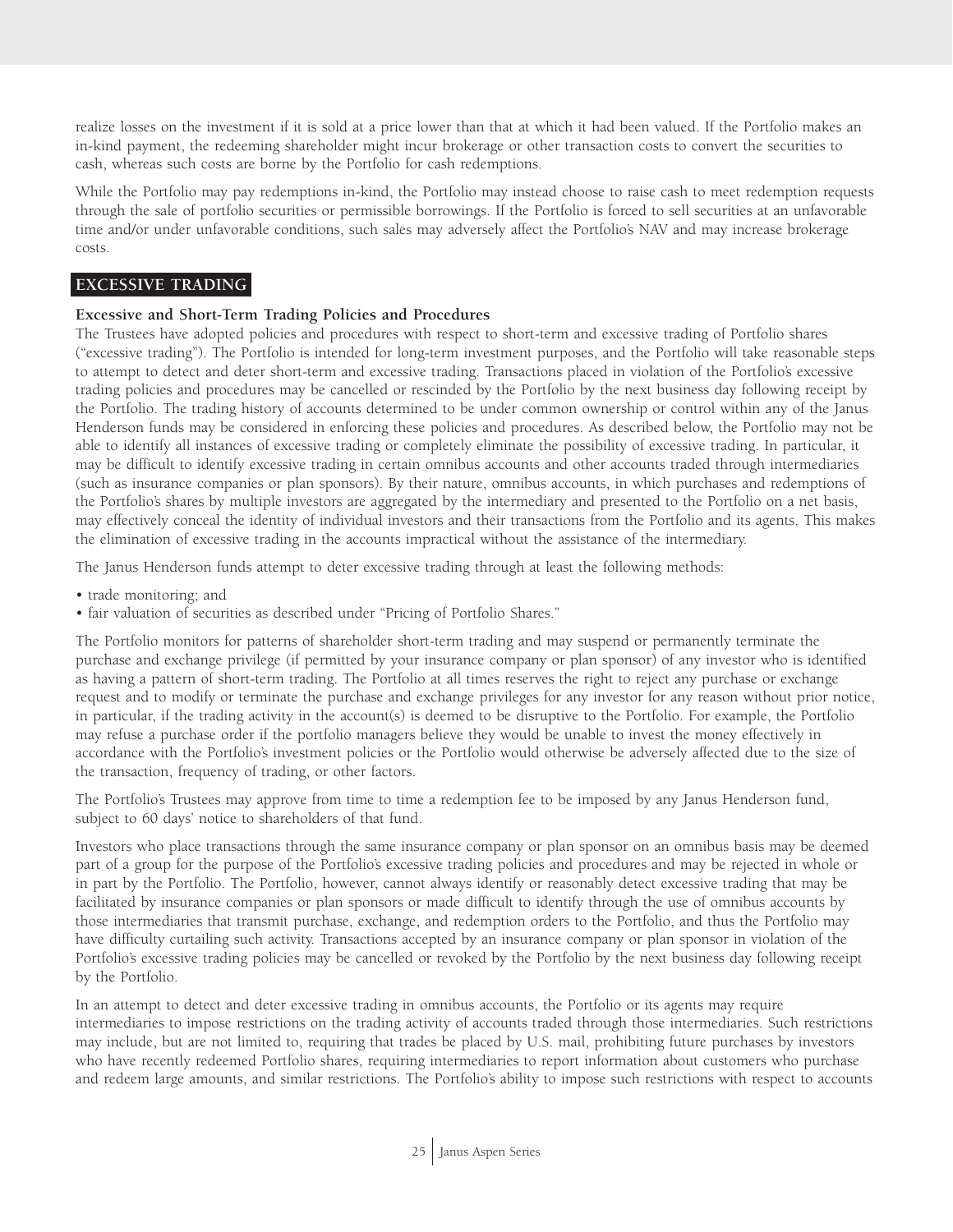traded through particular intermediaries may vary depending on the systems' capabilities, applicable contractual and legal restrictions, and cooperation of those intermediaries.

Generally, the Portfolio's excessive trading policies and procedures do not apply to (i) a money market fund, although money market funds at all times reserve the right to reject any purchase request (including exchange purchases, if permitted by your insurance company or plan sponsor) for any reason without prior notice; (ii) transactions in the Janus Henderson funds by a Janus Henderson "fund of funds," which is a fund that primarily invests in other Janus Henderson funds; (iii) periodic rebalancing and identifiable transactions by certain funds of funds and asset allocation programs to realign portfolio investments with existing target allocations; and (iv) systematic purchase, exchange, or redemption programs.

The Portfolio's policies and procedures regarding excessive trading may be modified at any time by the Portfolio's Trustees.

#### **Excessive Trading Risks**

Excessive trading may present risks to the Portfolio's long-term shareholders. Excessive trading into and out of the Portfolio may disrupt portfolio investment strategies, may create taxable gains to remaining Portfolio shareholders, and may increase Portfolio expenses, all of which may negatively impact investment returns for all remaining shareholders, including long-term shareholders.

Portfolios that invest in foreign securities may be at a greater risk for excessive trading. Investors may attempt to take advantage of anticipated price movements in securities held by a portfolio based on events occurring after the close of a foreign market that may not be reflected in the portfolio's NAV (referred to as "price arbitrage"). Such arbitrage opportunities may also arise in portfolios which do not invest in foreign securities, for example, when trading in a security held by a portfolio is halted and does not resume prior to the time the portfolio calculates its NAV (referred to as "stale pricing"). Portfolios that hold thinly-traded securities, such as certain small-capitalization securities, may be subject to attempted use of arbitrage techniques. To the extent that the Portfolio's valuation of a security differs from the security's market value, shortterm arbitrage traders may dilute the NAV of the Portfolio, which negatively impacts long-term shareholders. Although the Portfolio has adopted valuation policies and procedures intended to reduce the Portfolio's exposure to price arbitrage, stale pricing, and other potential pricing inefficiencies, under such circumstances there is potential for short-term arbitrage trades to dilute the value of shares held by the Portfolio.

Although the Portfolio takes steps to detect and deter excessive trading pursuant to the policies and procedures described in this Prospectus and approved by the Trustees, there is no assurance that these policies and procedures will be effective in limiting excessive trading in all circumstances. For example, the Portfolio may be unable to completely eliminate the possibility of excessive trading in certain omnibus accounts and other accounts traded through intermediaries. Omnibus accounts may effectively conceal the identity of individual investors and their transactions from the Portfolio and its agents. This makes the Portfolio's identification of excessive trading transactions in the Portfolio through an omnibus account difficult and makes the elimination of excessive trading in the account impractical without the assistance of the intermediary. Moreover, the contract between an insurance company and the owner of a variable insurance contract may govern the frequency with which the contract owner may cause the insurance company to purchase or redeem shares of the Portfolio. Although the Portfolio encourages intermediaries to take necessary actions to detect and deter excessive trading, some intermediaries may be unable or unwilling to do so, and accordingly, the Portfolio cannot eliminate completely the possibility of excessive trading.

Shareholders that invest through an omnibus account should be aware that they may be subject to the policies and procedures of their insurance company or plan sponsor with respect to excessive trading in the Portfolio.

#### **AVAILABILITY OF PORTFOLIO HOLDINGS INFORMATION**

The Mutual Fund Holdings Disclosure Policies and Procedures adopted by the Adviser and all mutual funds managed within the Janus Henderson fund complex are designed to be in the best interests of the portfolios and to protect the confidentiality of the portfolios' holdings. The following describes policies and procedures with respect to disclosure of portfolio holdings.

• *Full Holdings.* A schedule of the Portfolio's holdings, consisting of at least the names of the holdings, is generally available on a monthly basis with a 30-day lag and is posted under Full Holdings for the Portfolio at janushenderson.com/VIT. A complete schedule of the Portfolio's holdings is also available semiannually and annually in shareholder reports and, after the first and third fiscal quarters, in Form N-PORT. Information reported in shareholder reports and in Form N-PORT will be made publicly available within 60 days after the end of the respective fiscal quarter. The Portfolio's shareholder reports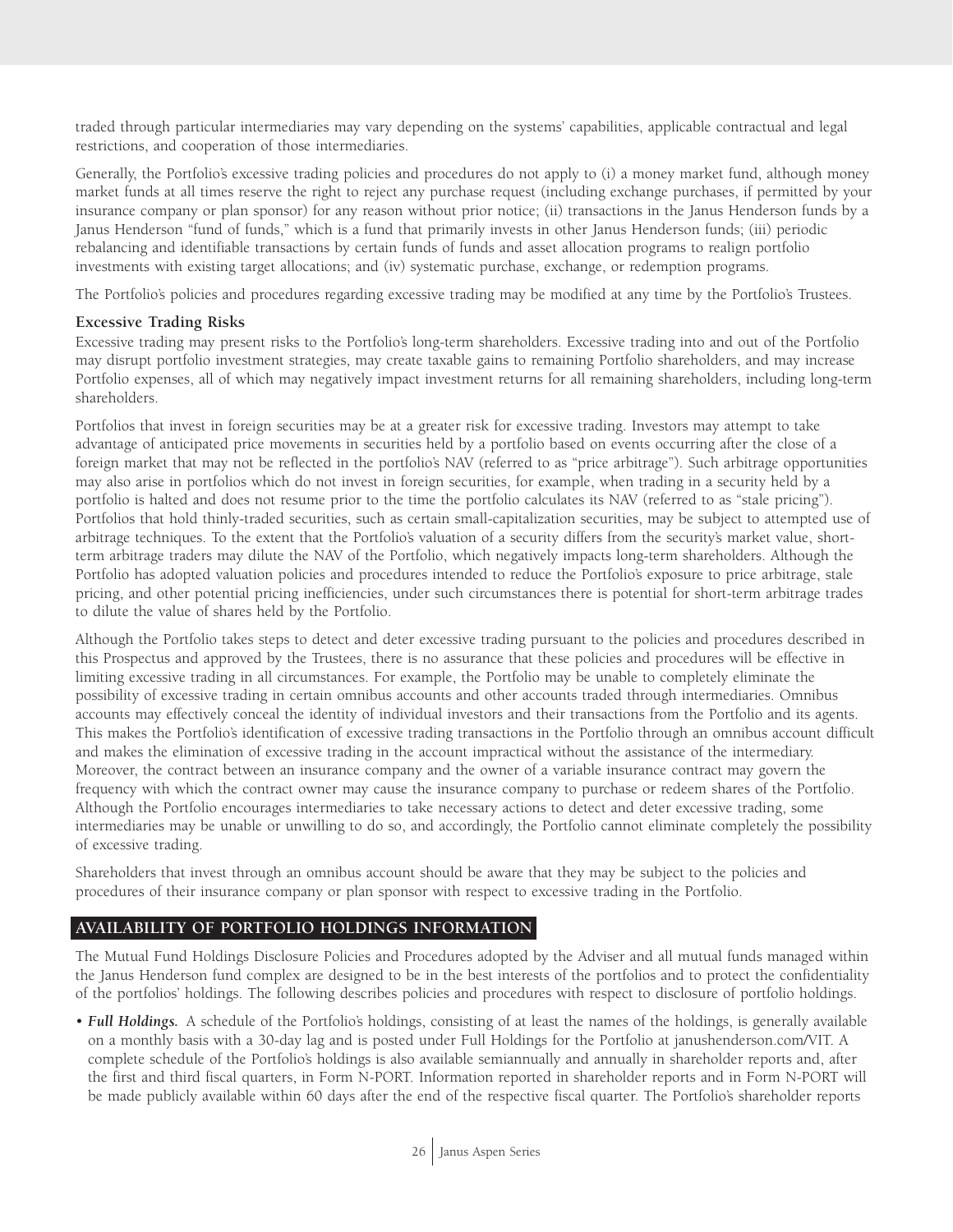and Form N-PORT filings are available on the SEC's website at http://www.sec.gov. In addition, the Portfolio's shareholder reports are available without charge, upon request, by calling a Janus Henderson representative at 1-877-335-2687 (toll free).

- *Top Holdings.* The Portfolio's top portfolio holdings, in order of position size and as a percentage of the Portfolio's total portfolio, are available monthly with a 15-day lag.
- *Other Information.* The Portfolio may occasionally provide security breakdowns (e.g., industry, sector, regional, market capitalization, and asset allocation) and specific portfolio level performance attribution information and statistics monthly with a 15-day lag. Top/bottom equity securities ranked by performance attribution, including the percentage attribution to Portfolio performance, average Portfolio weighting, and other relevant data points, may be provided monthly with a 15-day lag.

The Adviser may exclude from publication on its websites all or any portion of portfolio holdings or change the time periods of disclosure as deemed necessary to protect the interests of the Janus Henderson funds. Under extraordinary circumstances, exceptions to the Mutual Fund Holdings Disclosure Policies and Procedures may be made by Janus Henderson's Chief Investment Officer, in consultation with the Portfolio's Chief Compliance Officer or a designee. Such exceptions may be made without prior notice to shareholders. A summary of the Portfolio's holdings disclosure policies and procedures, which includes a discussion of any exceptions, is contained in the Portfolio's SAI.

#### **SHAREHOLDER COMMUNICATIONS**

Your insurance company or plan sponsor is responsible for providing annual and semiannual reports, including the financial statements of the Portfolio. These reports show the Portfolio's investments and the market value of such investments, as well as other information about the Portfolio and its operations. Please contact your insurance company or plan sponsor to obtain these reports. The Trust's fiscal year ends December 31.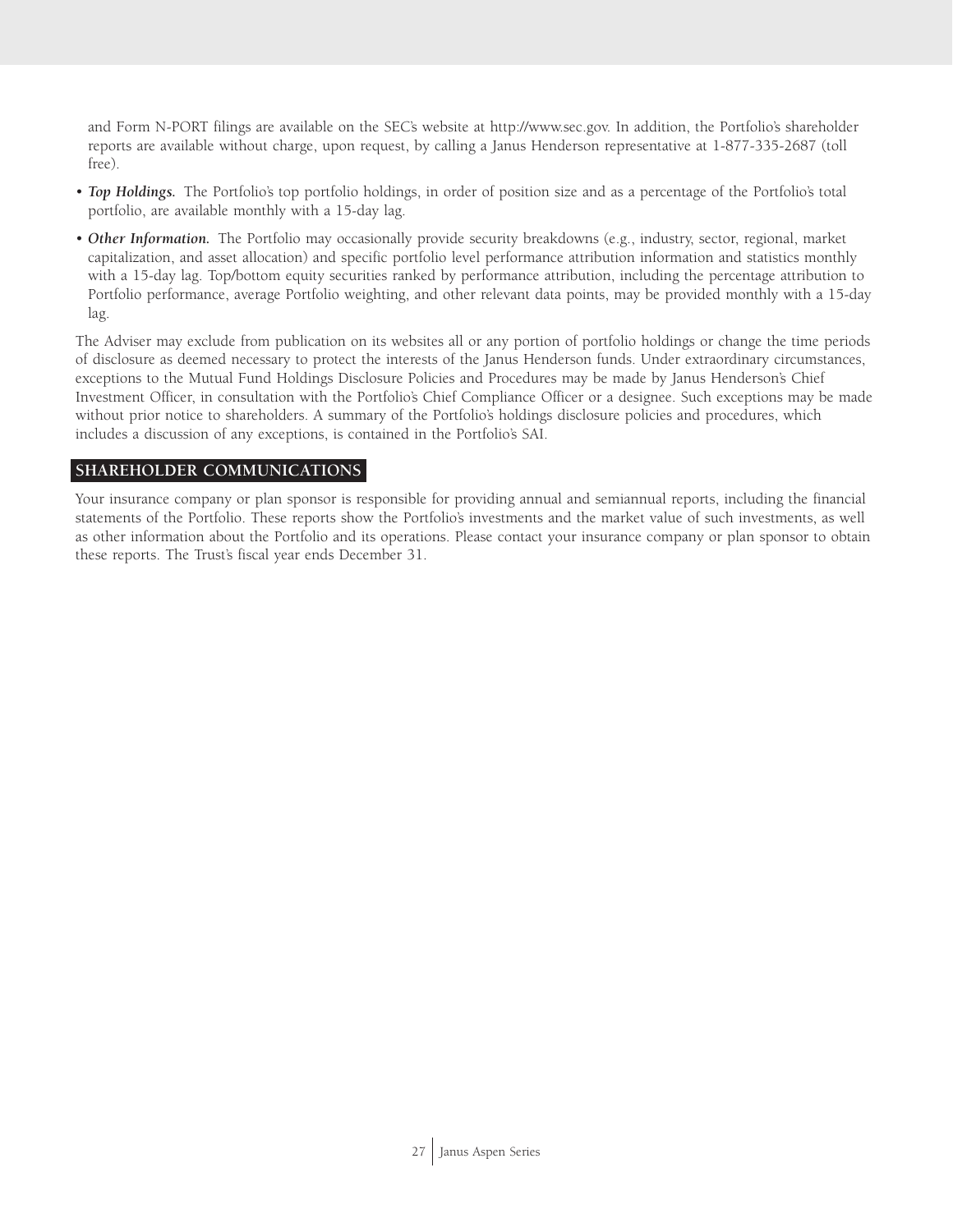## **FINANCIAL HIGHLIGHTS**

The financial highlights table is intended to help you understand the Portfolio's financial performance for the period ended December 31 of the fiscal years shown. Items "Net asset value, beginning of period" through "Net asset value, end of period" reflect financial results for a single Portfolio Share. The gross expense ratio reflects expenses prior to any expense offset arrangement and waivers (reimbursements), if applicable. The net expense ratio reflects expenses after any expense offset arrangement and waivers (reimbursements), if applicable. The information shown for the fiscal years ended December 31 has been audited by PricewaterhouseCoopers LLP, whose report, along with the Portfolio's financial statements, is included in the Annual Report, which is available upon request, and incorporated by reference into the SAI.

The total returns in the table represent the rate that an investor would have earned (or lost) on an investment in the Service Shares of the Portfolio (assuming reinvestment of all dividends and distributions) but do not include charges and expenses attributable to any insurance product. If these charges and expenses had been included, the performance for the years shown would be lower. "Total return" information may include adjustments in accordance with generally accepted accounting principles. As a result, returns may differ from returns for shareholder transactions.

|                                                              | Years ended December 31 |                |           |            |            |
|--------------------------------------------------------------|-------------------------|----------------|-----------|------------|------------|
|                                                              | 2021                    | 2020           | 2019      | 2018       | 2017       |
| Net asset value, beginning of period                         | \$87.46                 | \$79.93        | \$63.00   | \$66.67    | \$56.22    |
| Income from investment operations:                           |                         |                |           |            |            |
| Net investment income/ $(\text{loss})^{(1)}$                 | (0.03)                  | $-^{(2)}$      | 0.09      | 0.03       | (0.05)     |
| Net gain/(loss) on securities (both realized and unrealized) | 13.87                   | 13.45          | 21.63     | (0.12)     | 14.82      |
| Total from investment operations                             | 13.84                   | 13.45          | 21.72     | (0.09)     | 14.77      |
| Less distributions:                                          |                         |                |           |            |            |
| Dividends (from net investment income)                       | (0.23)                  |                | (0.04)    | (0.08)     | (0.09)     |
| Distributions (from capital gains)                           | (8.58)                  | (5.92)         | (4.75)    | (3.50)     | (4.23)     |
| Total distributions                                          | (8.81)                  | (5.92)         | (4.79)    | (3.58)     | (4.32)     |
|                                                              |                         |                |           |            |            |
| Net asset value, end of period                               | \$92.49                 | \$87.46        | \$79.93   | \$63.00    | \$66.67    |
| Total return <sup>(3)</sup>                                  | 16.54%                  | 19.18%         | 35.14%    | $(0.65)\%$ | 27.09%     |
| Net assets, end of period (in thousands)                     | \$1,039,696             | \$922,221      | \$821,408 | \$588,973  | \$555,550  |
| Average net assets for the period (in thousands)             | \$987,585               | \$773,949      | \$734,274 | \$612,433  | \$489,237  |
| Ratio of gross expenses to average net assets                | 0.96%                   | 0.97%          | 0.97%     | 0.97%      | 0.98%      |
| Ratio of net expenses to average net assets                  | 0.96%                   | 0.97%          | 0.97%     | 0.97%      | 0.98%      |
| Ratio of net investment income/(loss) to average net assets  | $(0.03)\%$              | $0.00\%^{(4)}$ | 0.12%     | 0.04%      | $(0.08)\%$ |
| Portfolio turnover rate                                      | 17%                     | 16%            | 14%       | 14%        | 14%        |

#### **Enterprise Portfolio – Service Shares**

(1) Per share amounts are calculated using the average shares outstanding method.

(2) Less than \$0.005 on a per share basis.

(3) The return includes adjustments in accordance with generally accepted accounting principles required at period end date. Total return does not include fees, charges, or expenses imposed by the variable annuity and life insurance contracts for which Janus Aspen Series serves as an underlying investment vehicle.

(4) Less than 0.005%.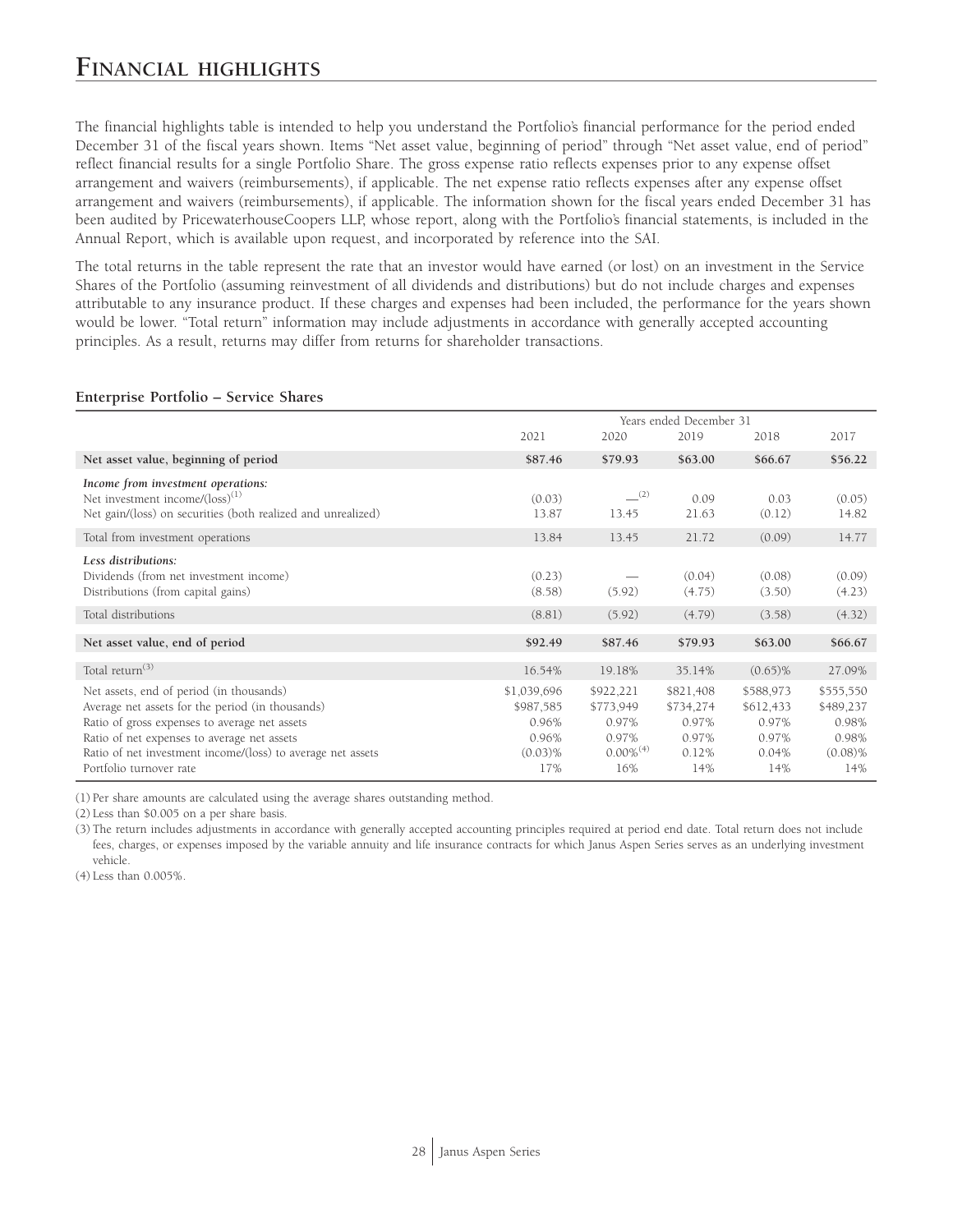This glossary provides a more detailed description of some of the types of securities, investment strategies, and other instruments in which the Portfolio may invest, as well as some general investment terms. The Portfolio may invest in these instruments to the extent permitted by its investment objective and policies. The Portfolio is not limited by this discussion and may invest in any other types of instruments not precluded by the policies discussed elsewhere in this Prospectus.

## **EQUITY AND DEBT SECURITIES**

*Average-Weighted Effective Maturity* is a measure of a bond's maturity. The stated maturity of a bond is the date when the issuer must repay the bond's entire principal value to an investor. Some types of bonds may also have an "effective maturity" that is shorter than the stated date due to prepayment or call provisions. Securities without prepayment or call provisions generally have an effective maturity equal to their stated maturity. Average-weighted effective maturity is calculated by averaging the effective maturity of bonds held by a Portfolio with each effective maturity "weighted" according to the percentage of net assets that it represents.

*Bank loans* include institutionally-traded floating and fixed-rate debt securities generally acquired as a participation interest in or assignment of a loan originated by a lender or financial institution. Assignments and participations involve credit, interest rate, and liquidity risk. Interest rates on floating rate securities adjust with interest rate changes and/or issuer credit quality. If a Portfolio purchases a participation interest, it may only be able to enforce its rights through the lender and may assume the credit risk of both the borrower and the lender. There are also risks involved in purchasing assignments. If a loan is foreclosed, a Portfolio may become part owner of any collateral securing the loan and may bear the costs and liabilities associated with owning and disposing of any collateral. The Portfolio could be held liable as a co-lender. In addition, there is no assurance that the liquidation of any collateral from a secured loan would satisfy a borrower's obligations or that any collateral could be liquidated. A Portfolio may have difficulty trading assignments and participations to third parties or selling such securities in secondary markets, which in turn may affect the Portfolio's NAV.

*Bonds* are debt securities issued by a company, municipality, government, or government agency. The issuer of a bond is required to pay the holder the amount of the loan (or par value of the bond) at a specified maturity and to make scheduled interest payments.

*Certificates of Participation ("COPs")* are certificates representing an interest in a pool of securities. Holders are entitled to a proportionate interest in the underlying securities.

*Collateralized Mortgage Obligations ("CMOs")* are a type of mortgage-backed security that are created by dividing the principal and interest payments collected on a pool of mortgages into several revenue streams (tranches) with different priority rights to portions of the underlying mortgage payments. Certain CMO tranches are frequently referred to as "mortgage derivatives" and may be extremely sensitive to changes in interest rates. The issuer of a series of CMOs may elect to be treated as a Real Estate Mortgage Investment Conduit ("REMIC"). A REMIC is a CMO that qualifies for special tax treatment and invests in certain mortgages principally secured by interests in real property and other permitted investments.

*Commercial paper* is a short-term debt obligation with a maturity ranging from 1 to 270 days issued by banks, corporations, and other borrowers to investors seeking to invest idle cash. A Portfolio may purchase commercial paper issued in private placements under Section 4(2) of the Securities Act of 1933, as amended (the "1933 Act").

*Common stocks* are equity securities representing shares of ownership in a company and usually carry voting rights and earn dividends. Unlike preferred stock, dividends on common stock are not fixed but are declared at the discretion of the issuer's board of directors.

*Convertible securities* are preferred stocks or bonds that pay a fixed dividend or interest payment and are convertible into common stock at a specified price or conversion ratio.

*Debt securities* are securities representing money borrowed that must be repaid at a later date. Such securities have specific maturities and usually a specific rate of interest or an original purchase discount.

*Depositary receipts* are receipts for shares of a foreign-based corporation that entitle the holder to dividends and capital gains on the underlying security. Receipts include those issued by domestic banks (American Depositary Receipts), foreign banks (Global or European Depositary Receipts), and broker-dealers (depositary shares).

*Duration* is a measurement of price sensitivity to interest rate changes. Unlike average maturity, duration reflects both principal and interest payments. Generally, the higher the coupon rate on a bond, the lower its duration will be. The duration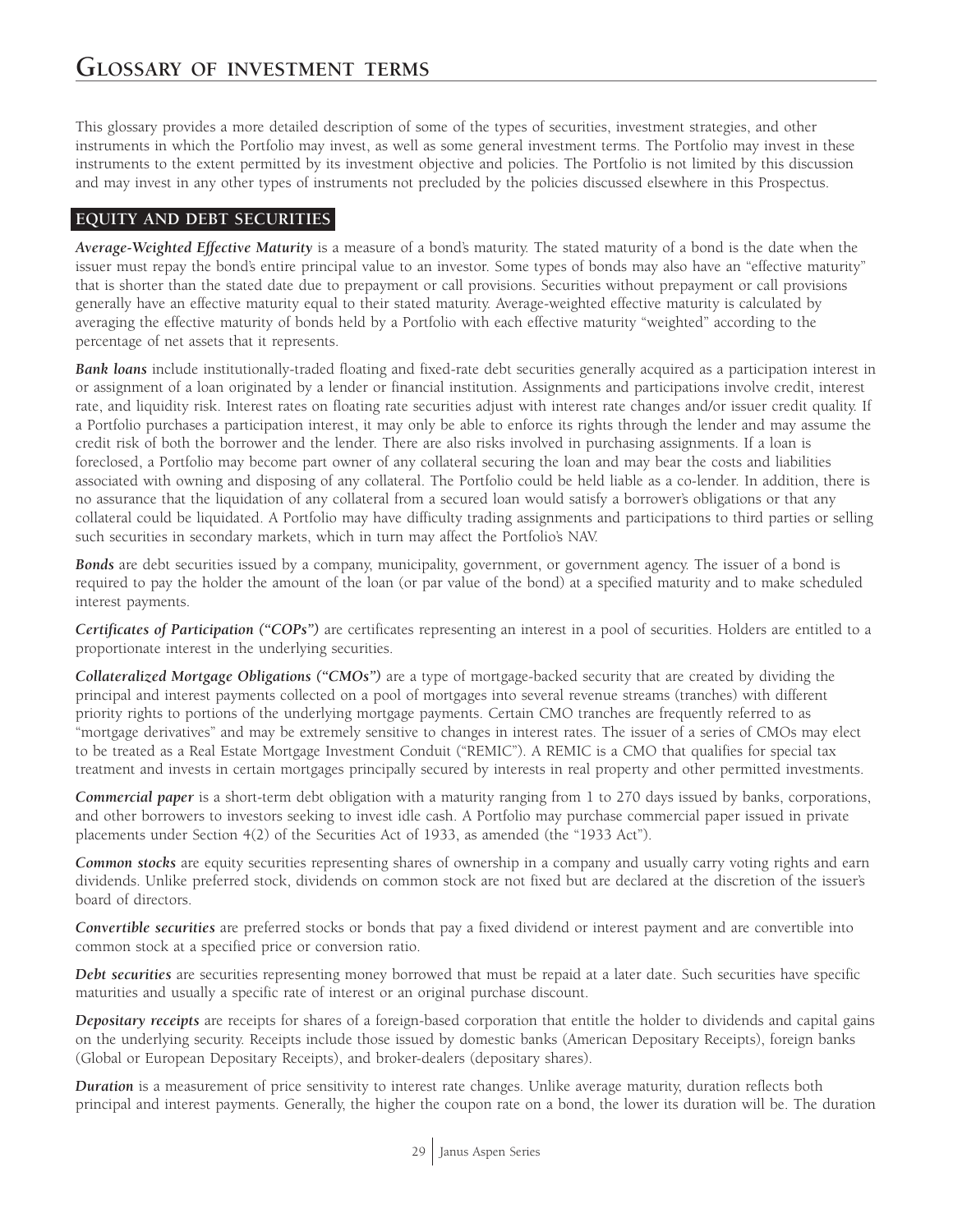of a bond portfolio is calculated by averaging the duration of bonds held by a Portfolio with each duration "weighted" according to the percentage of net assets that it represents. Because duration accounts for interest payments, a Portfolio's duration is usually shorter than its average maturity. Securities with longer durations tend to be more sensitive to changes in interest rates, and are usually more volatile than securities with shorter duration. For example, the price of a bond portfolio with an average duration of five years would be expected to fall approximately 5% if interest rates rose by one percentage point. A Portfolio with a longer portfolio duration is more likely to experience a decrease in its share price as interest rates rise.

*Equity securities* generally include domestic and foreign common stocks; preferred stocks; securities convertible into common stocks or preferred stocks; warrants to purchase common or preferred stocks; and other securities with equity characteristics.

*Exchange-traded funds ("ETFs")* are index-based investment companies which hold substantially all of their assets in securities with equity characteristics. As a shareholder of another investment company, a Portfolio would bear its pro rata portion of the other investment company's expenses, including advisory fees, in addition to the expenses the Portfolio bears directly in connection with its own operations.

*Fixed-income securities* are securities that pay a specified rate of return. The term generally includes short- and long-term government, corporate, and municipal obligations that pay a specified rate of interest, dividends, or coupons for a specified period of time. Coupon and dividend rates may be fixed for the life of the issue or, in the case of adjustable and floating rate securities, for a shorter period.

*High-yield/high-risk bonds* are bonds that are rated below investment grade by the primary rating agencies (i.e., BB+ or lower by Standard & Poor's and Fitch, or Ba1 or lower by Moody's). Other terms commonly used to describe such bonds include "lower rated bonds," "non-investment grade bonds," and "junk bonds."

*Mortgage- and asset-backed securities* are shares in a pool of mortgages or other debt instruments. These securities are generally pass-through securities, which means that principal and interest payments on the underlying securities (less servicing fees) are passed through to shareholders on a pro rata basis. These securities involve both extension risk, where during periods of rising interest rates, certain debt obligations may be paid off substantially slower than originally expected, and prepayment risk, where during periods of falling interest rates, certain debt obligations may be paid off quicker than originally anticipated. In that case, a Portfolio may have to reinvest the proceeds from the securities at a lower rate. Potential market gains on a security subject to prepayment risk may be more limited than potential market gains on a comparable security that is not subject to prepayment risk. These risks may reduce a Portfolio's returns.

*Mortgage dollar rolls* are transactions in which a Portfolio sells a mortgage-related security, such as a security issued by Government National Mortgage Association, to a dealer and simultaneously agrees to purchase a similar security (but not the same security) in the future at a predetermined price. A "dollar roll" can be viewed as a collateralized borrowing in which a Portfolio pledges a mortgage-related security to a dealer to obtain cash.

*Municipal securities* are bonds or notes issued by a U.S. state or political subdivision. A municipal security may be a general obligation backed by the full faith and credit (i.e., the borrowing and taxing power) of a municipality or a revenue obligation paid out of the revenues of a designated project, facility, or revenue source.

*Pass-through securities* are shares or certificates of interest in a pool of debt obligations that have been repackaged by an intermediary, such as a bank or broker-dealer.

*Passive foreign investment companies ("PFICs")* are any foreign corporations which generate certain amounts of passive income or hold certain amounts of assets for the production of passive income. Passive income includes dividends, interest, royalties, rents, and annuities. To avoid taxes and interest that a Portfolio must pay if these investments are profitable, the Portfolio may make various elections permitted by the tax laws. These elections could require that a Portfolio recognize taxable income, which in turn must be distributed, before the securities are sold and before cash is received to pay the distributions.

*Pay-in-kind bonds* are debt securities that normally give the issuer an option to pay cash at a coupon payment date or give the holder of the security a similar bond with the same coupon rate and a face value equal to the amount of the coupon payment that would have been made.

*Preferred stocks* are equity securities that generally pay dividends at a specified rate and have preference over common stock in the payment of dividends and liquidation. Preferred stock generally does not carry voting rights.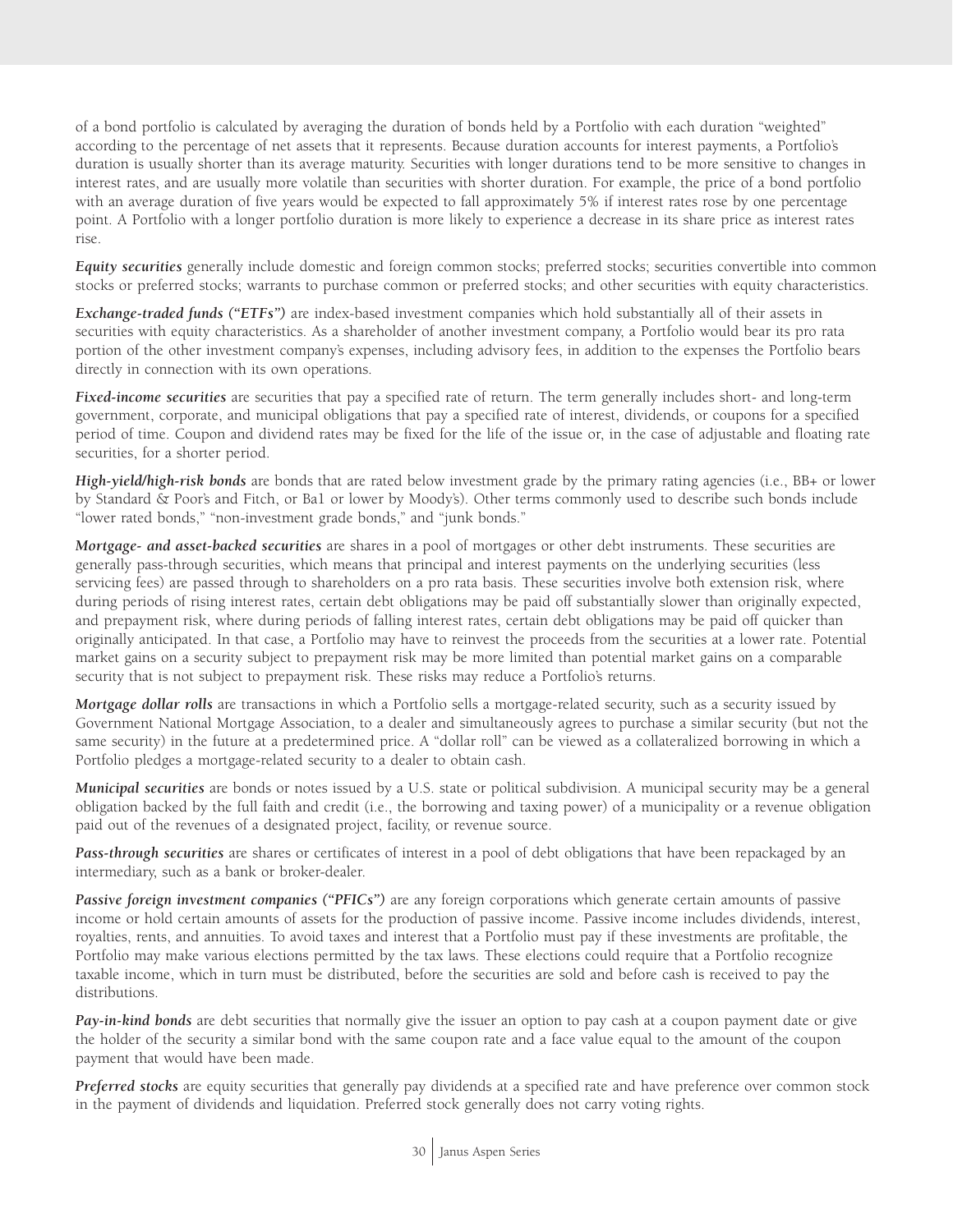*Private placements* are securities that are subject to legal and/or contractual restrictions on their sales. These securities may not be listed on an exchange and may have no active trading market. As a result of the absence of a public trading market, the prices of these securities may be more volatile and more difficult to determine than publicly traded securities and these securities may involve heightened risk as compared to investments in securities of publicly traded companies.

*Real estate investment trust ("REIT")* is an investment trust that operates through the pooled capital of many investors who buy its shares. Investments are in direct ownership of either income property or mortgage loans. A REIT may be listed on an exchange or traded over-the-counter.

*Restricted securities* are securities acquired through nonpublic transactions that have limitations on their resale. Restricted securities are unregistered and may only be resold under certain circumstances as noted in Rule 144A of the 1933 Act.

*Senior securities* are securities that rank above an issuing company's other securities in the event of a bankruptcy or liquidation, which means a Portfolio would be in line to receive repayment of its investment before certain of the company's other creditors.

**Standby commitment** is a right to sell a specified underlying security or securities within a specified period of time and at an exercise price equal to the amortized cost of the underlying security or securities plus accrued interest, if any, at the time of exercise, that may be sold, transferred, or assigned only with the underlying security or securities. A standby commitment entitles the holder to receive same day settlement, and will be considered to be from the party to whom the investment company will look for payment of the exercise price.

*Step coupon bonds* trade at a discount from their face value and pay coupon interest. The coupon rate is low for an initial period and then increases to a higher coupon rate. The discount from the face amount or par value depends on the time remaining until cash payments begin, prevailing interest rates, liquidity of the security and the perceived credit quality of the issuer.

*Strip bonds* are debt securities that are stripped of their interest (usually by a financial intermediary) after the securities are issued. The market value of these securities generally fluctuates more in response to changes in interest rates than interestpaying securities of comparable maturity.

*"To be announced" or "TBA" commitments* are forward agreements for the purchase or sale of securities, including mortgagebacked securities, for a fixed price, with payment and delivery on an agreed upon future settlement date. The specific securities to be delivered are not identified at the trade date. However, delivered securities must meet specified terms, including issuer, rate, and mortgage terms. At the time the TBA commitment is made, the transaction is recorded and thereafter the value of such securities is reflected each day in determining a Portfolio's net asset value ("NAV"). Because a Portfolio is generally not required to pay for the security until the settlement date, if the Portfolio remains substantially fully invested at a time when TBA commitment purchases are outstanding, the purchases may result in a form of leverage.

*U.S. Government securities* include direct obligations of the U.S. Government that are supported by its full faith and credit. Treasury bills have initial maturities of less than one year, Treasury notes have initial maturities of one to ten years, and Treasury bonds may be issued with any maturity but generally have maturities of at least ten years. U.S. Government securities also include indirect obligations of the U.S. Government that are issued by federal agencies and government sponsored entities. Unlike Treasury securities, agency securities generally are not backed by the full faith and credit of the U.S. Government. Some agency securities are supported by the right of the issuer to borrow from the Treasury, others are supported by the discretionary authority of the U.S. Government to purchase the agency's obligations, and others are supported only by the credit of the sponsoring agency.

*Variable and floating rate securities* have variable or floating rates of interest and, under certain limited circumstances, may have varying principal amounts. Variable and floating rate securities pay interest at rates that are adjusted periodically according to a specified formula, usually with reference to some interest rate index or market interest rate (the "underlying index"). The floating rate tends to decrease the security's price sensitivity to changes in interest rates.

*Warrants* are securities, typically issued with preferred stock or bonds, which give the holder the right to buy a proportionate amount of common stock at a specified price. The specified price is usually higher than the market price at the time of issuance of the warrant. The right may last for a period of years or indefinitely.

*Zero coupon bonds* are debt obligations that do not pay regular cash interest payments at regular intervals, but are issued at a discount from face value. The discount approximates the total amount of interest the security will accrue from the date of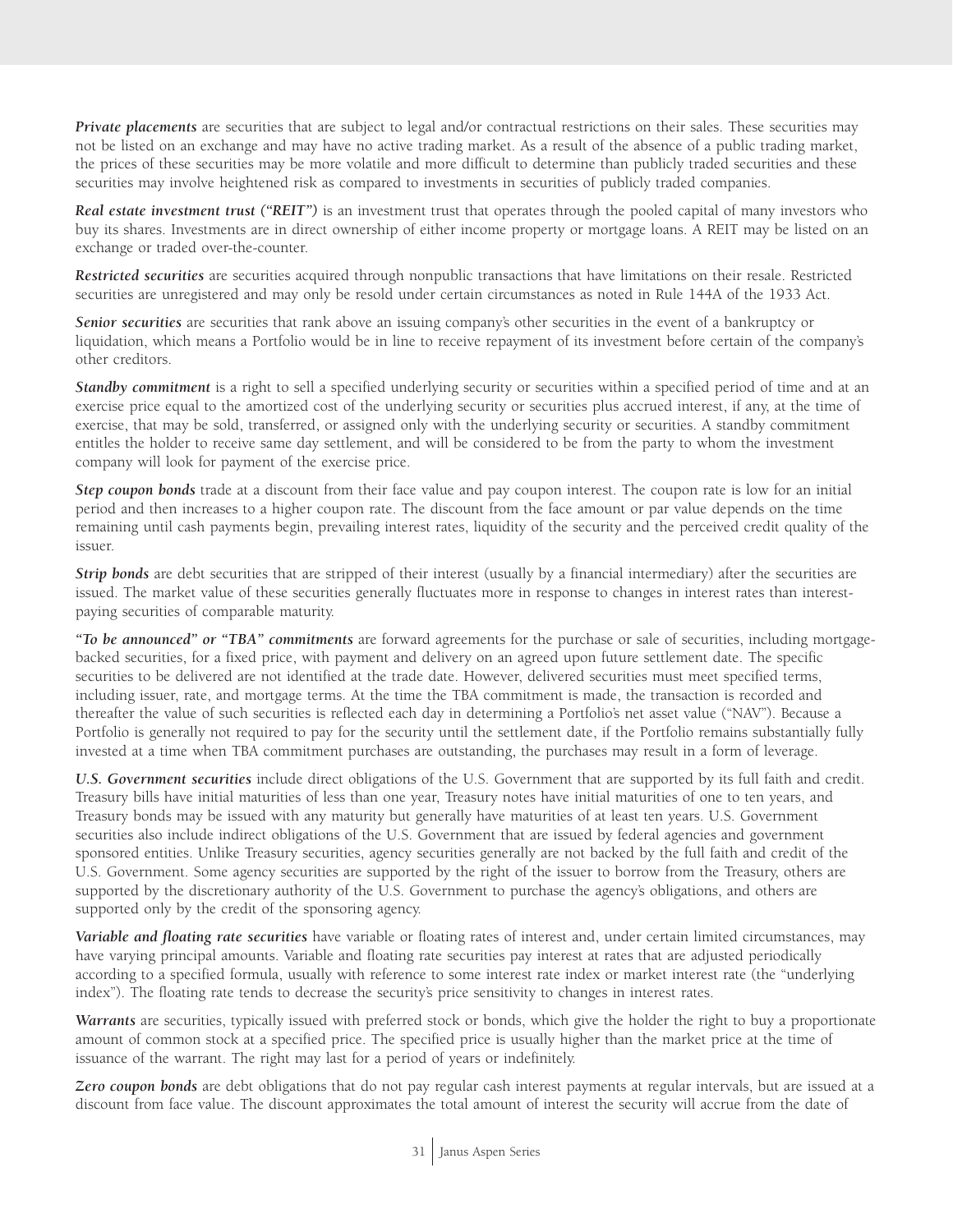issuance to maturity. The market value of these securities generally fluctuates more in response to changes in interest rates than interest-paying securities.

### **FUTURES, OPTIONS, AND OTHER DERIVATIVES**

*Credit default swaps* are a specific kind of counterparty agreement that allows the transfer of third party credit risk from one party to the other. One party in the swap is a lender and faces credit risk from a third party, and the counterparty in the credit default swap agrees to insure this risk in exchange for regular periodic payments.

*Derivatives* are instruments that have a value derived from, or directly linked to, an underlying asset (stock, bond, commodity, currency, interest rate or market index). Types of derivatives can include, but are not limited to options, forward currency contracts, swaps, and futures contracts.

*Equity-linked structured notes* are derivative securities which are specially designed to combine the characteristics of one or more underlying securities and their equity derivatives in a single note form. The return and/or yield or income component may be based on the performance of the underlying equity securities, an equity index, and/or option positions. Equity-linked structured notes are typically offered in limited transactions by financial institutions in either registered or non-registered form. An investment in equity-linked structured notes creates exposure to the credit risk of the issuing financial institution, as well as to the market risk of the underlying securities. There is no guaranteed return of principal with these securities, and the appreciation potential of these securities may be limited by a maximum payment or call right. In certain cases, equitylinked structured notes may be more volatile and less liquid than less complex securities or other types of fixed-income securities. Such securities may exhibit price behavior that does not correlate with other fixed-income securities.

*Equity swaps* involve the exchange by two parties of future cash flow (e.g., one cash flow based on a referenced interest rate and the other based on the performance of stock or a stock index).

*Forward contracts* are contracts to purchase or sell a specified amount of a financial instrument for an agreed upon price at a specified time. Forward contracts are not currently exchange-traded and are typically negotiated on an individual basis. A Portfolio may enter into forward currency contracts for investment purposes or to hedge against declines in the value of securities denominated in, or whose value is tied to, a currency other than the U.S. dollar or to reduce the impact of currency appreciation on purchases of such securities. It may also enter into forward contracts to purchase or sell securities or other financial indices.

*Futures contracts* are contracts that obligate the buyer to receive and the seller to deliver an instrument or money at a specified price on a specified date. A Portfolio may buy and sell futures contracts on foreign currencies, securities, and financial indices including indices of U.S. Government, foreign government, equity, or fixed-income securities. A Portfolio may also buy options on futures contracts. An option on a futures contract gives the buyer the right, but not the obligation, to buy or sell a futures contract at a specified price on or before a specified date. Futures contracts and options on futures are standardized and traded on designated exchanges. To the extent a Portfolio engages in futures contracts on foreign exchanges, such exchanges may not provide the same protection as U.S. exchanges.

*Indexed/structured securities* are typically short- to intermediate-term debt securities whose value at maturity or interest rate is linked to currencies, interest rates, equity securities, indices, commodity prices, or other financial indicators. Such securities may be positively or negatively indexed (e.g., their value may increase or decrease if the reference index or instrument appreciates). Indexed/structured securities may have return characteristics similar to direct investments in the underlying instruments and may be more volatile than the underlying instruments. A Portfolio bears the market risk of an investment in the underlying instruments, as well as the credit risk of the issuer.

*Inflation-linked swaps* involve the exchange by a Portfolio with another party of their respective commitments to pay or receive interest (e.g., an exchange of fixed rate payments for floating rate payments or an exchange of floating rate payments based on two different reference indices). By design, one of the reference indices is an inflation index, such as the Consumer Price Index.

*Interest rate swaps* involve the exchange by two parties of their respective commitments to pay or receive interest (e.g., an exchange of floating rate payments for fixed rate payments).

*Inverse floaters* are debt instruments whose interest rate bears an inverse relationship to the interest rate on another instrument or index. For example, upon reset, the interest rate payable on the inverse floater may go down when the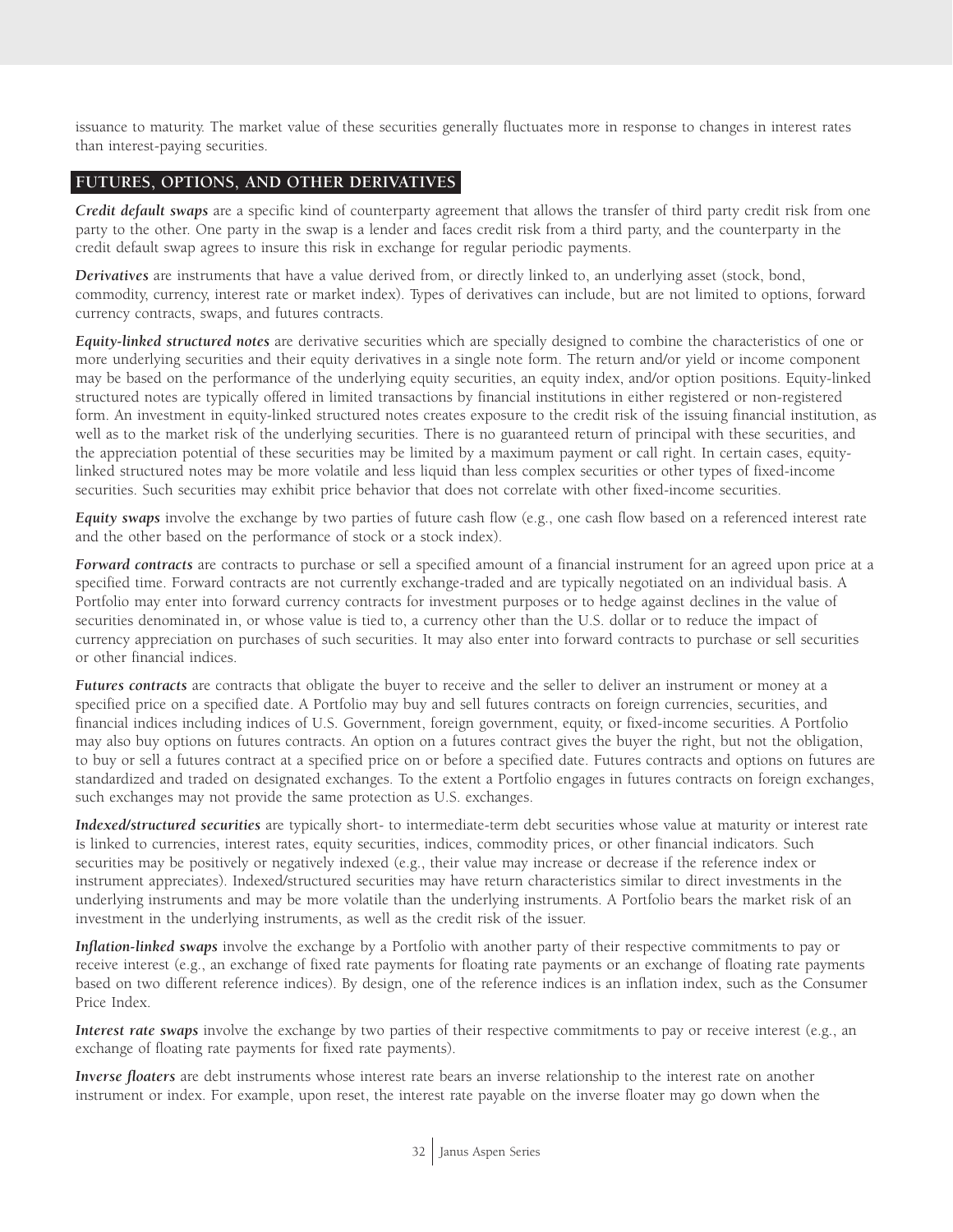underlying index has risen. Certain inverse floaters may have an interest rate reset mechanism that multiplies the effects of change in the underlying index. Such mechanism may increase the volatility of the security's market value.

*Options* are the right, but not the obligation, to buy or sell a specified amount of securities or other assets on or before a fixed date at a predetermined price. A Portfolio may purchase and write put and call options on securities, securities indices, and foreign currencies. A Portfolio may purchase or write such options individually or in combination.

*Participatory notes* are derivative securities which are linked to the performance of an underlying Indian security and which allow investors to gain market exposure to Indian securities without trading directly in the local Indian market.

*Total return swaps* involve an exchange by two parties in which one party makes payments based on a set rate, either fixed or variable, while the other party makes payments based on the return of an underlying asset, which includes both the income it generates and any capital gains over the payment period. A fixed-income total return swap may be written on many different kinds of underlying reference assets, and may include different indices for various kinds of debt securities (e.g., U.S. investment grade bonds, high-yield bonds, or emerging market bonds).

## **OTHER INVESTMENTS, STRATEGIES, AND/OR TECHNIQUES**

*Cash sweep program* is an arrangement in which a Portfolio's uninvested cash balance is used to purchase shares of affiliated or non-affiliated money market funds or cash management pooled investment vehicles that operate pursuant to the provisions of the Investment Company Act of 1940, as amended (the "1940 Act"), that govern the operation of money market funds at the end of each day.

*Diversification* is a classification given to a fund under the 1940 Act. Portfolios are classified as either "diversified" or "nondiversified." To be classified as "diversified" under the 1940 Act, a portfolio may not, with respect to 75% of its total assets, invest more than 5% of its total assets in any issuer and may not own more than 10% of the outstanding voting securities of an issuer. A portfolio that is classified as "nondiversified" under the 1940 Act, on the other hand, has the flexibility to take larger positions in issuers than a portfolio that is classified as "diversified." However, because the appreciation or depreciation of a single security may have a greater impact on the net asset value of a portfolio which is classified as nondiversified, its share price can be expected to fluctuate more than a comparable portfolio which is classified as diversified.

*Industry concentration* for purposes under the 1940 Act is the investment of 25% or more of a Portfolio's total assets in an industry or group of industries.

*Leverage* is investment exposure which exceeds the initial amount invested. Leverage occurs when a Portfolio increases its assets available for investment using reverse repurchase agreements or other similar transactions. In addition, other investment techniques, such as short sales and certain derivative transactions, can create a leveraging effect. Engaging in transactions using leverage or those having a leveraging effect subjects a Portfolio to certain risks. Leverage can magnify the effect of any gains or losses, causing a Portfolio to be more volatile than if it had not been leveraged. Certain commoditylinked derivative investments may subject a Portfolio to leveraged market exposure to commodities. In addition, a Portfolio's assets that are used as collateral to secure short sale transactions may decrease in value while the short positions are outstanding, which may force the Portfolio to use its other assets to increase collateral. There is no assurance that a leveraging strategy will be successful.

*Market capitalization* is the most commonly used measure of the size and value of a company. It is computed by multiplying the current market price of a share of the company's stock by the total number of its shares outstanding. Market capitalization is an important investment criterion for certain portfolios, while others do not emphasize investments in companies of any particular size.

*Repatriation* is the ability to move liquid financial assets from a foreign country to an investor's country of origin.

*Repurchase agreements* involve the purchase of a security by a Portfolio and a simultaneous agreement by the seller (generally a bank or dealer) to repurchase the security from the Portfolio at a specified date or upon demand. This technique offers a method of earning income on idle cash. These securities involve the risk that the seller will fail to repurchase the security, as agreed. In that case, a Portfolio will bear the risk of market value fluctuations until the security can be sold and may encounter delays and incur costs in liquidating the security.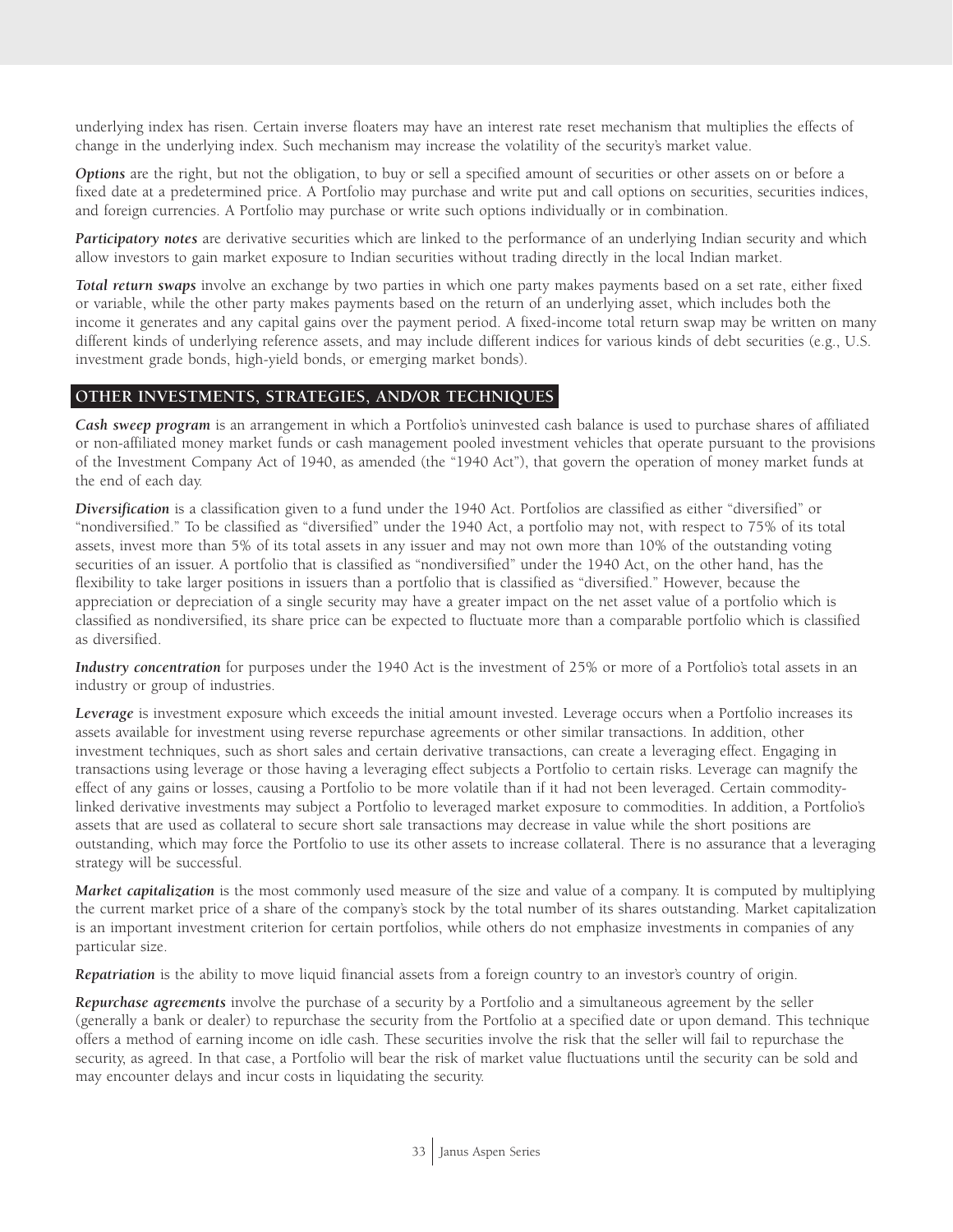*Reverse repurchase agreements* involve the sale of a security by a Portfolio to another party (generally a bank or dealer) in return for cash and an agreement by the Portfolio to buy the security back at a specified price and time. This technique will be used primarily to provide cash to satisfy unusually high redemption requests, or for other temporary or emergency purposes.

*Short sales* in which a Portfolio may engage may be either "short sales against the box" or other short sales. Short sales against the box involve selling short a security that a Portfolio owns, or a Portfolio has the right to obtain the amount of the security sold short at a specified date in the future. A Portfolio may also enter into a short sale to hedge against anticipated declines in the market price of a security or to reduce portfolio volatility. If the value of a security sold short increases prior to the scheduled delivery date, the Portfolio loses the opportunity to participate in the gain. For short sales, the Portfolio will incur a loss if the value of a security increases during this period because it will be paying more for the security than it has received from the purchaser in the short sale. If the price declines during this period, a Portfolio will realize a short-term capital gain. Although a Portfolio's potential for gain as a result of a short sale is limited to the price at which it sold the security short less the cost of borrowing the security, its potential for loss is theoretically unlimited because there is no limit to the cost of replacing the borrowed security.

*When-issued, delayed delivery, and forward commitment transactions generally involve the purchase of a security with* payment and delivery at some time in the future – i.e., beyond normal settlement. A Portfolio does not earn interest on such securities until settlement and bears the risk of market value fluctuations in between the purchase and settlement dates. New issues of stocks and bonds, private placements, and U.S. Government securities may be sold in this manner.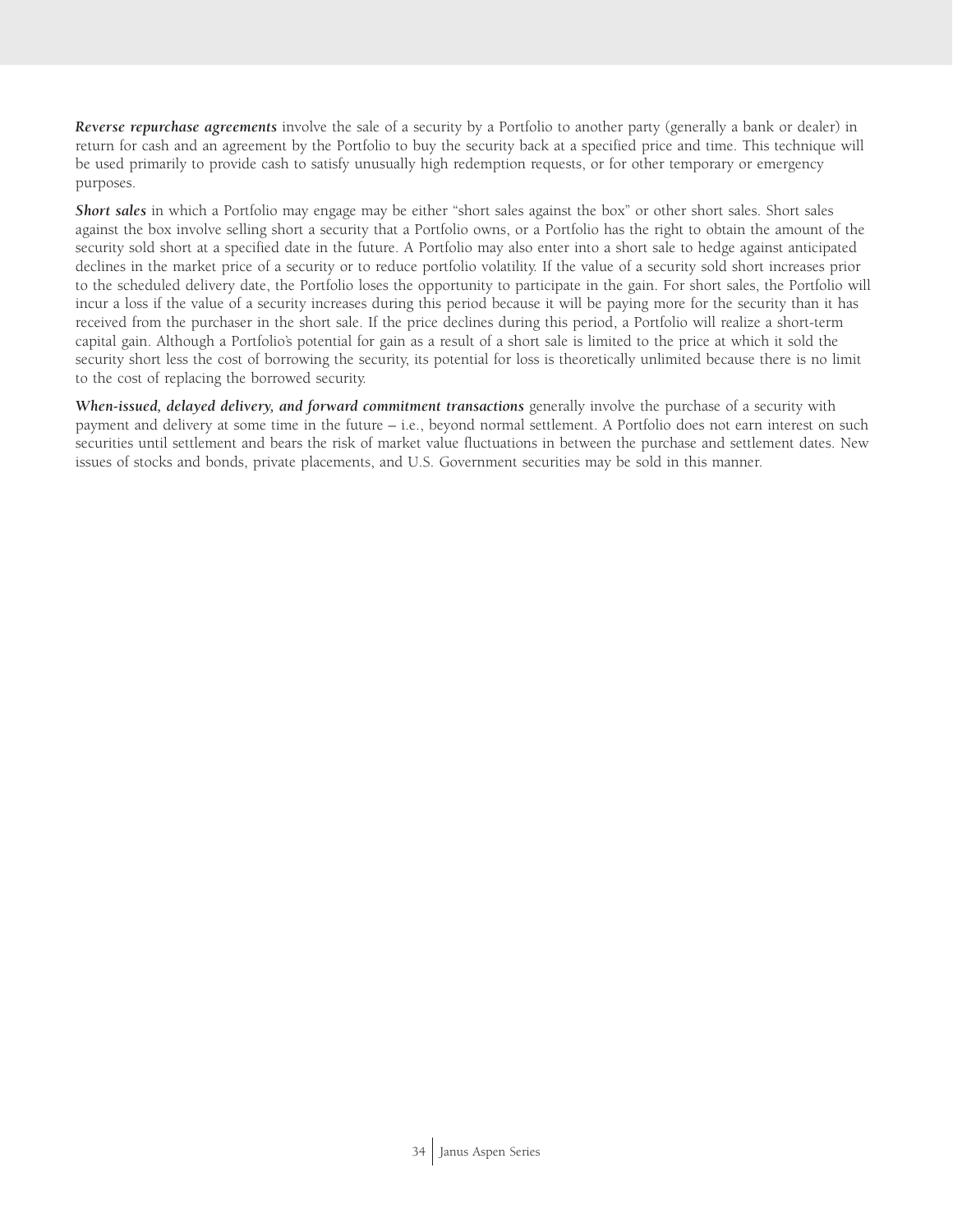This page intentionally left blank.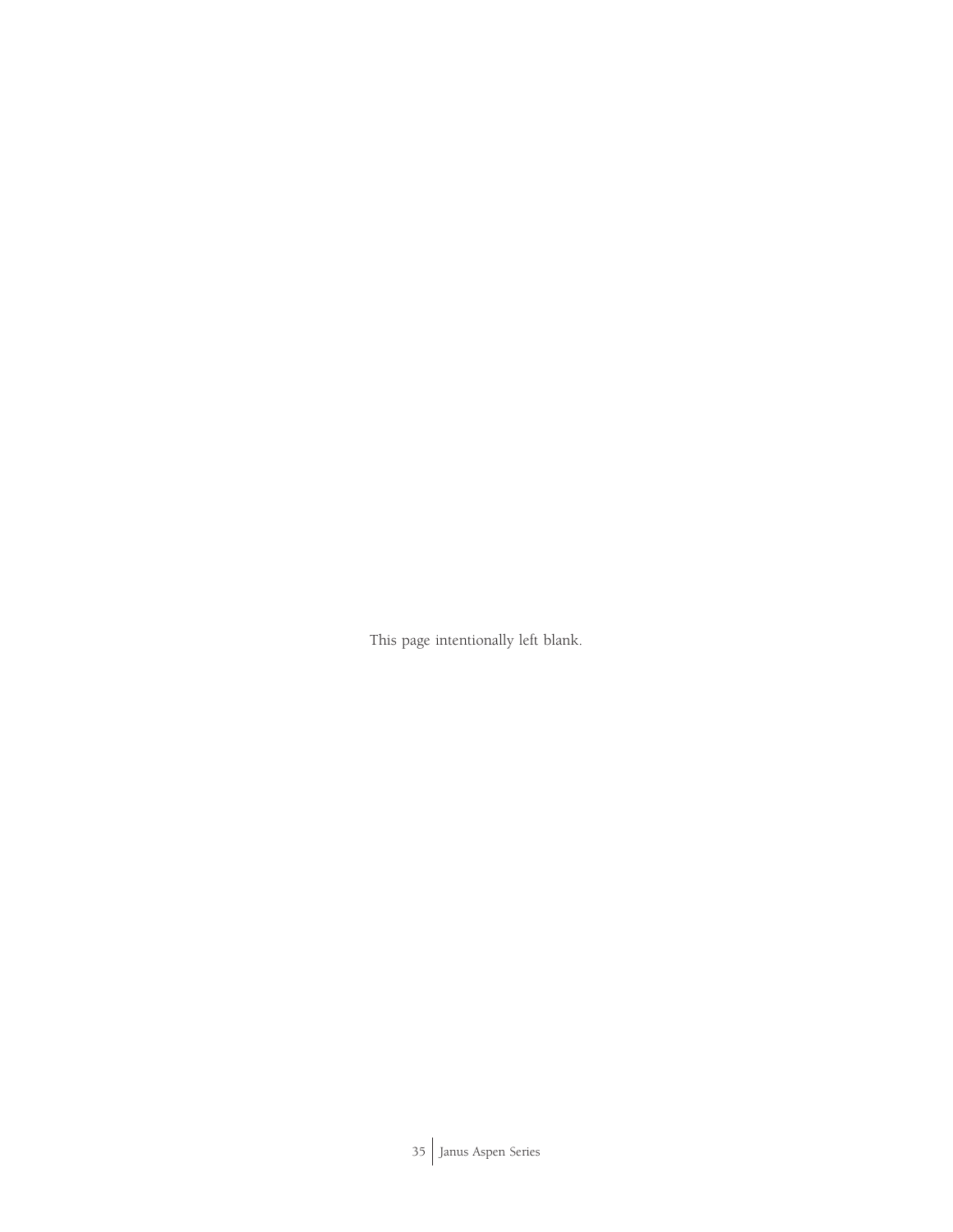This page intentionally left blank.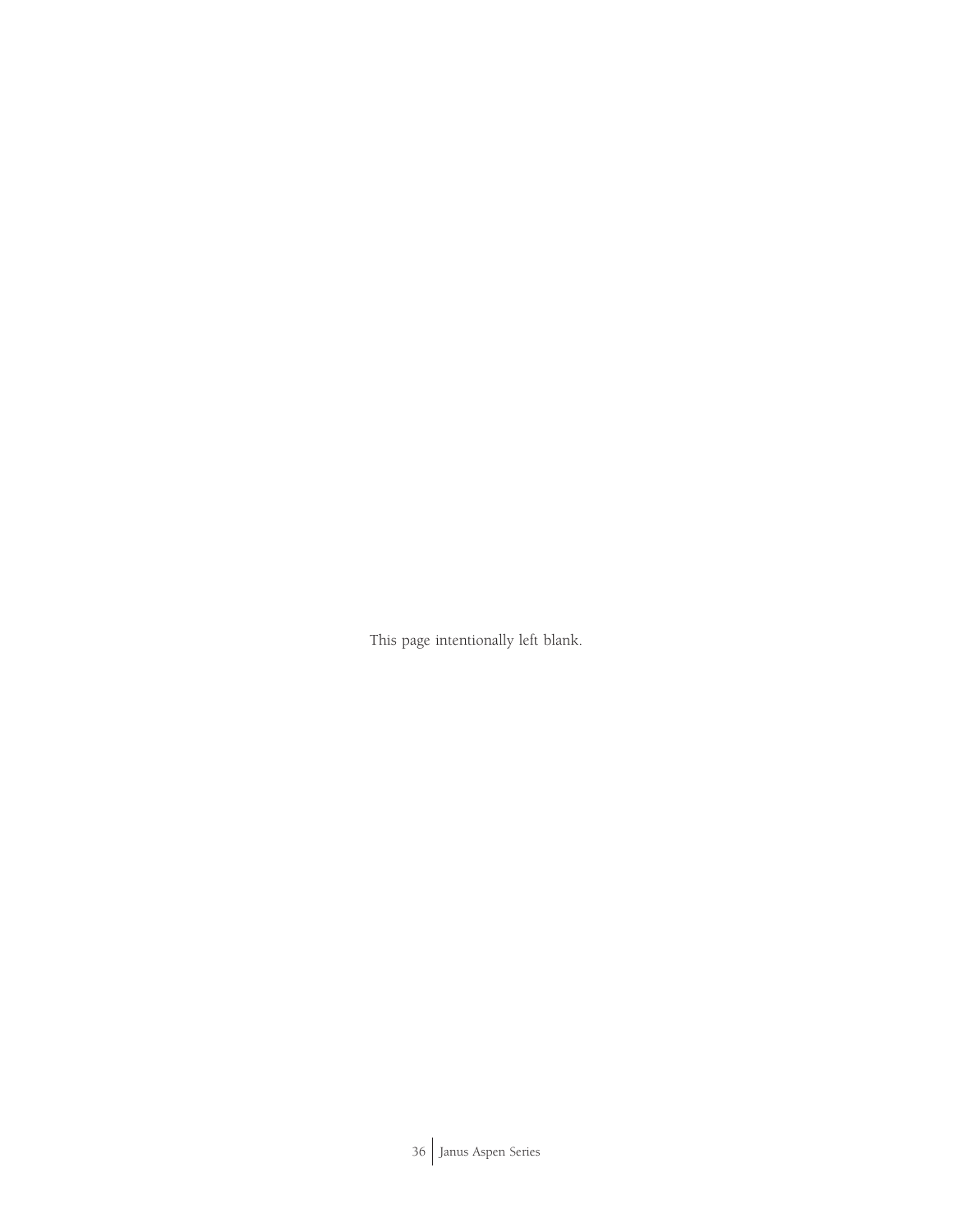This page intentionally left blank.